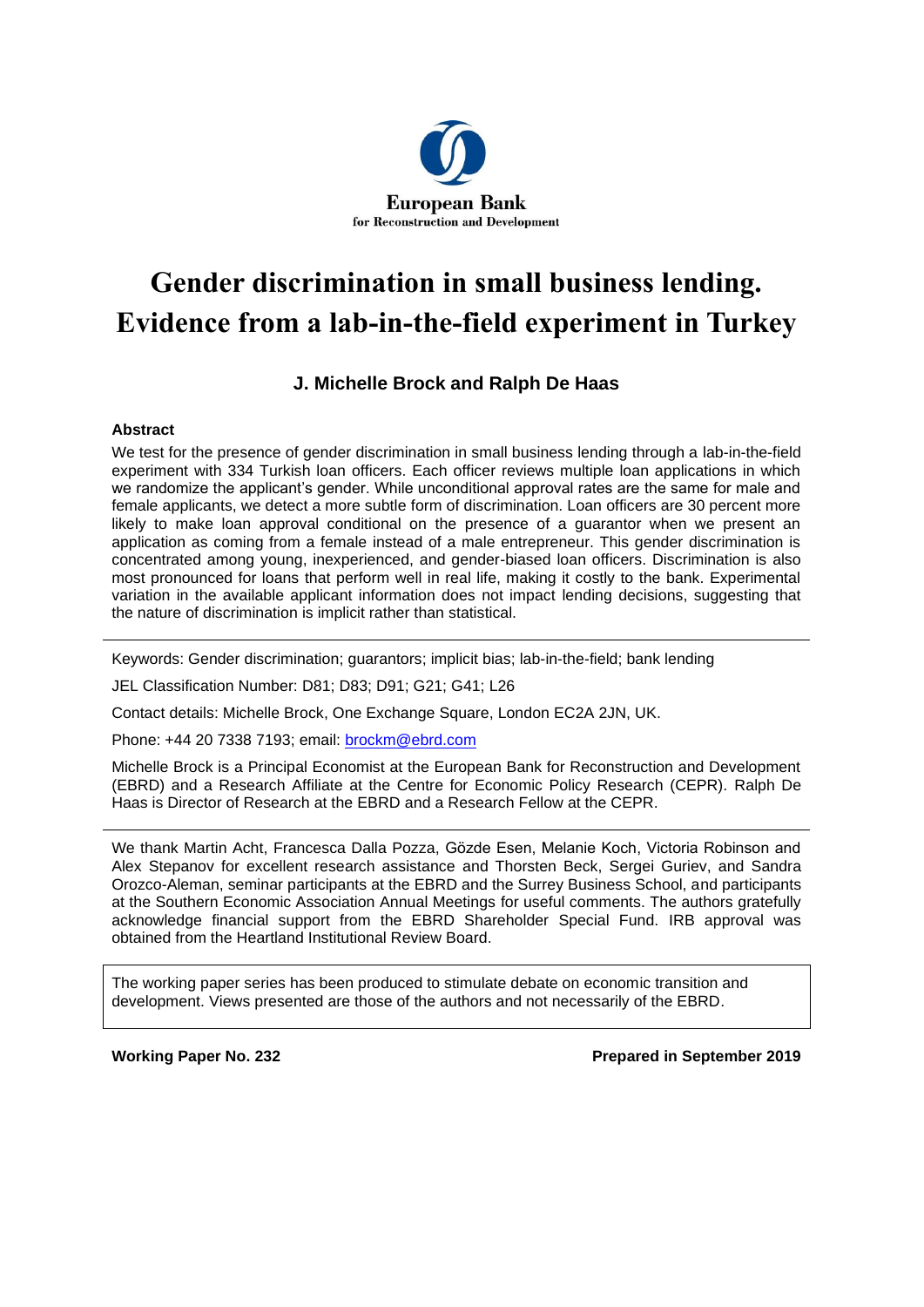#### **1. Introduction**

Across the world, many more men than women make use of financial services. Low and middle-income countries in particular remain characterized by large and persistent gender gaps in account ownership and access to bank credit (Demirgüç-Kunt et al., 2018). This study focuses on Turkey, a country where 83 per cent of men but only 54 per cent of women have a bank account. Likewise, 43 per cent of male-owned Turkish firms report being credit constrained while this holds for 63 per cent of female-owned firms (EBRD, 2019).

Whether financial gender gaps entail economic inefficiencies depends on whether they mainly reflect differences in the demand for financial services or different supply-side constraints. Gender discrimination is often cited as a key supply-side driver of women's financial exclusion (The Economist, 2013). Discrimination occurs when lenders treat male and female loan applicants differentially even when they are similar in terms of other characteristics. Such discrimination can undermine market competition as aspiring or existing female entrepreneurs face overly tight credit constraints. The resulting underutilized productive capacity can inhibit potential growth.

Providing rigorous evidence on gender discrimination in access to finance is challenging for at least two reasons. First, not just the supply of credit but also the demand for it can differ by gender (Demirgüç-Kunt, Beck and Honohan, 2008). For example, women may selfselect into industries that are less capital intensive or that operate at a smaller scale and hence require less external finance. Empirical attempts to detect gender discrimination must control for such demand differences. Second, gender discrimination can be both direct and indirect. Even when loan officers are unlikely to reject female loan applicants straight away, they may apply gender-specific conditions (such as guarantor requirements) that make credit de facto unattainable for many women. Such indirect discrimination is particularly difficult to spot.

In this study, we test for the presence of both direct and indirect gender discrimination in small business lending in Turkey. We implemented a lab-in-the-field experiment during which loan officers had to evaluate multiple loan applications in which the gender of the applicant had been (randomly) manipulated by  $us<sup>1</sup>$  Our experimental setting allowed us to measure various important loan officer characteristics – such as their implicit gender bias, risk aversion, and work experience – that can be expected to influence biased decision making. We exploit this information to analyze heterogeneous effects across different types

<sup>&</sup>lt;sup>1</sup> Gneezy and Imas (2017) define a lab-in-the-field study as one "conducted in a naturalistic environment targeting the theoretically relevant population but using a standardized, validated lab paradigm".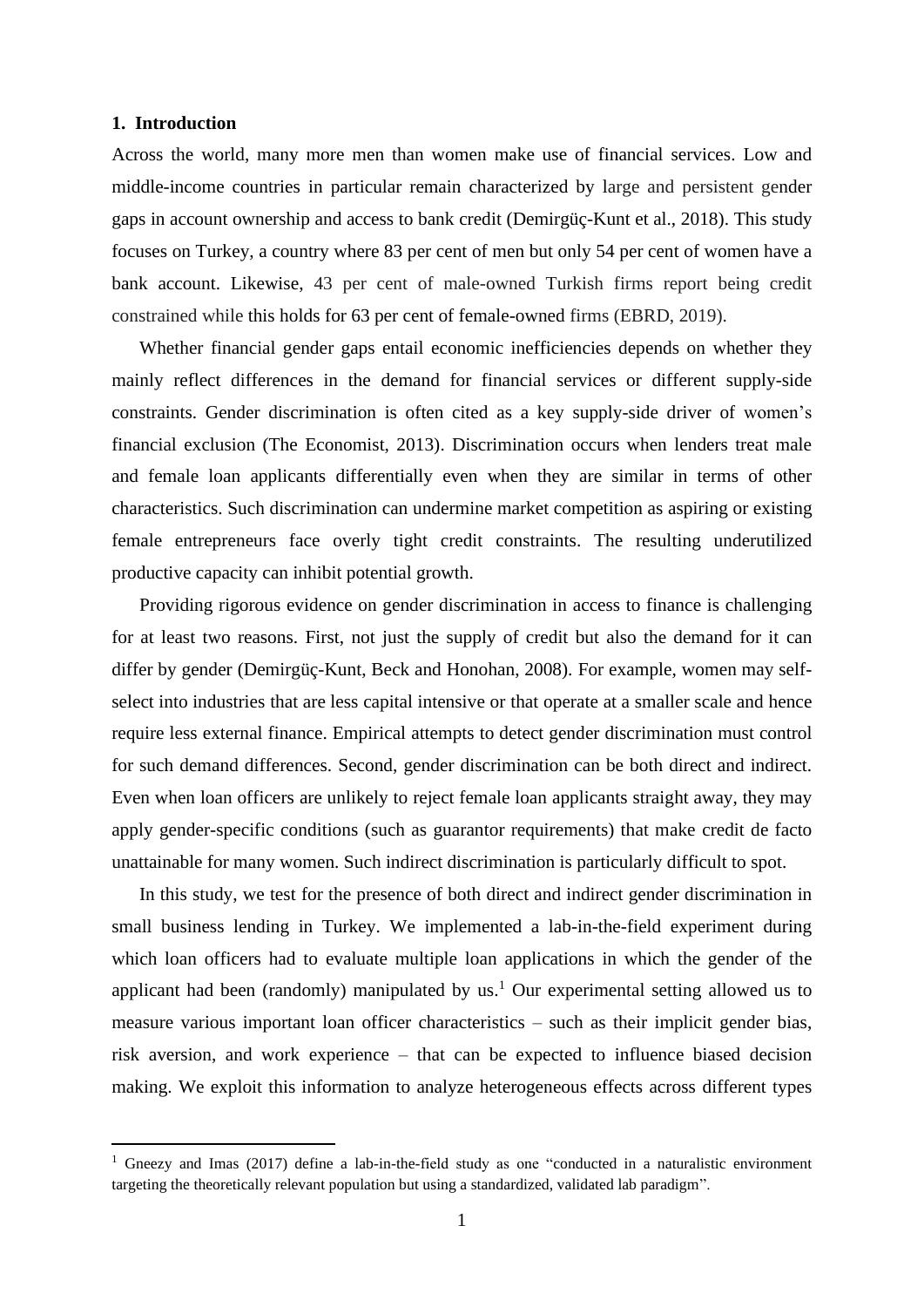of loan officers. Importantly, loan officers assessed applications that our partner bank had received in the recent past so that we know how loans subsequently performed in reality.

Bringing experienced loan officers into a controlled laboratory environment has three advantages. First, it allows us to track lending decisions carefully. We not only observe whether officers grant credit but also the conditions under which they are willing to lend. We focus in particular on guarantor requirements – where a guarantor or co-signer underwrites the loan – since a previous non-experimental literature suggests that guarantees may be an important source of indirect gender discrimination (Alesina, Lotti and Mistrulli, 2013).<sup>2</sup> Second, we can exogenously match loan officers with applicants, circumventing issues related to endogenous matching that plague observational studies of gender discrimination. Third, by bringing loan officers to the lab we can complement our experiment with psychometric tests to elicit officers' risk aversion and implicit gender bias. These lender characteristics, which normally remain unobservable to the econometrician, help us to provide new insights into how discrimination varies within the loan officer population and into the nature of discrimination itself.

We conducted our experiment with 334 loan officers of a large Turkish bank. Turkey provides a particularly interesting setting to study gender discrimination in small business lending. It is a large and growing emerging market with a professional and competitive banking system. The country scores well in terms of *de jure* gender equality: there are few legal obstacles that restrict women's ability to operate as an entrepreneur (Klapper, Munoz and Singh, 2014). Yet, at the same time, the country remains characterized by very conservative gender norms. It ranks 130 out of 149 countries in terms of *de facto* gender equality (WEF, 2018). This stark discrepancy between gender-related laws on the book and actual attitudes within society is characteristic of many other emerging markets as well.

We find that while unconditional approval rates are similar for male and female loan applicants, loan officers discriminate against women in an indirect way. In particular, officers are 30 per cent more likely to require a guarantor when we present an application as coming from a female instead of a male entrepreneur. This discrimination is concentrated among young and inexperienced loan officers and those that display a high implicit gender bias. Discrimination is also concentrated among loans that performed well in real life, making it

<sup>&</sup>lt;sup>2</sup> Unlike "passive" collateral, guarantors actively monitor borrowers to ensure repayment (Banerjee, Besley, and Guinnane, 1994) and monitoring is often leveraged by the threat of social sanctions (Bond and Rai, 2008). The use of guarantors is not only widespread in Turkey and other emerging markets but is also common in many advanced European economies and in the United States.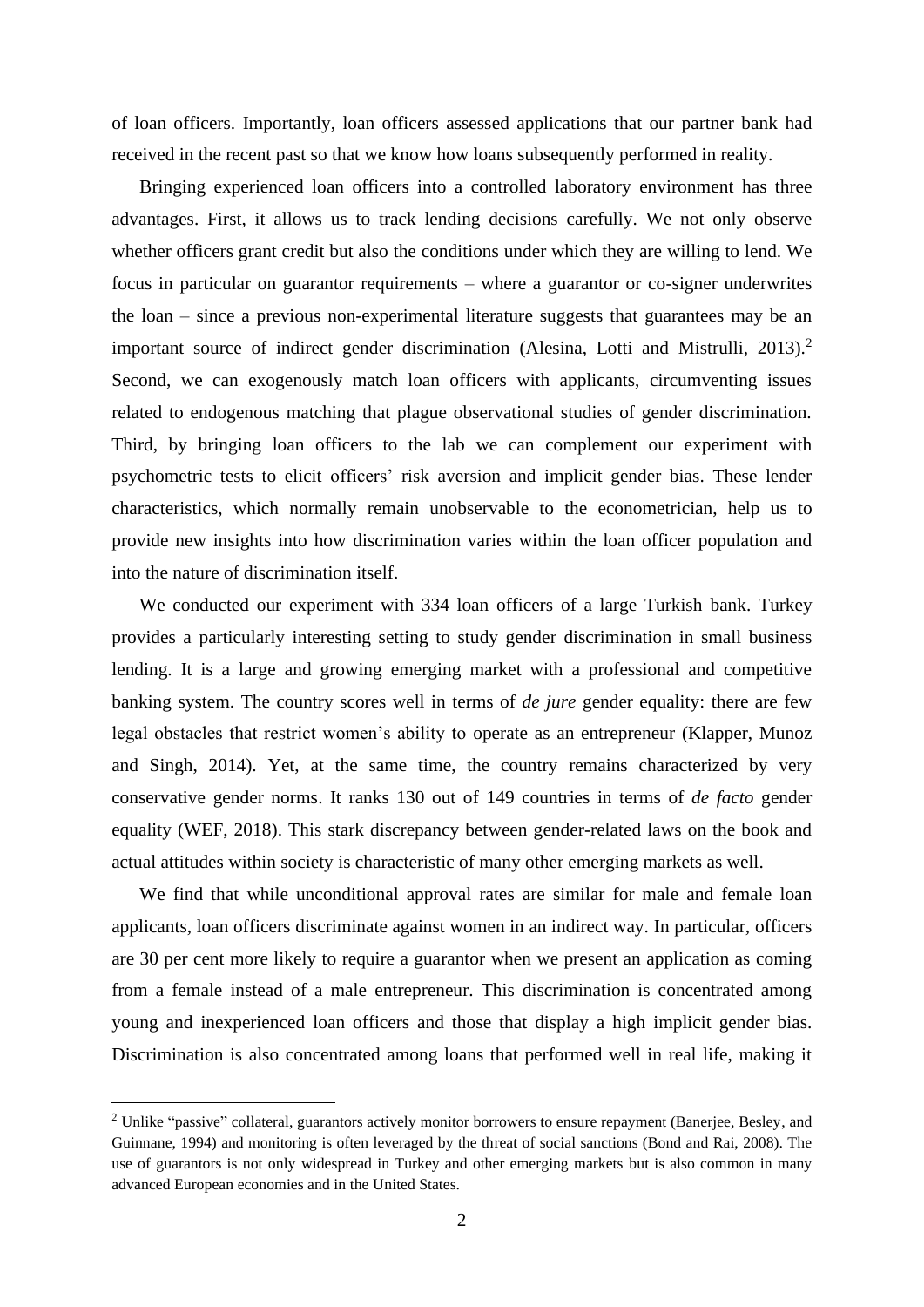potentially costly to the bank. Lastly, loan officer decisions are unaffected when we manipulate the applicant information that they have access to. This suggests that the nature of discrimination is implicit rather than statistical.

Our findings allow us to advance the literature on gender discrimination in credit markets in four important ways. First, earlier efforts to detect such discrimination relied on observational data. These papers use multivariate regression analysis in which the dependent variable is a lending outcome and the main independent variable is the gender of the applicant or borrower. Identification relies crucially on controlling for all other applicant characteristics that impact loan outcomes and may correlate with gender. Using this approach, a few papers provide suggestive evidence of discriminatory rejections and loan terms. Bellucci, Borisov and Zazzaro (2010) use data from an Italian bank and show that female entrepreneurs face tighter credit availability and collateral requirements but not higher interest rates. Alesina, Lotti and Mistrulli (2013) access the Italian credit registry and find that female-owned firms *do* pay higher rates (even within the same bank). Women also need to post a guarantee more often even though their firms are not riskier. For obvious reasons, omitted variables bias is a notable drawback of the non-experimental approach. Our lab-inthe-field methodology avoids this problem as we can vary applicant gender while keeping all other characteristics equal.<sup>3</sup>

A second Achilles heel of studies using administrative data is that they often conflate demand and supply. A lower use of credit by female enterprises can simply reflect lower demand. Some women may be more risk averse, more easily discouraged from applying for credit (Ongena and Popov, 2016), or self-select into industries that need less external finance. Our experimental approach allows us to isolate the supply side of the credit market.

Third, the assignment of applications to loan officers is typically not random in administrative data but reflects observable and unobservable loan officer characteristics. Female applicants may be allocated to experienced or less gender-biased officers, pushing estimates of gender bias downwards. A few studies have addressed this through using matched loan officer-borrower data.<sup>4</sup> Fisman, Paravisini and Vig  $(2017)$  exploit the rotation of loan officers at an Indian bank to show that loan officers increase credit access and reduce collateral requirements for clients of the same religion or caste. In their setting cultural

<sup>&</sup>lt;sup>3</sup> Studies using administrative data from the U.S. generally find no evidence of gender discrimination in small business lending (Blanchflower, Levine and Zimmerman, 2003; Blanchard, Zhao and Yinger, 2008; and Asiedu, Freemand and Nti-Addae, 2012) although they do detect discrimination against African-Americans and Hispanics (Munnell et al., 1996 and Blanchflower et al., 2003).

<sup>4</sup> See Alesina, Lotti and Mistrulli (2013) and Beck, Behr and Guettler (2013).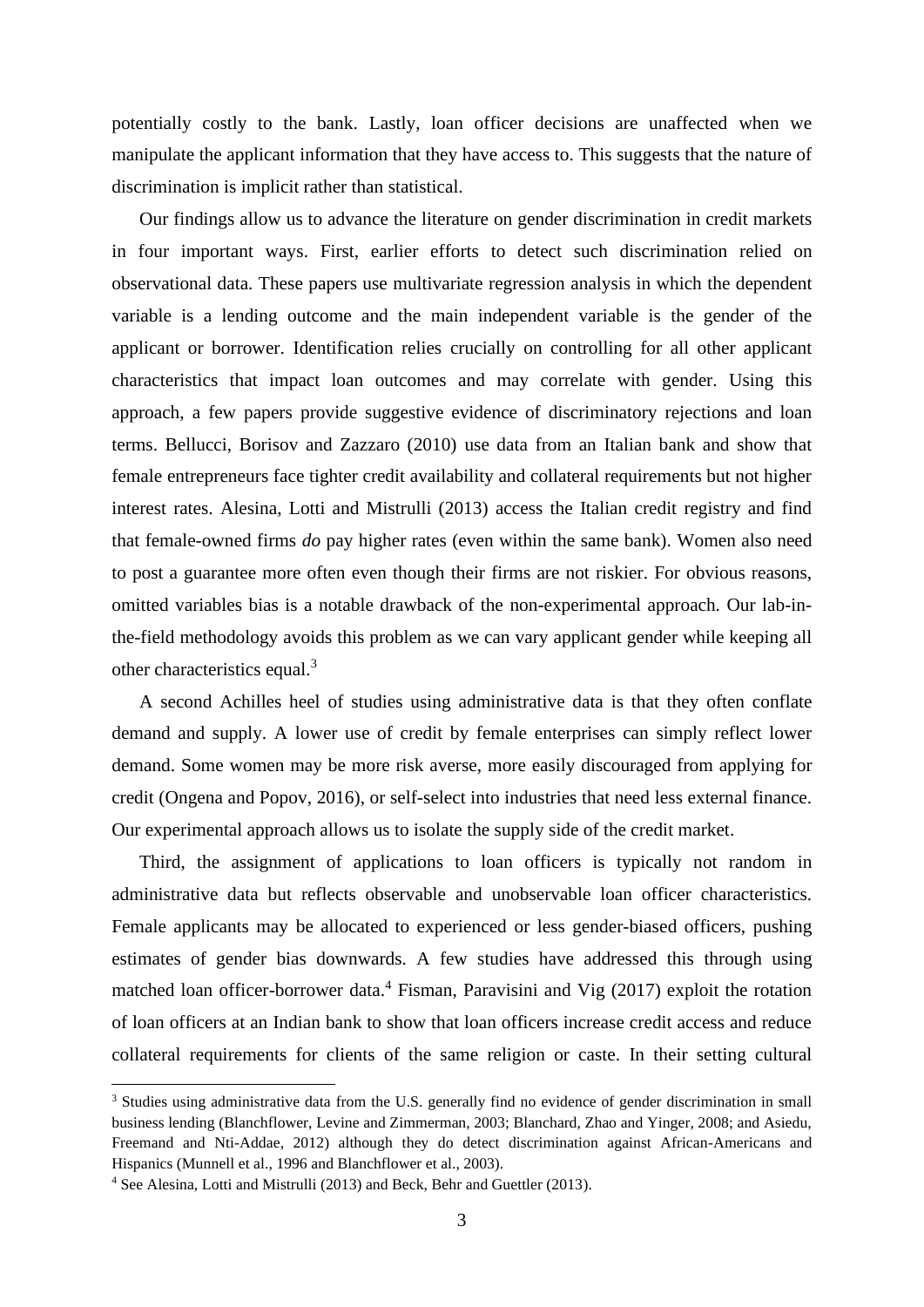proximity helps to reduce information asymmetries rather than instigate favoritism. We go a step further by randomly assigning applications to loan officers so that there is by construction no bias due to endogenous matching.

Fourth, observational data usually lack loan officer characteristics. This limits what we can learn about heterogeneity in gender discrimination. Interesting exceptions are Beck, Behr and Guettler (2013) and Beck, Behr and Madestam (2018) both of which use data from an Albanian microfinance institution. The first paper shows that female loan officers make lending decisions that result in fewer arrears. This advantage only emerges with experience when women lend to male borrowers. The second paper finds, in line with an own-gender bias among officers, that new borrowers matched with opposite-sex loan officers pay higher interest rates. They are also less likely to demand a second loan. The authors of the first paper conclude that "*not only the institutional and governance structure of financial institutions matters, but also the gender of the people operating in a given bank structure*" (p. 5). Yet they acknowledge that a performance gap between male and female loan officers may also reflect unobserved differences. By bringing officers to the lab, we can measure important personality traits that usually remain unobservable, such as their risk aversion and implicit gender bias. This allows for a richer discussion of loan officer heterogeneity and a nuanced view on the role of their gender in particular.

Our results also contribute to the economics literature on discrimination. This literature distinguishes between, on the one hand, taste-based (Becker, 1957) and implicit discrimination (Bertrand, Chugh and Mullainathan, 2005) and, on the other hand, statistical discrimination (Phelps, 1972; Arrow, 1973). <sup>5</sup> Taste-based discrimination takes place when decision makers (say, loan officers) are prejudiced against a social group (say, women) and consciously avoid interacting with them. Implicit discrimination is similar but occurs without the decision maker being aware of it and is more likely when decisions are made under conditions of ambiguity, time pressure, or distraction (Bertrand, Chugh and Mullainathan, 2005). In contrast, statistical discrimination refers to decision makers relying on a group attribute (such as gender) as a signal of unobserved individual characteristics. Such stereotyping takes place in the absence of reliable individual-level information.<sup>6</sup> Statistical

<sup>5</sup> Most of this literature focuses on racial discrimination (for example Neal and Johnson, 1996 and Bertrand and Mullainathan, 2004) and gender discrimination (for example Altonji and Blank, 1999 and Bayard et al., 2013) in the labor market. See Neumark (2018) for a survey of the experimental literature on labor market discrimination.

<sup>&</sup>lt;sup>6</sup> While taste-based and implicit discrimination are inefficient, statistical discrimination is theoretically efficient and rational.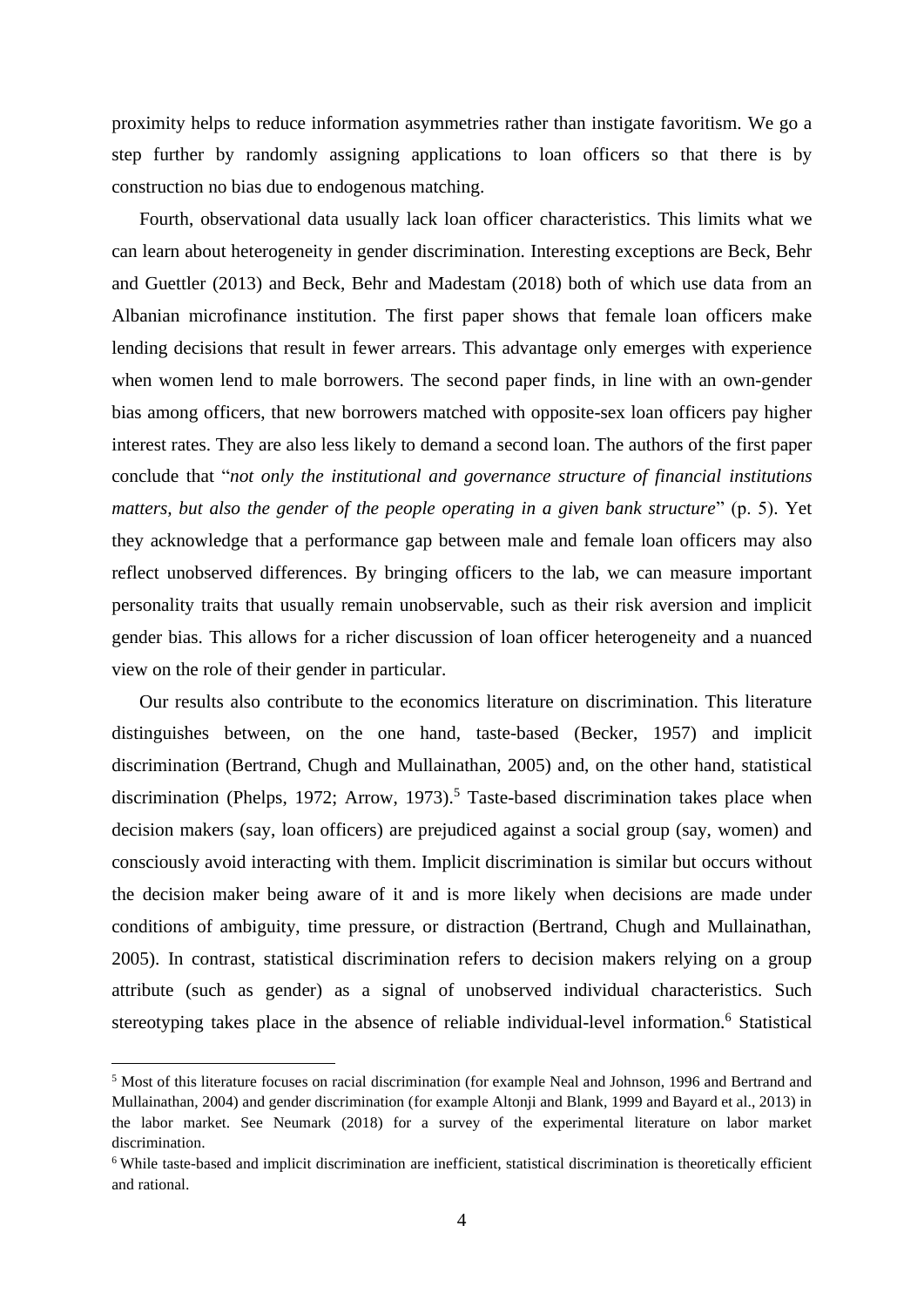discrimination may be especially strong when decision makers evaluate "out-group" people (say, male loan officers screening female loan applications) because it can be difficult to interpret signals from such out-groups (Cornell and Welch, 1996). Distinguishing between these types of discrimination is challenging as they can occur simultaneously and exacerbate each other. For instance, if decision makers collect less information about individuals in certain groups due to taste-based or implicit discrimination, this may over time result in statistical discrimination (Bertrand and Duflo, 2017).

Our contribution to this literature is to use a lab-in-the-field experiment to not only measure discriminatory behavior, but also to uncover the nature of any detected bias. We do this by experimentally varying the information loan officers have access to; assessing the real-life quality of lending decisions; and eliciting implicit gender bias through an implicit association test (IAT). We find that variation in the available information does not affect lending behavior; that loan officer heterogeneity in implicit gender bias correlates with discriminatory behavior; and that discriminatory lending decisions do not boost loan quality. We therefore conclude that the gender discrimination that we observe is likely to be of an implicit rather than statistical nature. We also find that loan officer experience reduces discriminatory lending, possibly because experienced officers better contain any implicit gender biases they may harbor.

Lastly, our paper also provides a methodological contribution since we integrate several features of earlier experimental work within one setting. Our general approach is a lab-in-thefield experiment in which we observe actual loan officers (rather than, say, students) working on a task that closely resembles their everyday work.<sup>7</sup> In the first part, we randomly manipulate the gender of loan applications as is typical of this approach.<sup>8</sup> Yet, unlike correspondence studies that use fictitious applicants, we use real-world loan applications. This ensures that the applications are realistic and that we can observe what happened to them in real life (Cole, Kanz and Klapper (2015) follow a similar approach). Moreover, we properly incentivize all decision making in our experiment to mimic the costs that may be associated with certain forms of discrimination. This contrasts with most existing experimental work on discrimination, which typically does not impose costs on participants for making inefficient discriminatory choices in hypothetical scenarios (Neumark, 2018).

 $7$  Our experimental design could also be described as a two-pronged lab-based correspondence study.

<sup>&</sup>lt;sup>8</sup> In their seminal correspondence study, Bertrand and Mullainathan (2004) use fictitious resumés with randomly assigned African-American or White-sounding names that are sent in response to a job ad. They find that Whitesounding names receive 50 percent more call-backs for interviews.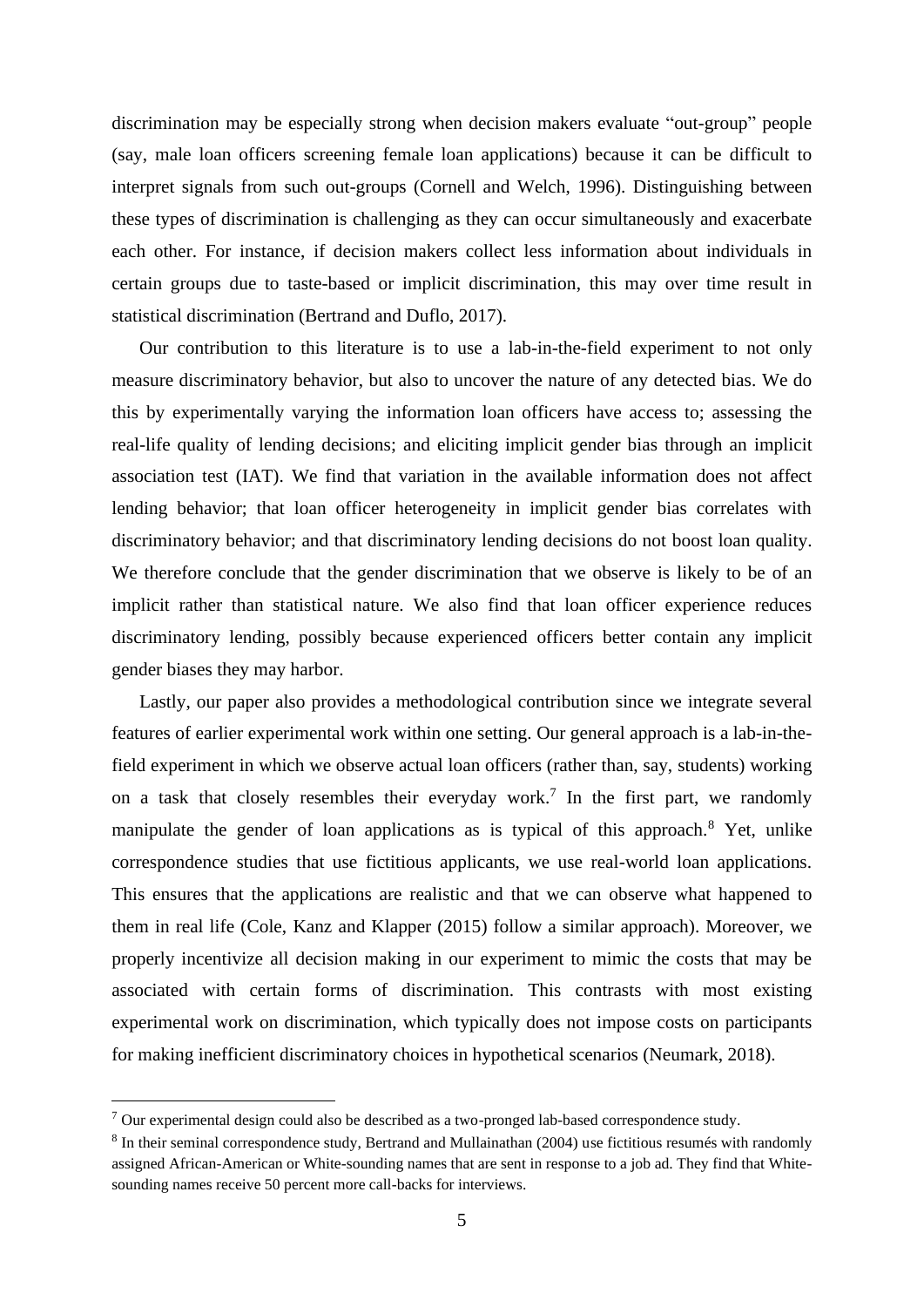In the second part of the experiment, we randomize the type of information that loan officers can access. When a correspondence study is rich in applicant characteristics, statistical discrimination is less likely (Neumark, 2018). Vice versa, withholding some information may increase gender differences in loan conditions. We would interpret such a finding as evidence for statistical discrimination in which loan officers rely more on applicants' group membership (gender) whenever less individual information is available.<sup>9</sup>

Lastly, we elicit loan officers' risk aversion and implicit gender bias. Combining correspondence studies with IATs is still rare. Rooth (2010) implements an IAT among recruiters in a correspondent study on discrimination against Arab-Muslim men in Sweden. More closely related to this paper, Reuben, Sapienza and Zingales (2014) conduct a lab experiment in which "employers" hire "workers" for a mathematical task. They find that employers are more likely to hire males when they have no information about the ability of hires. This pattern is reduced, but not eliminated, when information on prior mathematical performance is made available. The researchers also administer an IAT based on stereotypical associations between gender and words related to mathematics/science versus liberal arts. They find more bias, and less updating based on performance data, for those who are more gender biased according to the IAT. Implicit biases may thus interact with information availability and statistical discrimination.<sup>10</sup>

The paper is structured as follows. Section 2 describes our setting and experimental design. Section 3 then summarizes the data generated by the experiment and outlines our estimation strategy. Section 4 presents the results and Section 5 concludes.

## **2. Experimental context and design**

#### *2.1. Context: Participant population and loan application process*

We conducted our experiment in cooperation with a large private commercial bank in Turkey. We held 22 experimental sessions with a total of 334 bank employees across eight cities over a two-month period.<sup>11</sup> The bank operates a regional office in each of these cities

<sup>&</sup>lt;sup>9</sup> Kaas and Manger (2012) use a correspondence study in Germany to study the effect of Turkish-sounding names on call back rates for job interviews. Discrimination was eliminated when a reference letter, containing indirect information about productivity (such as applicants' conscientiousness and agreeableness) was added. The authors interpret this evidence as being consistent with statistical discrimination.

<sup>&</sup>lt;sup>10</sup> A meta-analysis of 184 studies found an average correlation of 0.24 between the IAT score and outcome measures such as judgments, choices, and physiological responses (Greenwald et al., 2009).

<sup>&</sup>lt;sup>11</sup> These cities were Adana, Ankara, Antalya, Bursa, Gaziantep, Istanbul, Izmir, and Trabzon. We conducted a pilot with 32 employees in Istanbul but do not use these data.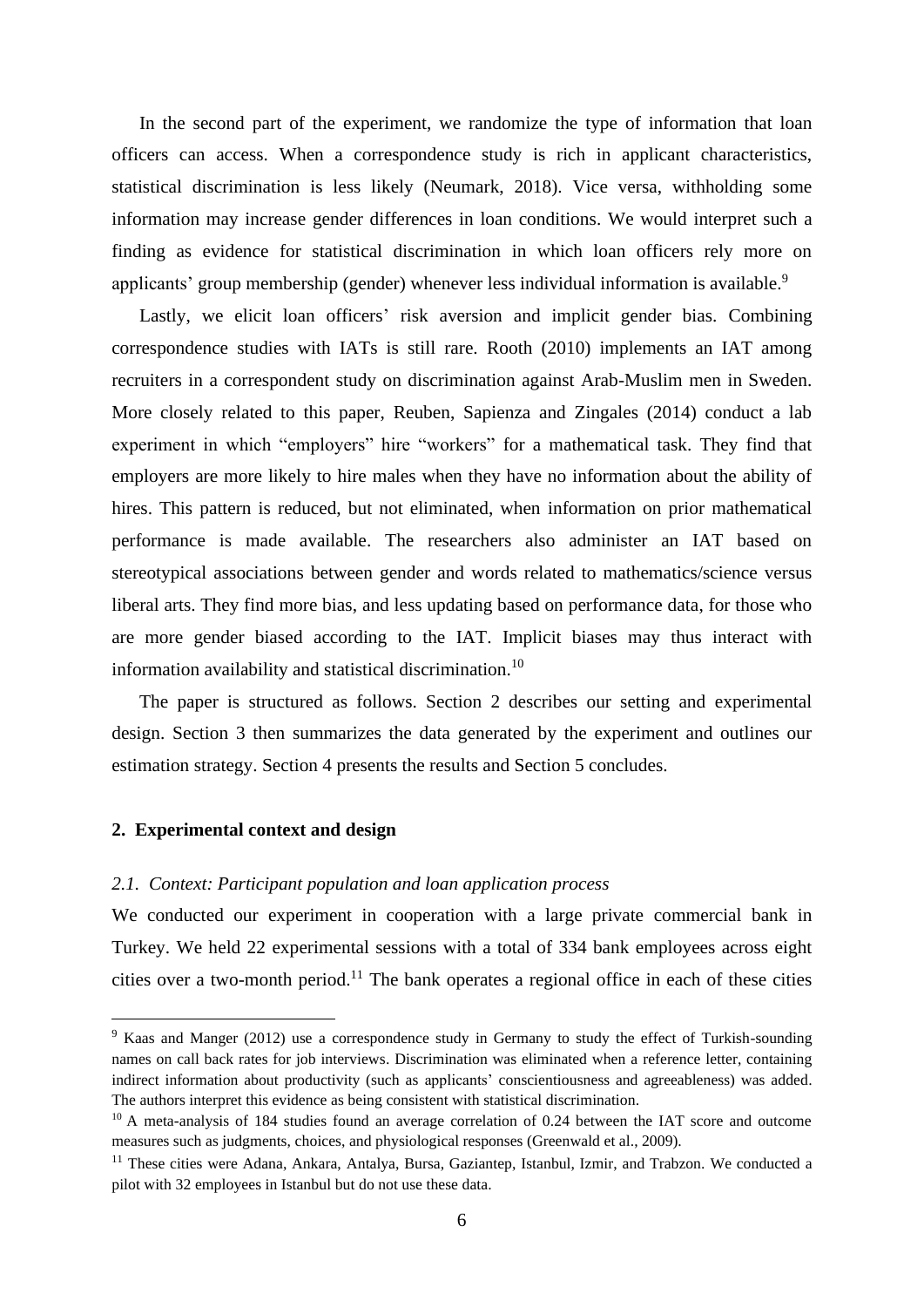and participants were randomly selected from all bank employees involved in SME lending (two-thirds of the bank's loan portfolio consists of SME credit). Figure 1 shows the location of the regional offices and the number and gender of the participating bank employees.<sup>12</sup>

## [Insert Figure 1 here]

Our participant sample consists of two types of bank employees: loan officers (192) and supervisors  $(142)$ .<sup>13</sup> The loan application process at our partner bank is highly standardized. Loan officers establish contact with a new (potential) borrower and conduct the initial screening. They interview the client, fill out a site-visit form and collect documentation on business performance (income statements and balance sheets). They also check the availability of any collateral and guarantors and request a credit score from the Turkish credit registry (KKB). Loan officers enter this objective screening information into an electronic application form. At this stage they can also voluntarily add more subjective notes to the form, such as about the client's perceived trustworthiness<sup>14</sup>, experience or social standing.

If the loan officer deems a client creditworthy in principle, they pass on the electronic application form to their supervisor (typically the branch manager) with a proposal about the maximum credit limit. Crucially, at this point they also include their view as to which collateral and guarantors (if any) are required. That is, loan officers can recommend that the loan application is approved unconditionally or conditional on the presence of collateral, in particular a guarantor. The supervisor reviews the loan application and can reject or provisionally approve it. In the latter case, they need to send it to the bank's headquarters for formal sign off.<sup>15</sup> Both loan officers and their direct supervisors are thus based in the same regional office and actively engage in the screening of potential borrowers.<sup>16</sup>

<sup>&</sup>lt;sup>12</sup> We stratified by gender, so that the participants' gender composition does not exactly reflect that of the local universe of bank employees.

<sup>&</sup>lt;sup>13</sup> Our paper therefore also relates to recent work on how the organizational and incentive structure of banks affects loan officers' decision making (for example Hertzberg, Liberti and Paravisini, 2010; Berg, 2015; Cole, Kanz and Klapper, 2015; Qian, Strahan and Yang, 2015; and Agarwal and Ben-David, 2018).

 $14$  See Duarte, Siegel and Young (2012) on the importance of trust in the context of on-line peer-to-peer lending. Borrowers who appear trustworthy are more likely to obtain a loan and pay a lower interest rate (which is in line with the actual lower default probability of such borrowers).

<sup>&</sup>lt;sup>15</sup> Branches can approve loans below a certain size threshold but in practice only 10 (0.5) per cent of micro (SME) loans are formally signed off in a branch. Micro clients are those with an annual turnover below TRY 2.5 million ( $\approx$ US\$ 700k) and a credit limit below TRY 750k ( $\approx$ US\$ 210k). The application process is fast, with applications typically approved within 1.5 days.

<sup>&</sup>lt;sup>16</sup> Henceforth we refer to the total experimental population as either "participants" or simply "loan officers".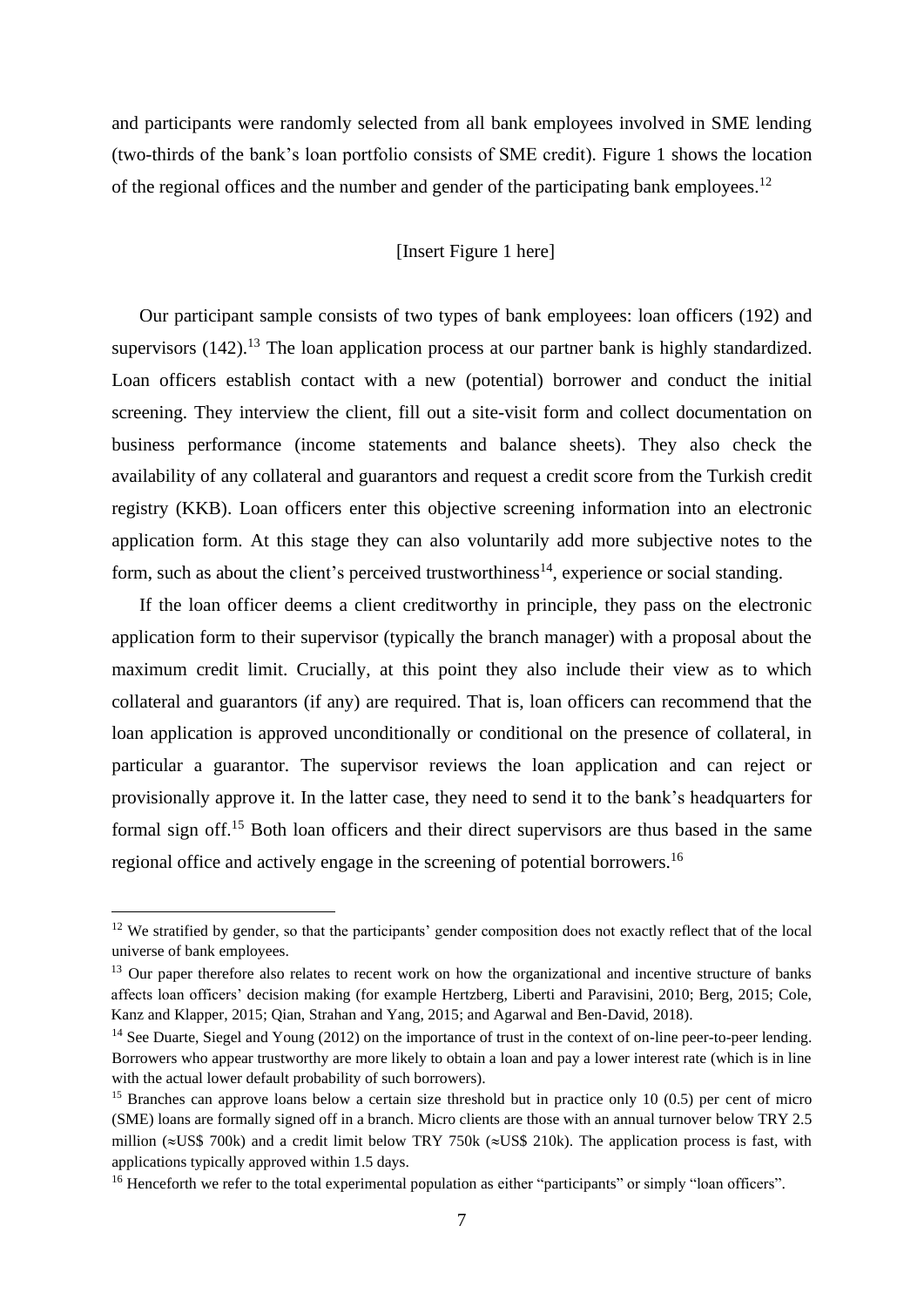We study whether loan officers treat female and male loan applicants differently, all else being equal. An important contextual question is whether there are average differences between the creditworthiness and performance of male and female small businesses in Turkey. We provide three pieces of evidence that suggest this is not the case. First, the rate of non-performing loans (NPLs) among female and male-owned SMEs is 2.9 and 2.7 per cent, respectively, in the loan portfolio of the bank we work with. This difference is not statistically significant.

Second, we randomly sample 250 loan applications (stratified by gender) out of all applications the bank received from small firms in recent years. We then compare the credit registry score of male and female applicants (a higher score implies less risk). While the average score is 1,035 for men and 1,023 for women, this difference is not statistically significant (*p*=0.80). Appendix Table A2 presents linear probability regressions for the 243 files for which these credit scores were available (the dependent variable). The first column confirms there is no significant difference between female and male applicants. This holds when we include sector fixed effects (column 2) or sector and region fixed effects (column 3) and when we control for firm size (column 4) and the loan amount requested (column 5).

Third, we follow Ongena and Popov (2016) and run regressions using the Turkish Business Environment and Enterprise Performance Survey (Appendix Table A3). The dependent variable is firm-level sales growth over the past three years. The main explanatory variable, *Constrained female vs unconstrained male*, is a dummy that is one if the firm owner is female *and* was rejected when she applied for a bank loan or was discouraged from applying for one. This dummy is zero if the owner is a man whose loan application was approved. The results indicate that when conditioning on firm covariates as well as industry and year fixed effects, there is no significant difference in sales growth between *constrained* female‐owned firms and *unconstrained* male‐owned firms. In short, male and female-owned Turkish small businesses display very similar profiles in terms of risk and performance.

#### *2.2. Experimental design*

For the main task in our experiment participants evaluated two rounds of four loan applications (eight in total).<sup>17</sup> Applications were randomly presented as coming from a female or a male entrepreneur. Participants had to decide whether to approve or reject each application and, in case of initial approval, whether to request a guarantor or not. For each

<sup>&</sup>lt;sup>17</sup> Loan officers made decisions on loan applications worth US\$ 81.1 million in total.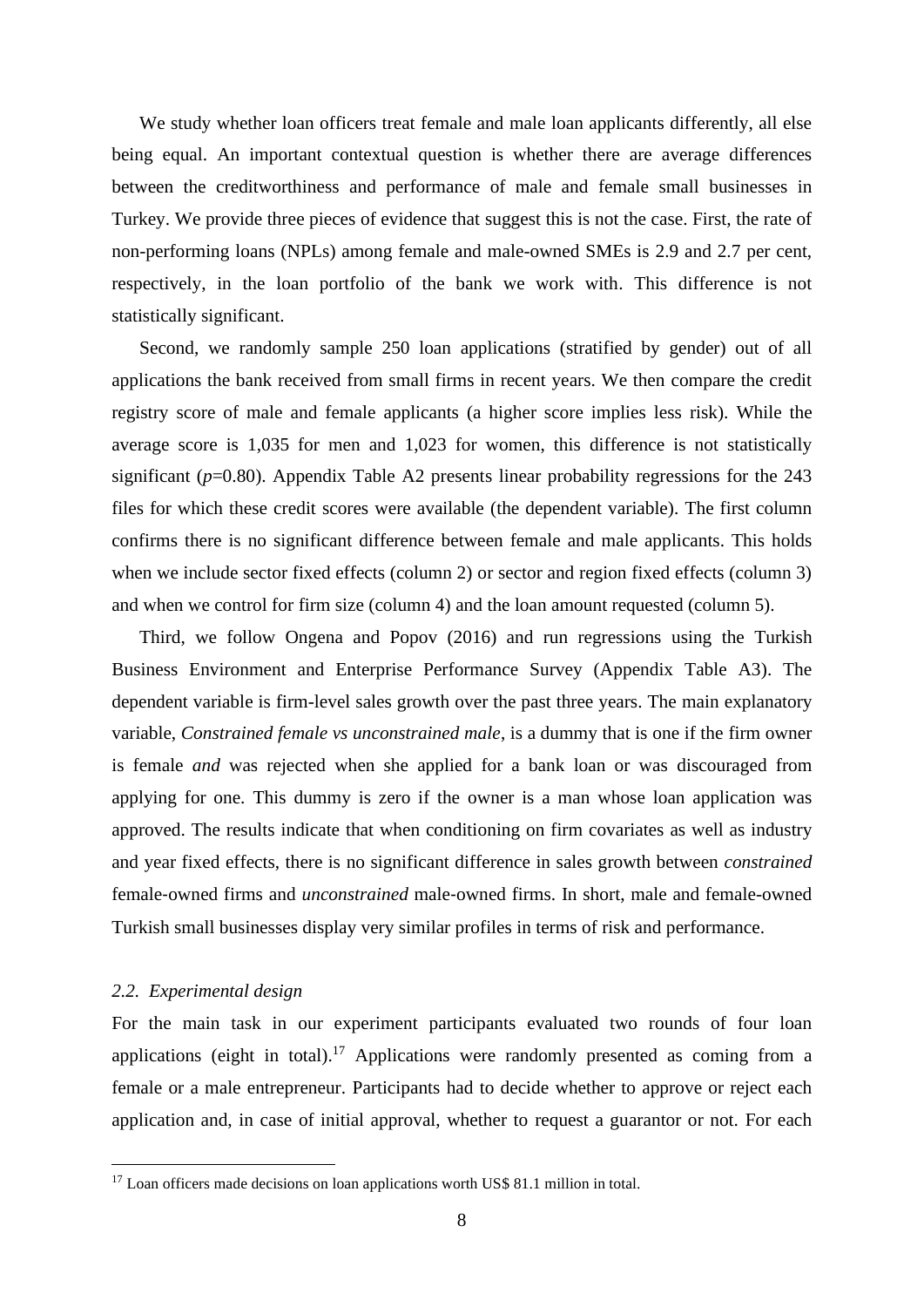loan application, participants also had to provide a subjective risk rating between 0 and 100. We did not constrain the time participants had to evaluate each application.

The task closely mimicked the choices the participants make in their daily work. To be consistent with day-to-day lending decisions, all loan application material was presented to the participants electronically and in the format of the standard application forms that bank employees normally process on their own computer. The forms (henceforth called "loan applications") contained all the information available at the time the application was processed. 18

We use a total of 100 unique loan applications in the experiment, which we selected from an initial sample of 250 applications. These 250 applications were a stratified random sample of all applications by existing SMEs (that is, no start-ups) that the bank had received in the three to six years before the experiment.<sup>19</sup> Using this earlier period allows us to track what happened to each of these applications in real life. The strata were region, gender, firm size, and whether the application was accepted in real life. By only using applications from firsttime loan applicants, which had never before borrowed from our partner bank, we eliminate the potential influence of soft information generated over time.

All applications used in the experiment were gender neutral except for the randomly assigned applicant name. To achieve this, we only used applications from Turkish industries in which both female and male ownership is relatively common. For instance, we excluded applications from construction companies (a male dominated sector) and beauty parlors (a female dominated sector). Some files were eliminated because they contained explicit references to the applicant's gender (other than their name) or because they were incomplete. In this way we identified the 100 gender neutral files used in the experiment.

All 100 files occur in the data multiple times, sometimes as coming from a male applicant and sometimes from a female applicant. This allows us to obtain a within-application estimate of gender discrimination. By asking participants to review both male and female

<sup>&</sup>lt;sup>18</sup> These forms are at the heart of the decision making about whether the bank is willing to lend, what the maximum exposure is, and whether a guarantor is required. Only after this stage, do the loan officer and client negotiate about specific product types, such as credit lines and fixed-term loans. The maturity and pricing of individual products is also determined at this later stage. This implies that during the experiment we collected data on willingness to lend, maximum amount granted and the need for a guarantor, but not on the interest rate and maturity of specific credit products.

<sup>&</sup>lt;sup>19</sup> When participants evaluated the files, they did not see the real application date but instead a date in the year of the experiment. We presented files as contemporary to avoid recall bias – loan officers did not have to think back about the economic situation in the past. This adjustment did, of course, lead to a slight disconnect between loan performance in real life and the loan application evaluated during the experimental session.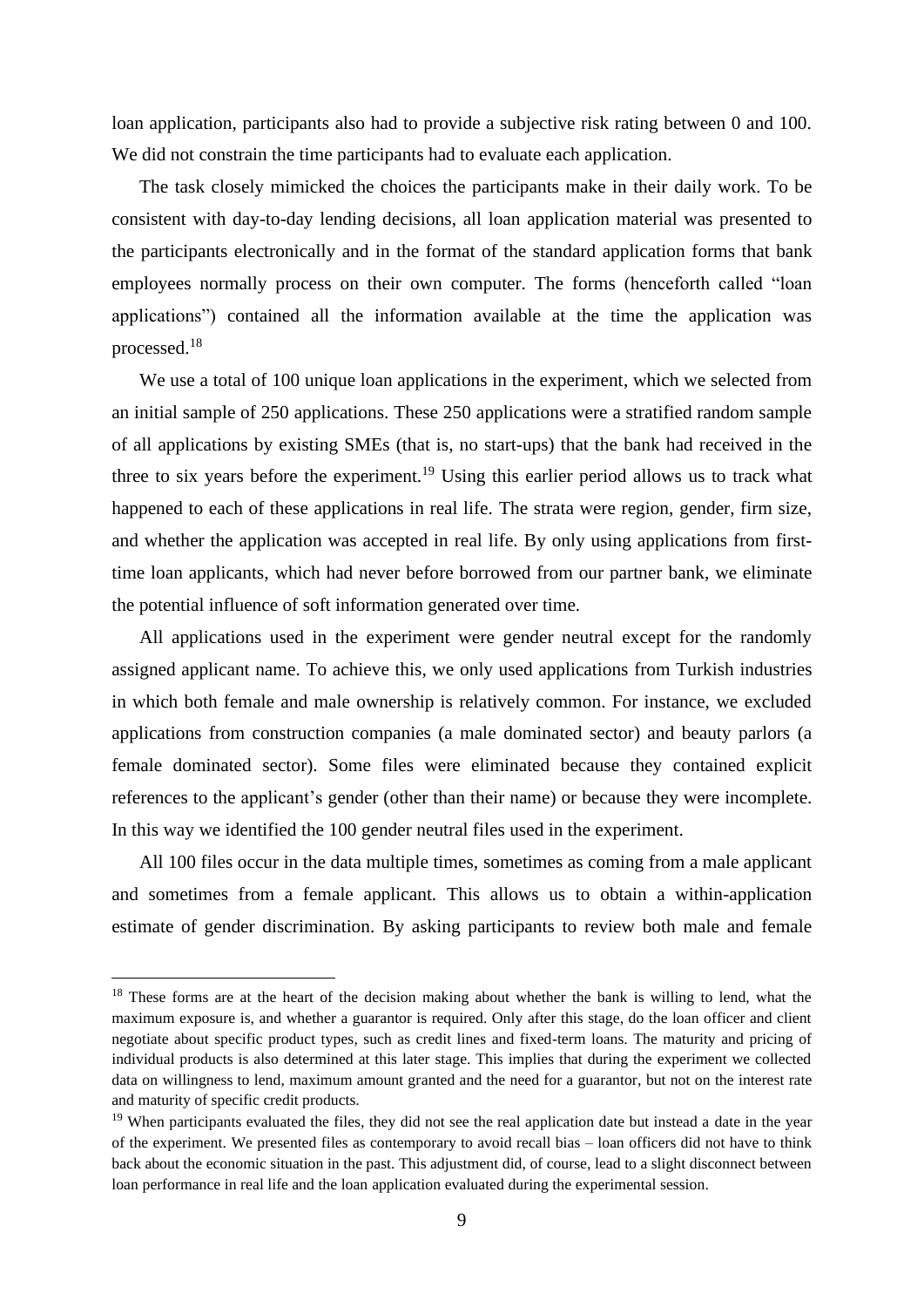applications, we preserve external validity as no one at the bank sees only male or female clients. We also held constant the ratio of performing, non-performing and rejected files each participant saw, at 2-1-1. This 2-1-1 ratio does not reflect the bank's actual application flow, but we used this ratio so that participants saw at least one file of each type. Each participant also evaluated both high- and low-quality applications from men and women.<sup>20</sup> Due to time constraints participants could not evaluate more than four files and we wanted to ensure the data could be analyzed by application quality.

We determined the gender of each file by assigning new names, randomizing between male ones (Ahmet, Ali, Mehmet, Mustafa) and female ones (Ayse, Emine, Fatma, Zeynep). These names were chosen because they are common across Turkey and are well represented among working-age adults across regions. <sup>21</sup> Names were randomized such that each participant saw one performing loan and one "bad" loan application (either a non-performing loan or a declined application) from each gender. Each loan application was on average evaluated by 13.4 different participants per round, half of the time as a female and half of the times as a male file.

After a first round of four loan applications, lending staff were presented with a second round of four applications. We again randomized the gender of each application. Moreover, we now also randomized participants into three groups: one control group evaluated applications with all information available (as in the first round), a first treatment group evaluated files from which we had deleted the credit score from Turkey's credit bureau, and a second treatment group evaluated files where a section with subjectively provided information had been removed.<sup>22</sup> This section contains voluntary comments by loan officers about the applicant (such as about how industrious they are or whether they have a good business network). Bank staff provide this information in the application file to strengthen the rationale for lending to the applicant in question. It targets the decision makers higher up in the lending hierarchy. If either the objective credit score and/or the more subjective comments section contributes to staff's ability to make fair and objective lending decisions, omitting it may increase statistical discrimination, especially among loan officers with an

<sup>&</sup>lt;sup>20</sup> That is, analogous to Bertrand and Mullainathan's (2004) correspondent study on racial discrimination, we crossed applicant gender with application quality.

<sup>&</sup>lt;sup>21</sup> We checked which names had the highest frequencies in the relevant cohorts and across regions using information from the Turkish General Directorate of Population and Citizenship Affairs [\(https://www.nvi.gov.tr/isim-istatistikleri\)](https://www.nvi.gov.tr/isim-istatistikleri) and an additional online data source [\(https://www.isimarsivi.com/\)](https://www.isimarsivi.com/).

<sup>&</sup>lt;sup>22</sup> We did not present a blank version of these sections but instead removed the entire section. We did this to avoid the possibility that an empty section unintentionally acts as a quality signal. This, in turn, would make it more difficult to interpret the treatment effects properly.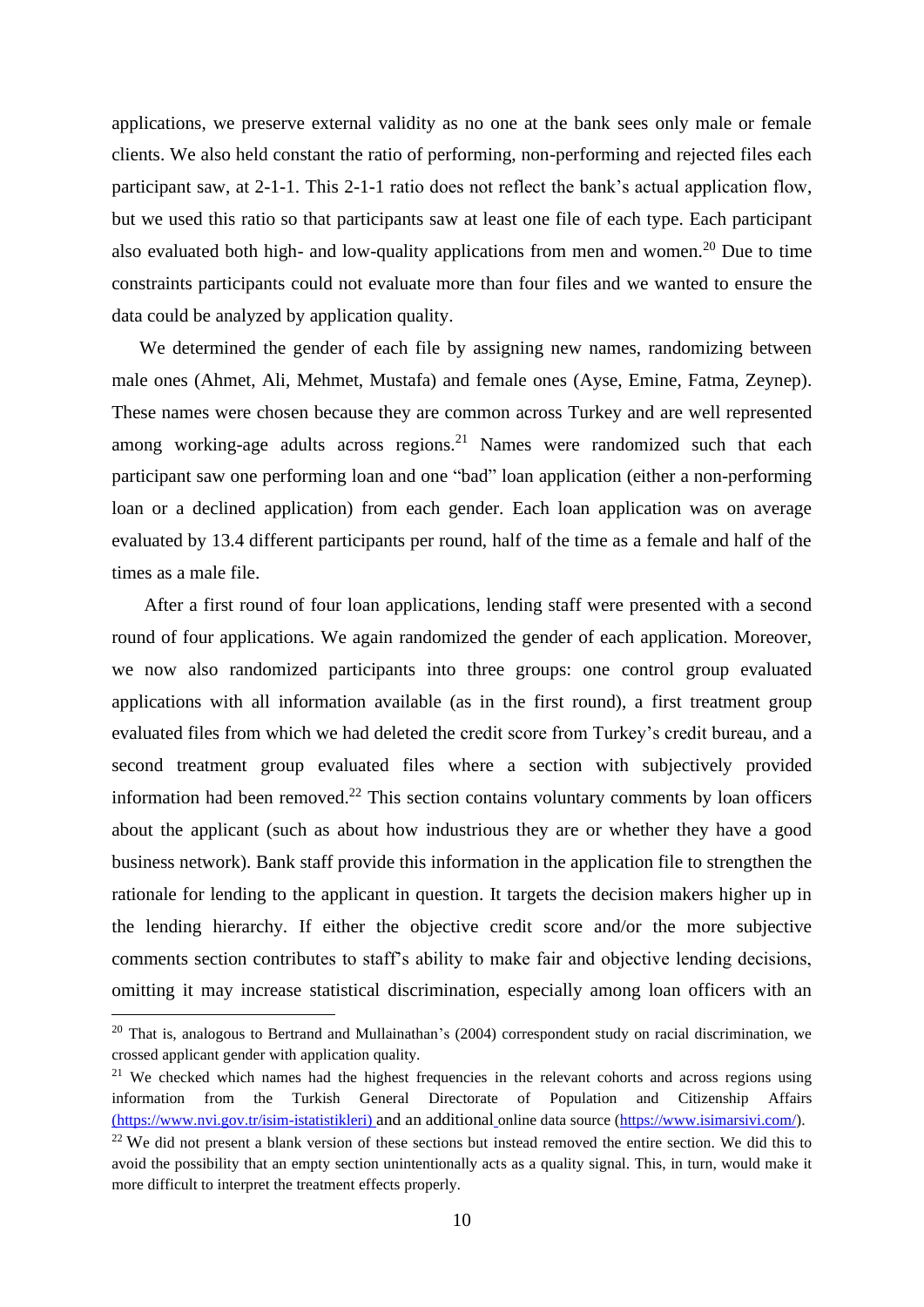implicit gender bias (Reuben, Sapienza and Zingales, 2014). On the other hand, if the information itself is perceived with bias, omitting it may potentially reduce discrimination. In the first (second) case, we should see that bias is higher (lower) in the treatment groups than in the control group. $2<sup>3</sup>$ 

For the second round, we opted for a within-file (in terms of gender randomization) and between-participant (in terms of the information treatment) experimental design for two reasons. First, we wanted to avoid non-linear or heterogeneous order effects. Non-linear order effects are difficult to control for, while controlling for heterogeneous order effects would require a larger participant pool than we had. Second, asking all participants to do all treatments would have required each participant to complete 12 reviews, and there was not sufficient time for such an extensive exercise.

We incentivized all loan decisions in line with the structure of common bank incentive schemes. Participants earned ten points (equivalent to ten Turkish lira) for each completed review (quantity) and an additional five points when they correctly approved a loan that performed well in real life (quality).<sup>24</sup> In contrast, five points were deducted when they incorrectly accepted a loan that was defaulted on in real life. When participants approved a file that had been declined in real life, we gave them a 50/50 chance that the file was counted as performing, thus yielding the extra five points. We did not penalize incorrect rejections in order to mimic as closely as possible the actual incentive scheme at the bank, and the bank cannot realistically know when a rejection is incorrect.

The total number of points per participant was aggregated at the end of the experiment. Participants were then ranked according to their total score and split into four quartiles. Participants did not learn how many points they earned but were told their quartile. This corresponds with our instructions at the beginning of the session, when we informed them that their ranking would determine the final rewards. Those in the highest quartile could spend their points on a selection of higher valued prizes while those in the lower quartiles had to select gifts with lower values. All participants had chosen their preferred prizes from each category prior to the experiment. This ensured they understood how the incentives worked

 $^{23}$  Heilman (1984) documents inconsistent findings in past experimental studies as to whether giving additional information about individual applicants reduces adverse outcomes for women.

 $24$  This incentive scheme resembles the remuneration system that the bank uses in reality and is also similar to the low-powered (baseline) scheme of Cole, Kanz and Klapper (2015).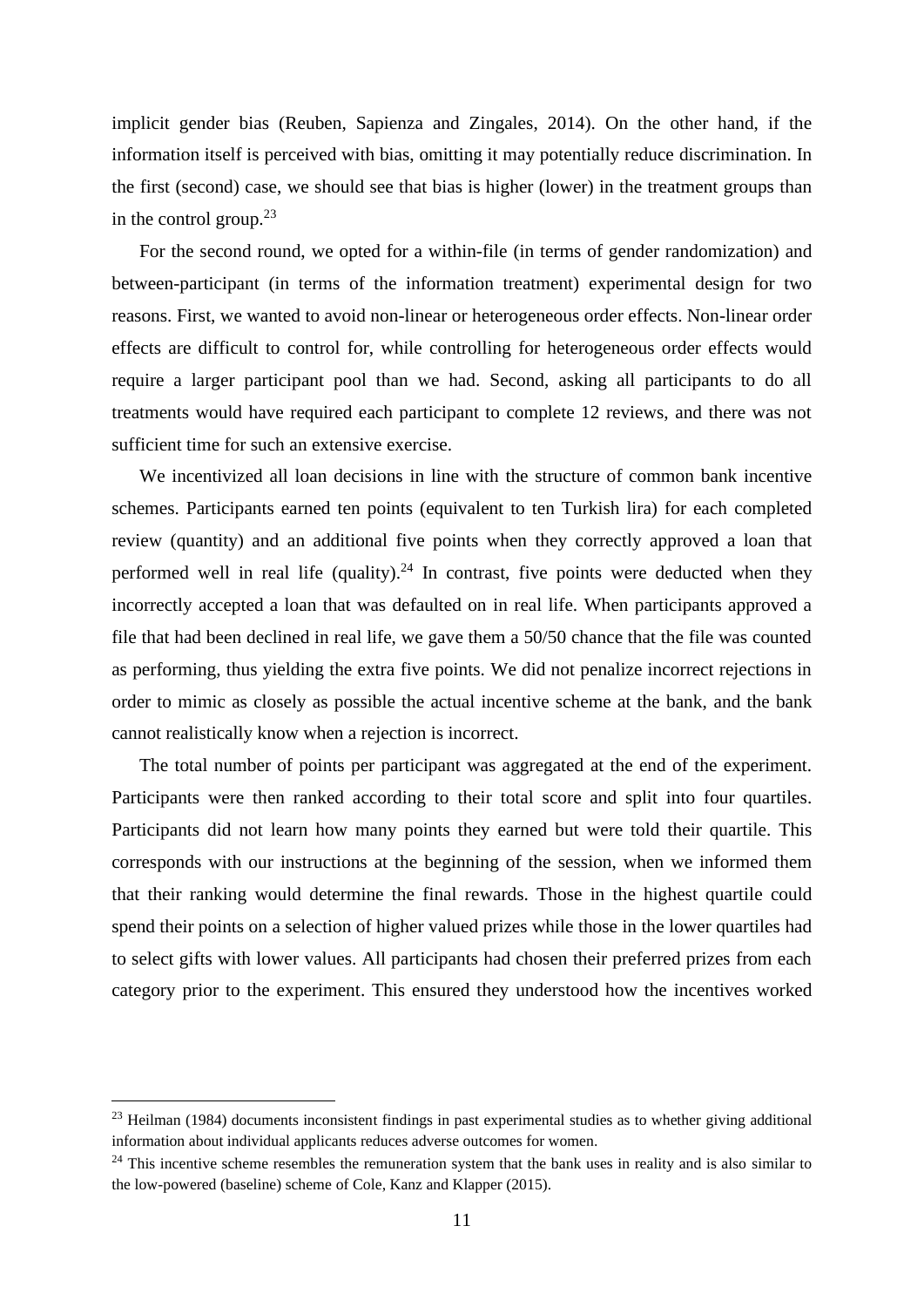and what the benefit would be of getting into the top quartiles.<sup>25</sup> The incentive scheme was thus ultimately both material and competitive.

#### *2.3. Eliciting personality traits*

After both rounds of application decisions, we implemented two experimental modules to measure participants' risk preferences and implicit gender bias. We first follow Binswanger (1982) and Eckel and Grossman (2008) and elicit risk preferences by presenting participants with six stylized risk scenarios from which they had to choose one. Each scenario was depicted as a circle split in two: left and right. Each half contained a possible point outcome and the even split represented that in each scenario there was a 50 per cent chance of getting the left-hand or right-hand outcome. The outcome pairs were 28-28; 20-44; 24-36; 16-52; 12- 60; and 2-70. The first scenario has no risk as the numbers are equal while the last scenario entails most risk. The task was incentivized: an on-site computer drew random draws to determine whether participants would get the low or high number from the circle they selected. We added the resulting points to participants' point total at the end of the session.

Second, participants took an implicit association test (IAT).<sup>26</sup> The IAT began with a brief survey to obtain key demographic and personal characteristics such as professional experience, education, age, and gender. Participants were then introduced to the association task, which is the core of the IAT, and had two practice rounds. The association task consists of sorting, as quickly as possible, words that appeared sequentially on their tablet. For example, in one task "female" words had to be allocated to the category "family" and "male" words to the category "career" (the stereotypical task).<sup>27</sup> In another task, "male" words had to be allocated to the category "family" and "female" words to "career" (the non-stereotypical task). The time a respondent took to allocate each word was recorded in milliseconds. The presumption is that respondents with a stronger association between two concepts find the

<sup>&</sup>lt;sup>25</sup> Specimens of the possible prizes that participants could buy with the points they earned during the experiment were on display during the sessions. The actual prizes were sent to the participants a few weeks later.

<sup>&</sup>lt;sup>26</sup> See [https://implicit.harvard.edu/implicit/takeatest.html,](https://implicit.harvard.edu/implicit/takeatest.html) Carney et al. (2007) and Lane et al. (2007). IATs are by now common in both psychology (Greenwald, McGhee and Schwartz, 1998) and economics (Bertrand, Chugh and Mullainathan, 2005; Beaman et al., 2009; Carlana, 2019). While attitude IATs are used to detect implicit (unconscious) negative attitudes towards social groups, stereotype IATs measure implicit associations between social groups and specific traits (Bertrand and Duflo, 2017). Our IAT falls in the latter category.

 $27$  The IAT and all other documentation was provided in Turkish. The family-related words were the Turkish translations for "garden", "kitchen", "marriage", "laundry", "home", "children" and "relatives". The career words were "office", "manager", "income", "job", "profession", "employees" and "business". To designate "male" we used "man", "he", "men", "him", "boy", "his", "gent" and for "female" we used "woman", "she", "women", "her", "girl", "hers", and "lady".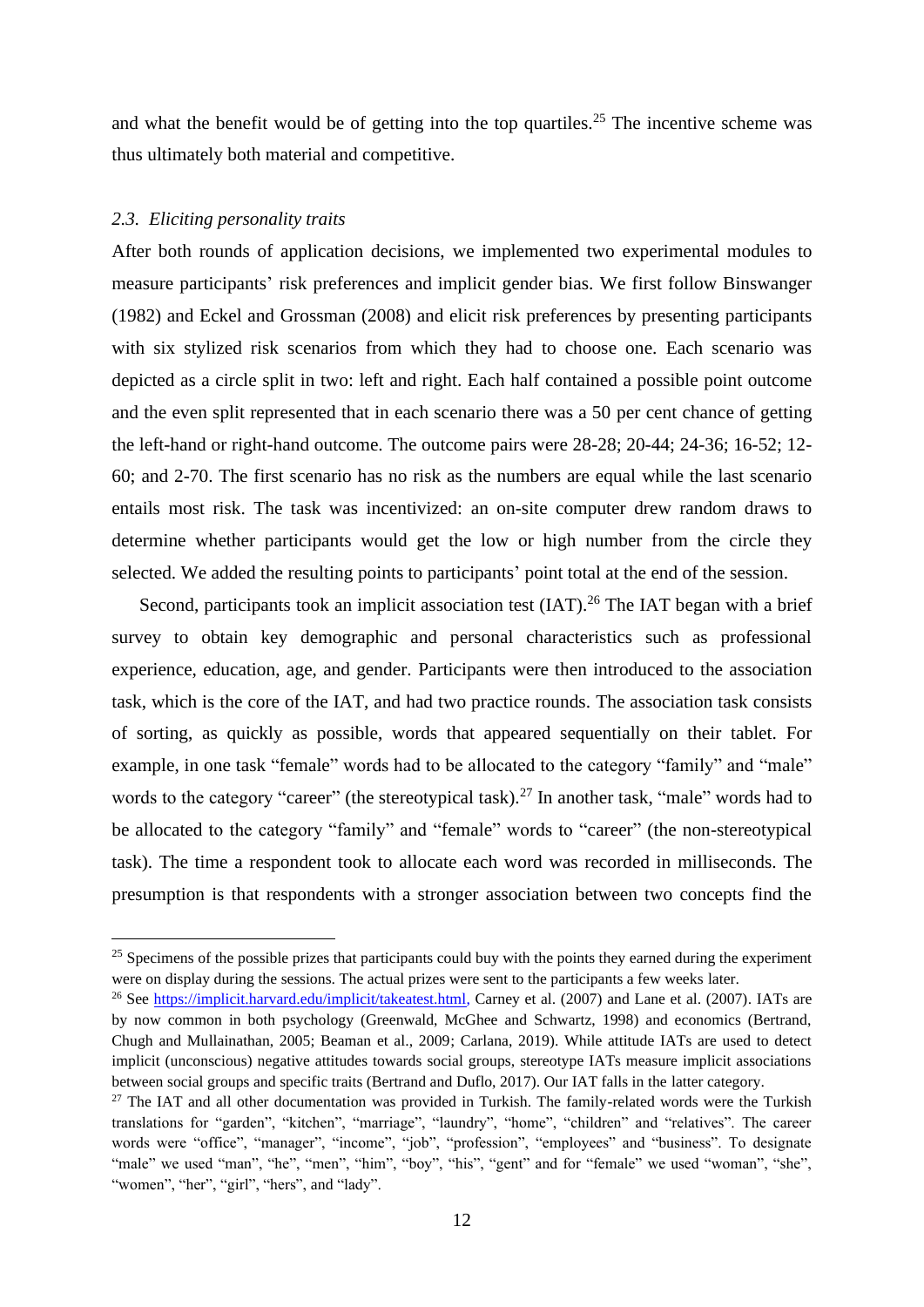sorting easier and complete it faster in one task compared to the other. We defined a participant's implicit bias as the normalized difference in mean response times between the non-stereotypical and stereotypical task. Higher values indicate stronger bias.

#### **3. Data and estimation strategy**

#### *3.1. Data*

Table 1 summarizes our experimental data (Appendix Table A1 contains all variable definitions). Panel A describes the main characteristics of the 334 participants. Almost half of them are female and their average age is 37 years, ranging between 26 and 53. Forty-three per cent of the participants are supervisors, the others are loan officers. There is wide variation in participants' lending experience. While the average participant has worked at the bank for five years, this varies between zero and 19 years.<sup>28</sup> There is thus substantial heterogeneity in the lending experience that loan officers built up over the course of their career. Learning through experience can mitigate or even eliminate statistical discrimination over time (Altonji and Pierret, 2001) especially for risk-averse decision makers (Aigner and Cain, 1977).<sup>29</sup>

## **[Insert Table 1 around here]**

Unlike in observational studies, our lab-in-the-field experiment allows us to measure participant characteristics that are otherwise difficult to observe. As described in Section 2.3, we use lottery questions to elicit risk aversion and an IAT to gauge participants' implicit bias against women in business. Table 1 reveals substantial variation in these measures as well. The categorical variable *Participant risk aversion* ranges between 1 (risk loving) and 6 (most risk averse). The average participant scores 4.1. A large literature has documented that, on average, women tend to be more risk averse than men (for example Eckel and Grossman, 2008). More specifically, evidence from the financial-services industry indicates that female decision makers take less risk on average (Sunden and Surette, 1998; Agnew, Balduzzi and Sunden, 2003). The correlation matrix in Appendix Table A4 shows that this is the case in our setting as well. The average risk aversion score is 4.32 for females and 3.92 for males and this difference is statistically different at the 10 per cent level.

<sup>&</sup>lt;sup>28</sup> We also asked participants whether they had previous lending experience in a similar role at another bank. All results that follow are robust to using this broader experience definition.

<sup>&</sup>lt;sup>29</sup> Moreover, earlier (non-incentivized) experimental evidence indicates that more experienced loan officers acquire more financial information when lending to fictitious small firms (Andersson, 2004).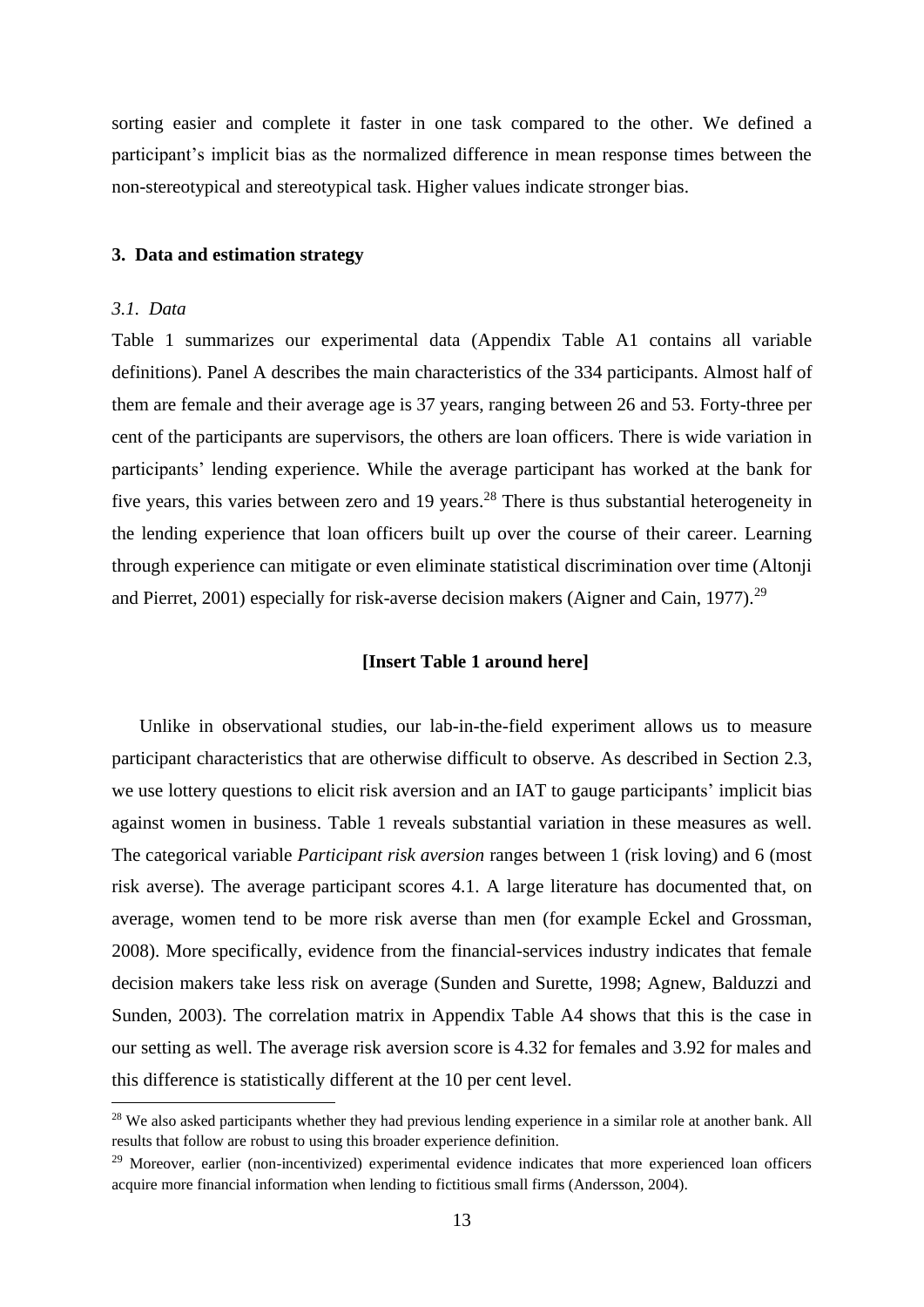The IAT score is normalized between -1 and 1 with zero indicating no implicit gender bias. While the scores range widely (between -0.93 and 1) a large majority of lending staff (87 per cent) has a positive IAT score, indicating that they subconsciously associate business more with men than with women. This tendency is stronger among women than among men. Figure 2 shows that the IAT distribution for female participants lies to the right of that for men. A two-sample Kolmogorov-Smirnov test confirms that the distributions are significantly different (see also Appendix Table A4). The average IAT score is 0.39 for women and 0.28 for men and this difference is also statistically significant at the 5 per cent level. The IAT scores of female participants are thus on average almost 40 per cent higher than those of men.

#### **[Insert Figure 2 around here]**

Panel B of Table 1 summarizes the real-life characteristics of the 100 loan files that we use in the experiment. By design, half of these loan files refer to loans that in real life were paid back on time (performing loans), a quarter refers to loans that in real-life were defaulted upon (non-performing loans), and another quarter consists of loan applications that were rejected in real life (declined applications). Panel C summarizes the experimental outcomes at the participant-file decision level. We show separate statistics for round 1 (no information treatment) and round 2 (information treatments). In both rounds, almost forty per cent of the loan applications were rejected whereas, conditional on acceptance, a guarantor was requested in 27 per cent of the cases. Panel D shows that we withheld either subjective or objective applicant information in a third of the decisions in this second round.

For each credit application, the participant was asked to estimate, on a 0-100 scale, the probability that the borrower would repay. This helps us to verify that the experimental task was meaningful in the sense that loan officers could infer credit risk based on the information in the loan file. Figure 3 provides a scatterplot of the 100 files used in the experiment, based on data from the first round only. The horizontal axis indicates the average subjective repayment probability (each file was evaluated by 13.4 participants on average in round 1) while the vertical axis shows the share of participants that rejected the application. Figure 3 reveals a tight negative correlation between expected repayment probability and the likelihood of loan rejection. This suggests that our incentive scheme worked and that participants thought the task realistic and paid attention to the information provided.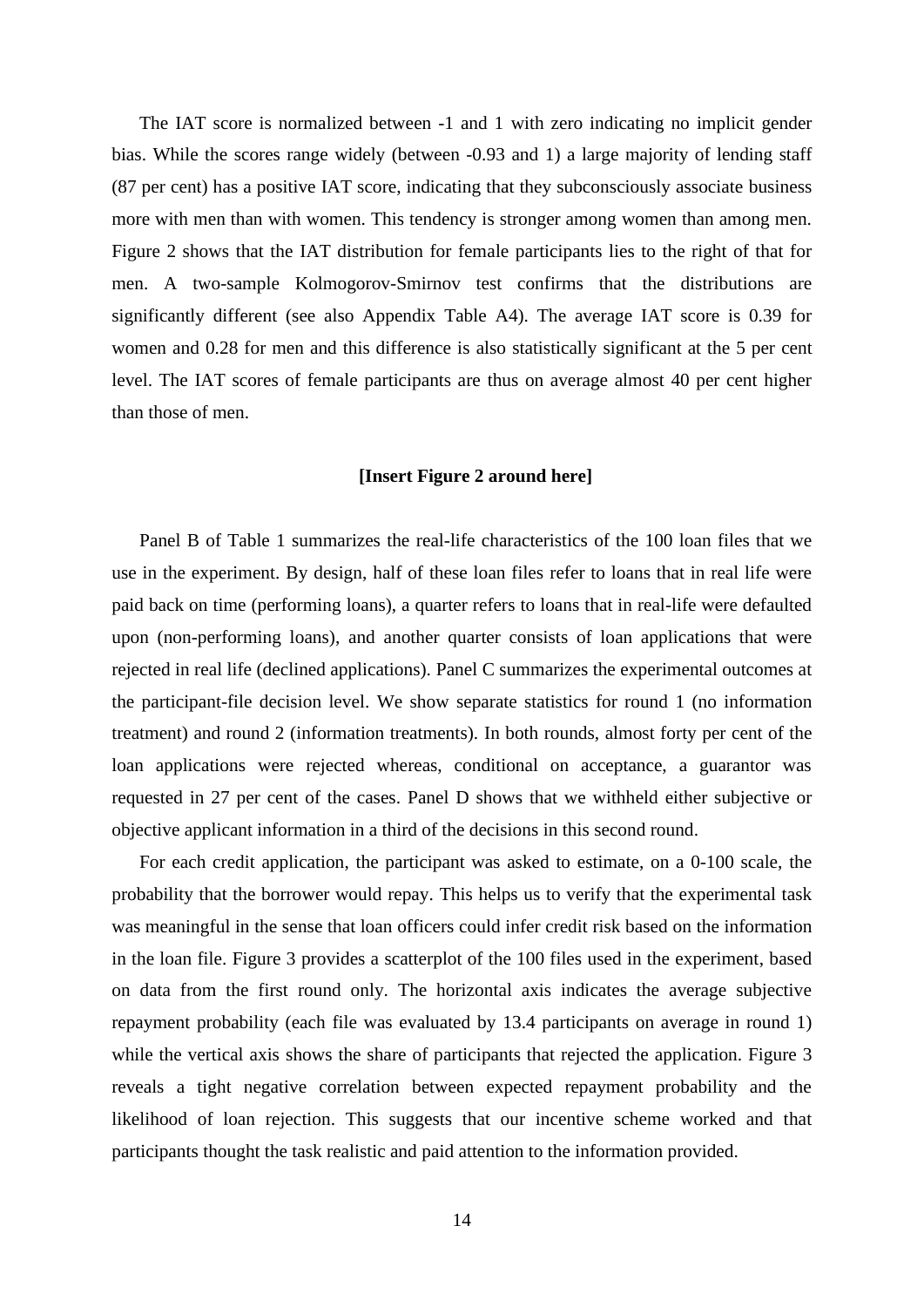Equally important is to check whether the decision making in our lab-in-the-field correlates with what happened to the loan applications in real life. We find that this is the case. Overall, 72 per cent of all applications that related to loans that performed well in real life were approved during the classroom sessions. This percentage is significantly lower for applications related to non-performing loans (53 per cent) and for applications that were rejected in real life (47 per cent). As a result, files that in real life were non-performing (red dots) or declined (orange) are concentrated in the upper left corner of Figure 3 while performing loans (green) are concentrated in the lower right-hand corner. This indicates that across the board participants correctly identified loans that performed well or badly in real life and made lending decisions in line with these subjective perceptions of loan quality.

### **[Insert Figure 3 around here]**

Appendix Table A4 provides a correlation matrix of the participant characteristics and the rejection dummy. We have already discussed that female participants are on average more risk averse and more gender biased. There are two other interesting correlations in this table. First, participants higher up in the lending hierarchy (supervisors) are more often female, older and more experienced, as well as more gender biased. Second, older participants (unsurprisingly) tend to be more experienced but also more gender biased, suggesting that cohort effects are important. Lastly, it is reassuring that whether a file was presented as male or female (*Female applicant*) is uncorrelated with any of the participant characteristics. This reflects that the randomization process was successful.

Appendix Table A5 assesses the correlates of implicit gender bias in a multivariate setting. When we "horse race" the participant characteristics in this way, participants' own gender is the main variable that explains implicit gender bias. Even when controlling for a participant's experience, age, hierarchical position, and risk aversion, we continue to find that female bank employees are on average 0.124 points (on the [-1,1] scale) more biased against female entrepreneurs as compared with male bank employees.

### *3.2. Estimation strategy*

To test for the presence of gender discrimination in the lending behavior of bank employees, we run linear probability regressions at the decision level: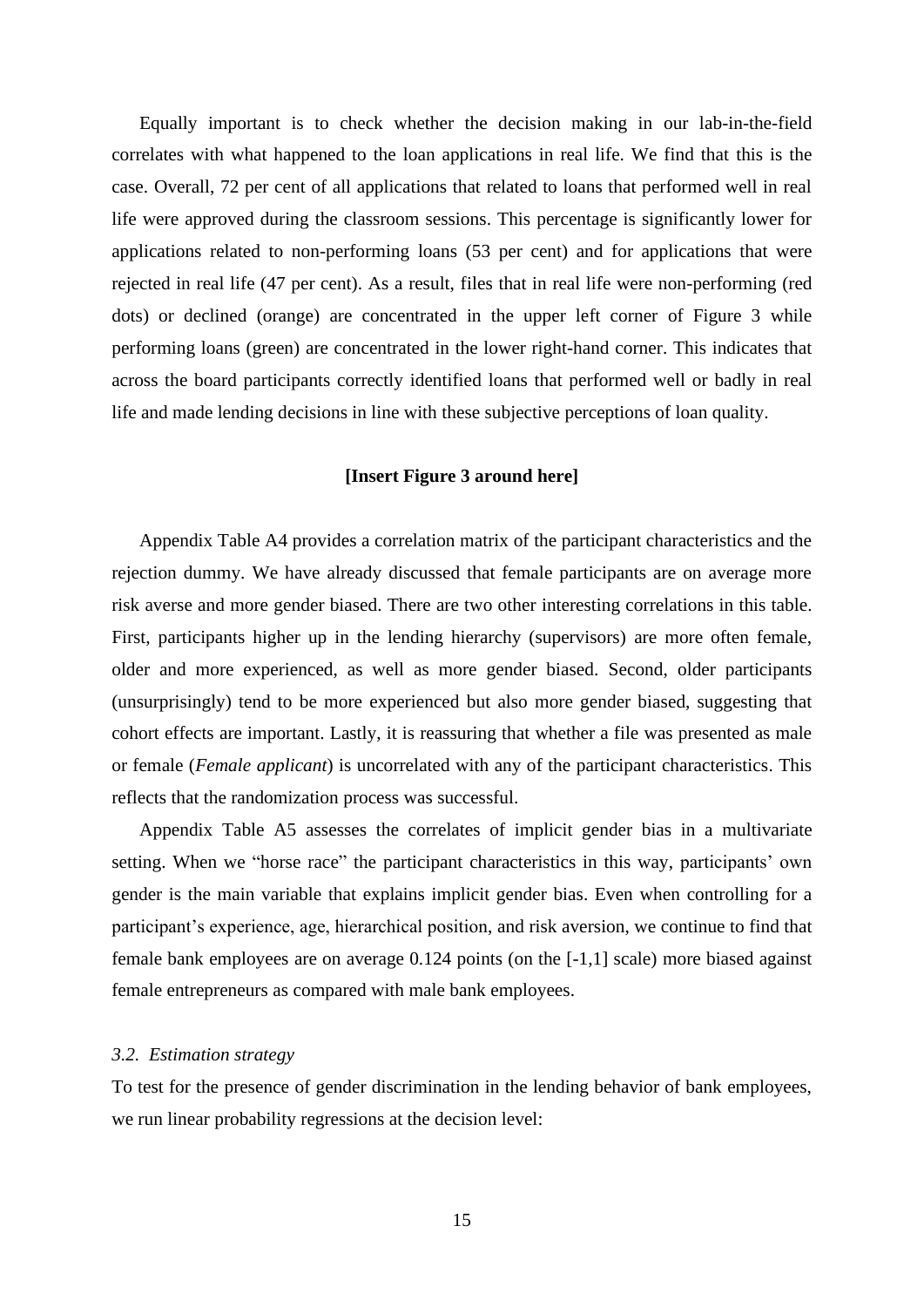$$
y_{il} = \alpha + \beta \cdot G_{il} + \sum_{k=1}^{K} \gamma_k \cdot X_i + \varphi_l + \varphi_c + \varepsilon_{il}
$$
 (1)

Where  $y_{il}$  is a lending outcome of interest when participant *i* evaluates loan application *l*;  $\alpha$  is a constant; *Gil* is the randomly assigned applicant gender to loan application *l* as seen by participant *i*; *X<sup>i</sup>* is a vector of *K* participant characteristics (gender, experience, age, a *Supervisor* dummy, risk aversion, and IAT score);  $\varphi_l$  are loan application (file) fixed effects;  $\varphi_c$  is a set of fixed effects for the eight cities where the experiment took place; and  $\varepsilon_{il}$  is a stochastic error term.

Standard errors are heteroskedasticity robust. Due to the experimental design, applicant gender is the only loan-application characteristic that (randomly) varies across decisions about the same application. The loan application (file) fixed effects thus absorb all other observed and unobserved file characteristics. Because we randomize applicant gender at the file level, within-cluster correlation in the treatment is zero and there no need to cluster standard errors. The standard robust variance estimator yields correct inferences (Abadie, Athey, Imbens and Wooldridge, 2017).

#### **4. Results**

#### *4.1. Baseline results*

Table 2 presents linear probability regressions based on Equation 1 where the dependent variable, *Rejection dummy*, is "1" if a loan application was rejected by a participant and '0' if it was approved. The independent variable of interest, *Female applicant*, is a dummy whether the application was presented as coming from a female ("1") or male ("0") entrepreneur. All specifications include application (file) fixed effects, city fixed effects, and the following participant covariates: *Participant is female*; *Participant experience*; *Participant age*; and whether they are a supervisor or loan officer (*Participant is supervisor*). In columns 2 and 3 we also control for *Participant risk aversion* and implicit gender bias (*Participant IAT score*), respectively. Column 4 includes both. All data are from the first experimental round only.<sup>30</sup>

Table 2 shows that we cannot reject the null hypothesis of no significant treatment effect of *Female applicant* on loan rejection. Across the four specifications, the coefficient for *Female applicant* is close to zero and, if anything, negative. Since we include file fixed

<sup>&</sup>lt;sup>30</sup> All results also hold when we combine the observations from the first round with those from the control group of the second round (in which we did not delete any information).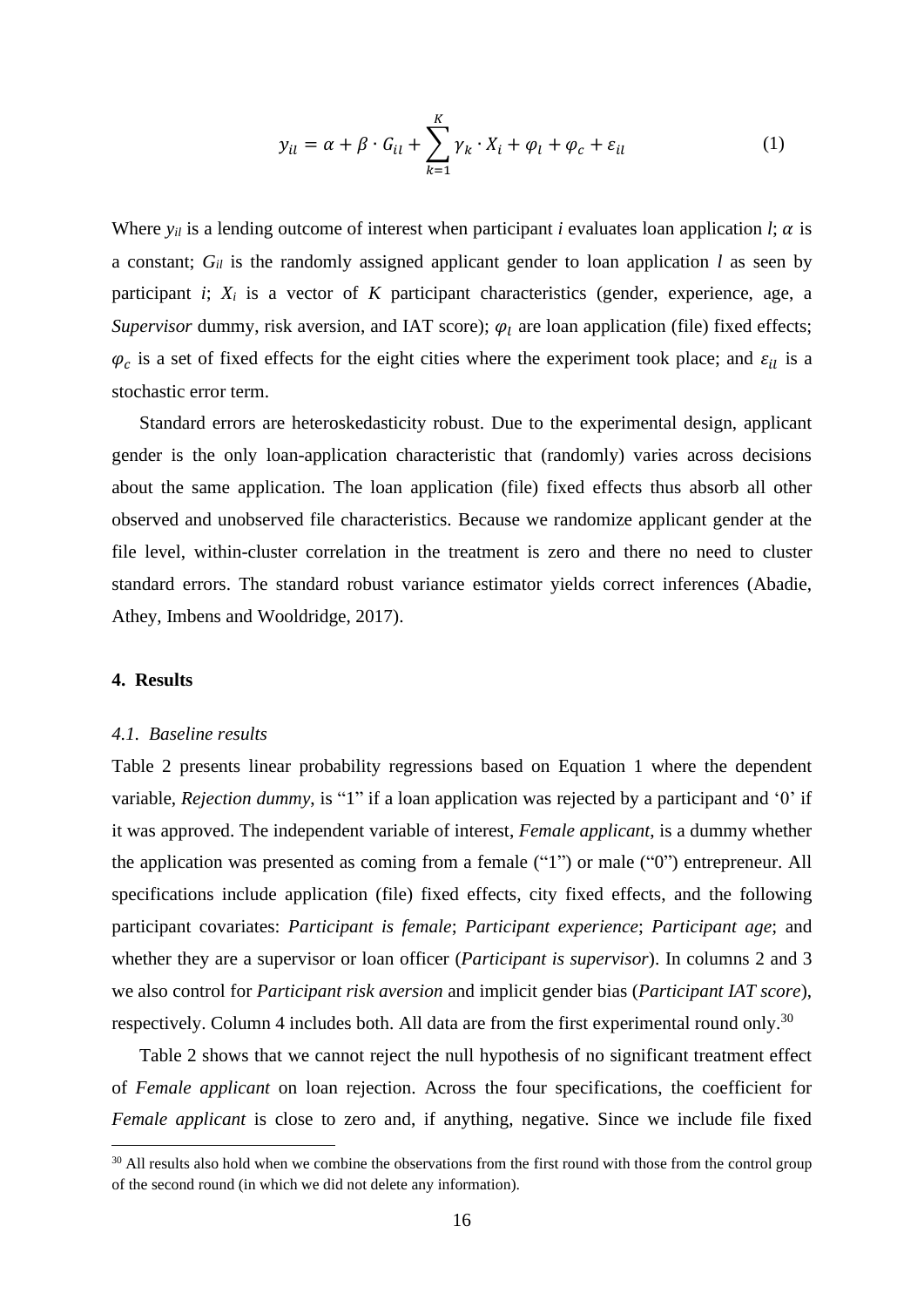effects, our results show that *one and the same* loan application does not have a higher chance of being rejected when we present it with a female rather than a male applicant name. In short, we find no evidence of direct gender discrimination.

## **[Insert Table 2 here]**

Turning to the participant covariates, we find that older participants are slightly less likely to reject loan applications, even when controlling for their experience.<sup>31</sup> This holds at the 10 per cent level of statistical significance. Moreover, participants who in real life are supervisors are 10 percentage points less likely to accept a loan application as compared with loan officers. This is a large difference as the unconditional acceptance rate in our experiment is 61 per cent. This finding is significant at the 1 per cent statistical level and likely reflects that the main role of supervisors is to validate (or overrule) the initial lending decisions made by loan officers.<sup>32</sup> Lastly, we do not find that participant risk aversion or their implicit gender bias have an independent effect on the rejection probability. We include columns 2 and 3 to illustrate that this lack of significance is not due to multicollinearity. Thus, while implicit gender bias is widespread (and varied) among our loan officer population, according to the IAT scores, this bias does not translate into explicit discrimination in lending decisions.

In Table 3 we assess whether the null result is driven by loan officer heterogeneity. We do not find evidence of heterogeneous effects. We cut the data in six ways – by participant gender, above/below median experience, above/below median age; supervisors versus loan officers; above/below median risk aversion and above/below median implicit gender bias – and provide sample-split regressions. We only present the coefficient for *Female applicant* but all regressions include the same covariates and fixed effects as in Table 2. There is no evidence of direct gender discrimination in any of these sample splits. None of the *p*-values for formal Wald tests for the equality of coefficients in column pairs indicate differences at conventional levels of statistical significance.<sup>33</sup>

<sup>&</sup>lt;sup>31</sup> Both variables are positively correlated  $(p=0.50)$ . See Appendix Table A4.

<sup>&</sup>lt;sup>32</sup> Appendix Table A6 shows that this higher conservatism among supervisors is independent of the (randomized) gender of the loan applicant: the interaction between *Female applicant* and *Participant is supervisor* is never statistically significant. The same holds when we run separate regressions for split samples of loan officers and supervisors.

<sup>&</sup>lt;sup>33</sup> When we partition continuous variables, the below-median sample contains values strictly below the median while the above-median sample contains values at the median and above. All results remain unchanged when we instead allocate at-the-median observations to the below-median group or when we partition at other points.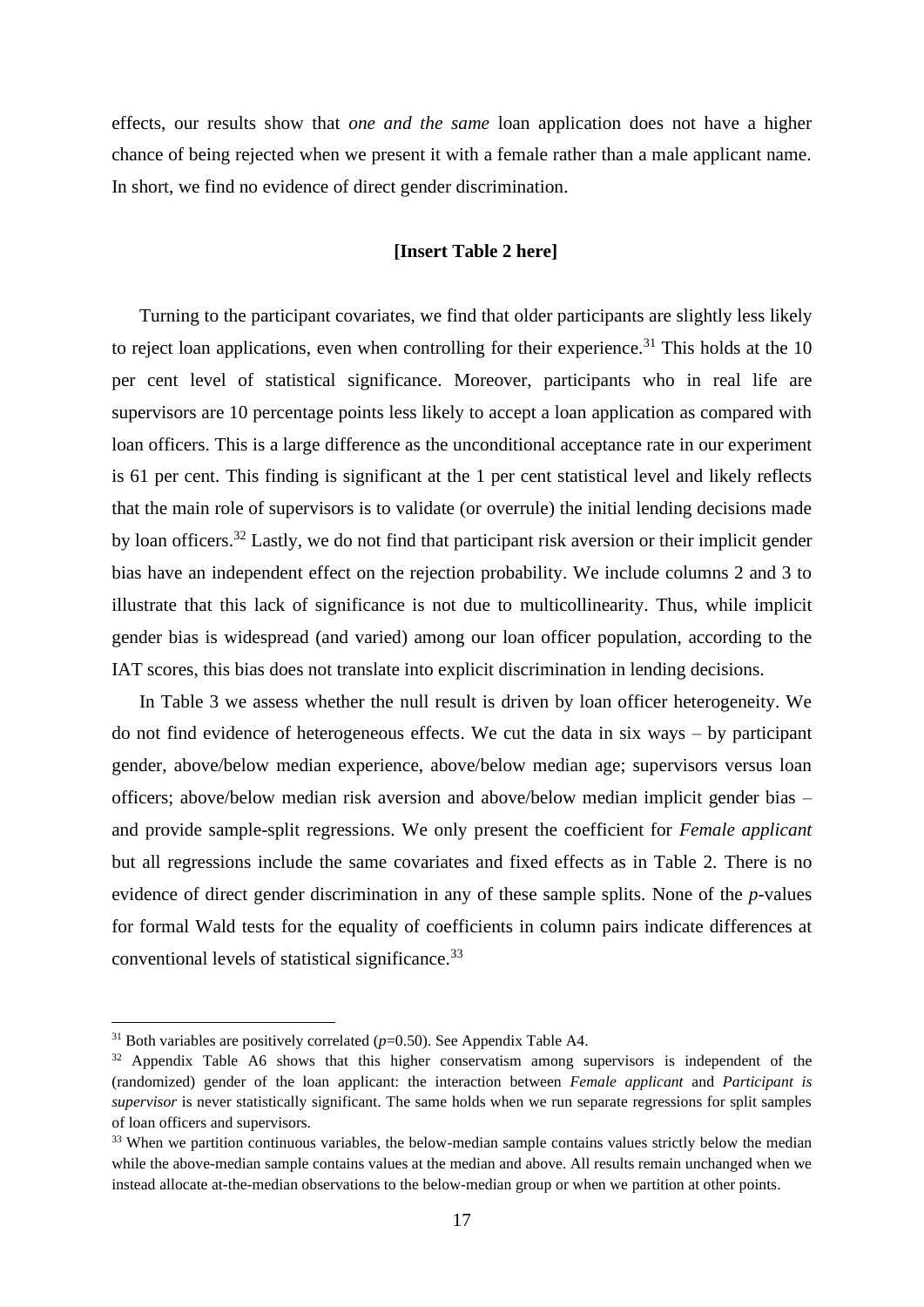#### **[Insert Table 3 here]**

#### *4.2. Applicant gender and guarantor requirements*

Our results so far indicate that loan officers treat loan applications in the same way regardless of whether we present them as coming from male or female entrepreneurs. Moreover, not only do we detect no gender discrimination in unconditional approval decisions among the loan officer population as a whole, the same holds for various sub-populations. We next assess whether there exist more indirect forms of discrimination against female applicants. In particular, an earlier (non-experimental) literature suggests that the approval of female loan applications is more often conditional on the presence of a guarantor. Such indirect discrimination can negatively impact female entrepreneurs that do not have access to such a guarantor. It can also be disadvantageous to the bank if such entrepreneurs are, in fact, good credit risks. Our experimental set up allows us to investigate both these dimensions.

We start in Table 4 by analyzing whether loan officers are more likely to ask for a guarantor when the application comes from a female instead of a male entrepreneur (all else being equal). The structure of the table mirrors that of Table 2. The sample is smaller as the decision to require a guarantor is conditional on initial loan approval. We find strong evidence of indirect gender discrimination: loan officers are seven percentage points more likely to make final loan approval conditional on the presence of a guarantor when the application is shown to them as coming from a female instead of a male entrepreneur. This is a substantial effect as only 27 per cent of all pre-approved loans are required to have a guarantor. Unlike the case for loan rejection, none of the participant characteristics impact the probability that a guarantor is required.

## **[Insert Table 4 here]**

In Table 5, we present the heterogeneity analysis for unequal guarantor requirements, similar to Table 3. We find a consistent and intuitive pattern of statistically significant heterogeneous treatment effects. When we present the application as coming from a woman instead of a man, loan officers are more likely to ask for a guarantor when they are less experienced (columns 3-4); younger (columns 5-6); and/or display more implicit gender bias during our IAT (columns 11-12). For instance, loan officers with a below-median level of lending experience are 11 percentage points more likely to ask women (as compared with men) for a guarantor than their more experienced colleagues. Likewise, loan officers with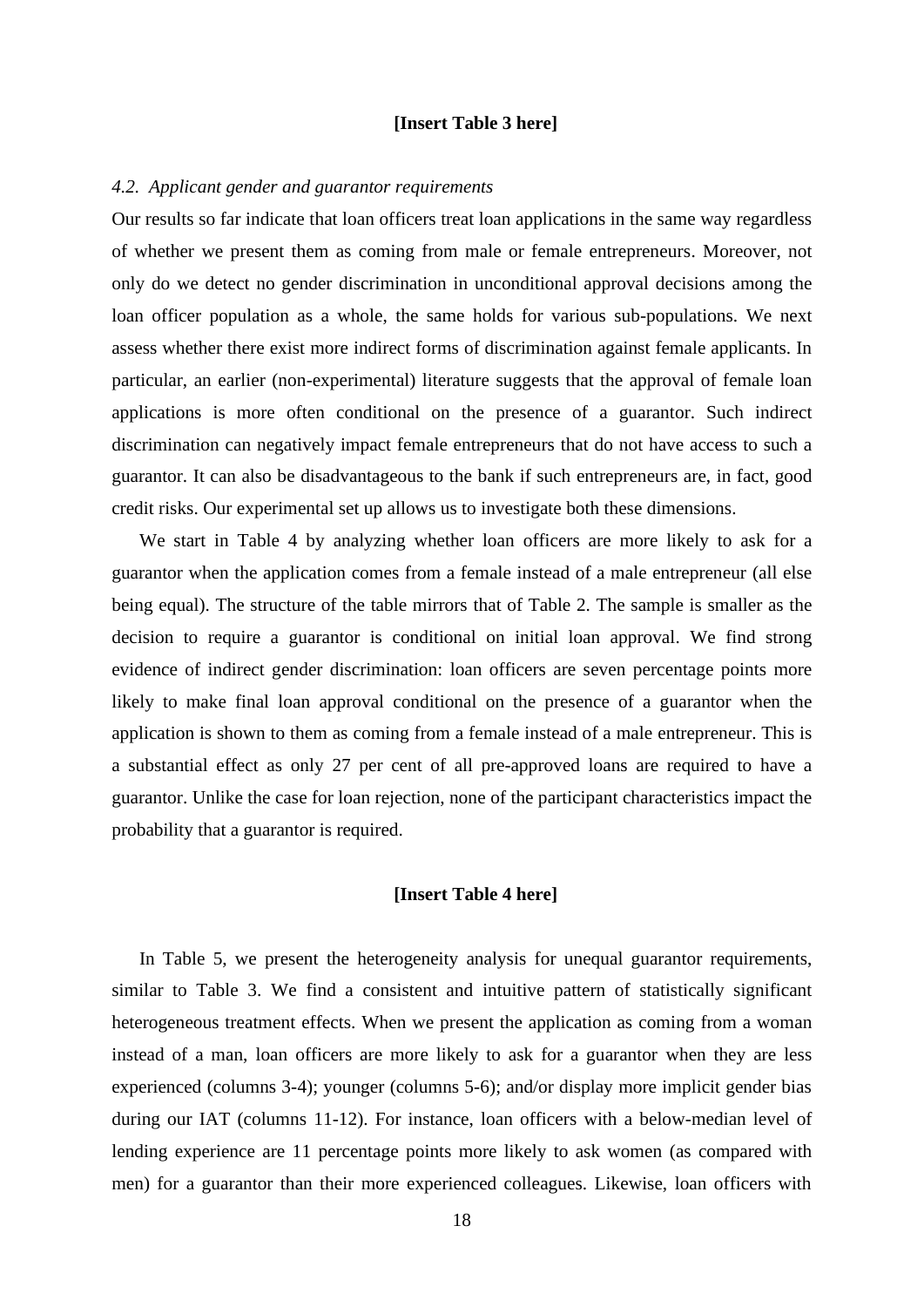above-median levels of implicit gender bias are 12 percentage points more likely to demand a guarantor when we present a file as coming from a female rather than a male entrepreneur. This more subtle form of gender discrimination is also concentrated among loan officers at the lower hierarchical level, that is, the lending staff who in real life make the initial screening decisions (columns 7-8). This indicates that businesswomen with good loan propositions, but without a guarantor, may be rejected at the initial screening stage. $34$ 

Importantly, columns 1 and 2 of Tables 3 and 5 show that there is no difference between male and female participants in how they treat female applicants.<sup>35</sup> There is also no statistically significant difference between participants with higher versus lower levels of risk aversion, a characteristic strongly correlated with participant gender (columns 9 and 10). This implies that earlier evidence based on observational studies (such as Beck et al., 2013), and which suggested that male and female loan officers treat female loan applicants differently, may at least partly reflect deeper personal characteristics that are usually left unobservable (such as implicit gender bias) rather than loan officers' gender *per se*. This more nuanced view has important policy implications to which we return in the conclusions.

## **[Insert Table 5 here]**

#### *4.3. Indirect gender discrimination and loan quality*

The applications that loan officers reviewed during the experiment were real applications that had been processed by the bank in the recent past. We therefore know what happened to these applications: whether they were rejected or approved and, if approved, whether the loans were repaid or not. We already know from Figure 2 that applications that were rejected or that turned out to be non-performing loans in real life were less likely to be approved during the experiment. In contrast, applications that were approved and subsequently performed well in real life were more likely to be accepted during the classroom sessions.

We now ask whether the higher probability that female loan applicants are required to have a guarantor (relative to male applicants) is driven by loans that performed well in real life or by those that did less well. Figure 4 gives a nonparametric answer to this question. We divide all loan applications into those that were accepted in real life and performed well (left-

 $34$  Note that while supervisors are more conservative than loan officers in terms of approving loans, their conservatism is "gender neutral". In contrast, when it comes to guarantor requirements, loan officers are not only more conservative than supervisors but there is also a bias against women.

<sup>&</sup>lt;sup>35</sup>This holds independently of whether we control for other participant characteristics or not.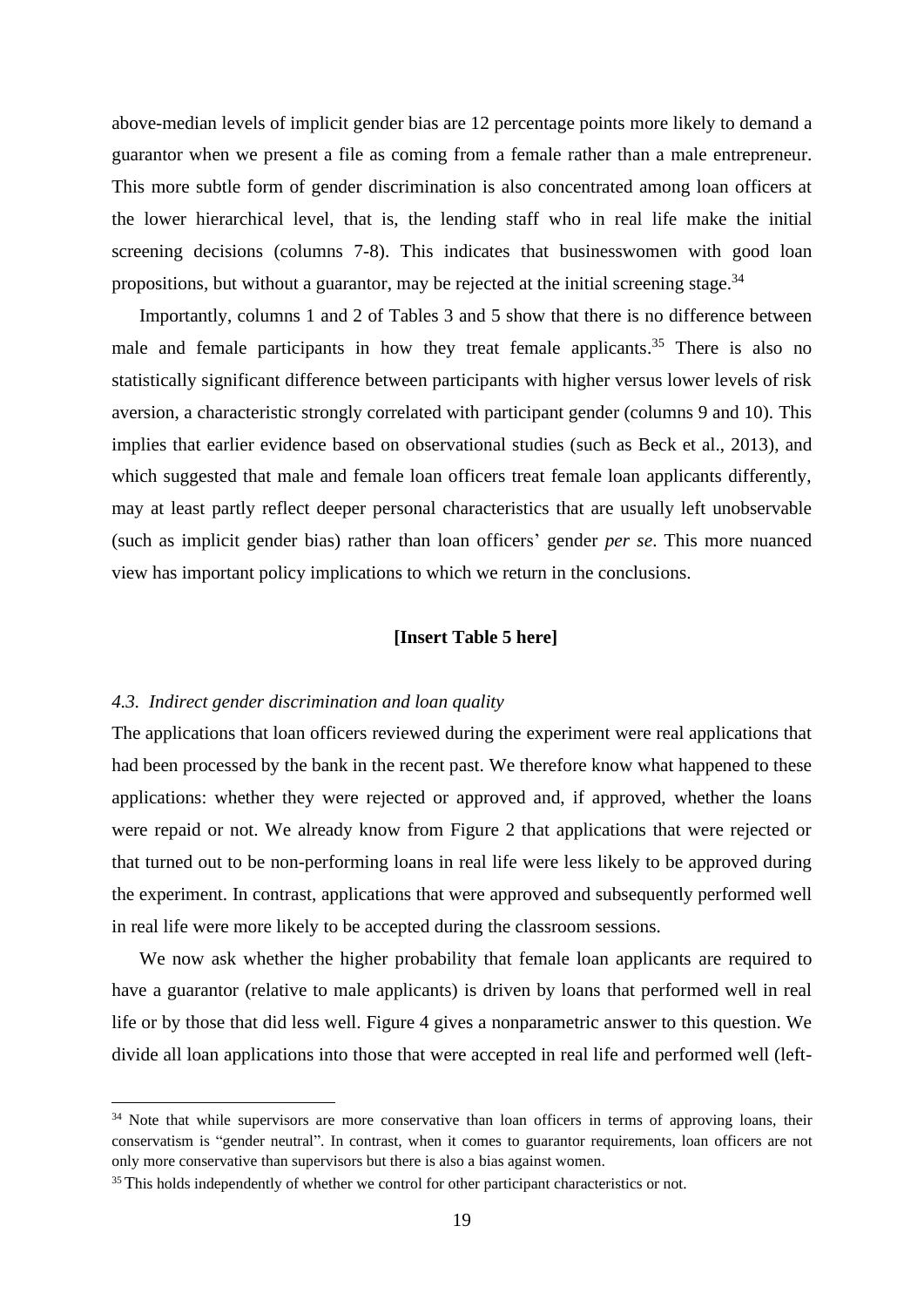hand side); those that were accepted and became non-performing (middle) and those that were rejected in real life (right-hand side). The bars in the middle and at the right show that for lower-quality applications it does not matter whether we present them as coming from male or female entrepreneurs. The likelihood that a guarantor is requested is not significantly different by gender (if anything, it is slightly higher for male applicants). In sharp contrast, however, the first two bars show a large and statistically significant  $(p=0.01)$  gender difference. For applications that were accepted and subsequently performed well in real life, an entrepreneur is 9.9 percentage points more likely to be asked for a guarantor when we present the application as female (30.0 per cent) rather than male (20.1 per cent). That is, it is for the best-performing category of loans that loan officers discriminate between male and female applicants in terms of guarantor requirements.

# **[Insert Figure 4 here]**

In Table 6 we perform this analysis parametrically. Column 1 shows that when we control for loan officer covariates as well as file and city fixed effects, women are 12.4 percentage points more likely to be asked for a guarantor in case of high-quality loans (column 1). This difference is absent for loans that were either rejected or non-performing in real life (column 2). The indirect gender discrimination that loan officers display in terms of requesting guarantors is thus not driven by the lower-quality segment of the application pool. Instead, discrimination occurs in the case of relatively good loans that were paid back in real life.

As in Table 5, we can assess which participant types are responsible for this gender discrimination. Columns 3 to 14 show similar heterogeneity as before. High-quality female loan applications are about 15 percentage points more likely to be asked for a guarantor compared to an identical male loan application if the participant is relatively inexperienced (columns 5-6); relatively young (columns 7-8); a loan officer rather than a supervisor (columns 9-10); relatively risk averse (columns 11-12); and has a relatively high implicit gender bias (columns 13-14).<sup>36</sup> The difference in the size of the sub-sample coefficients is large throughout Table 5 but less precisely estimated as a result of the smaller sample (performing loans only).

<sup>&</sup>lt;sup>36</sup> There is, again, no difference by participant gender: the coefficients in columns 3 and 4 are not significantly different.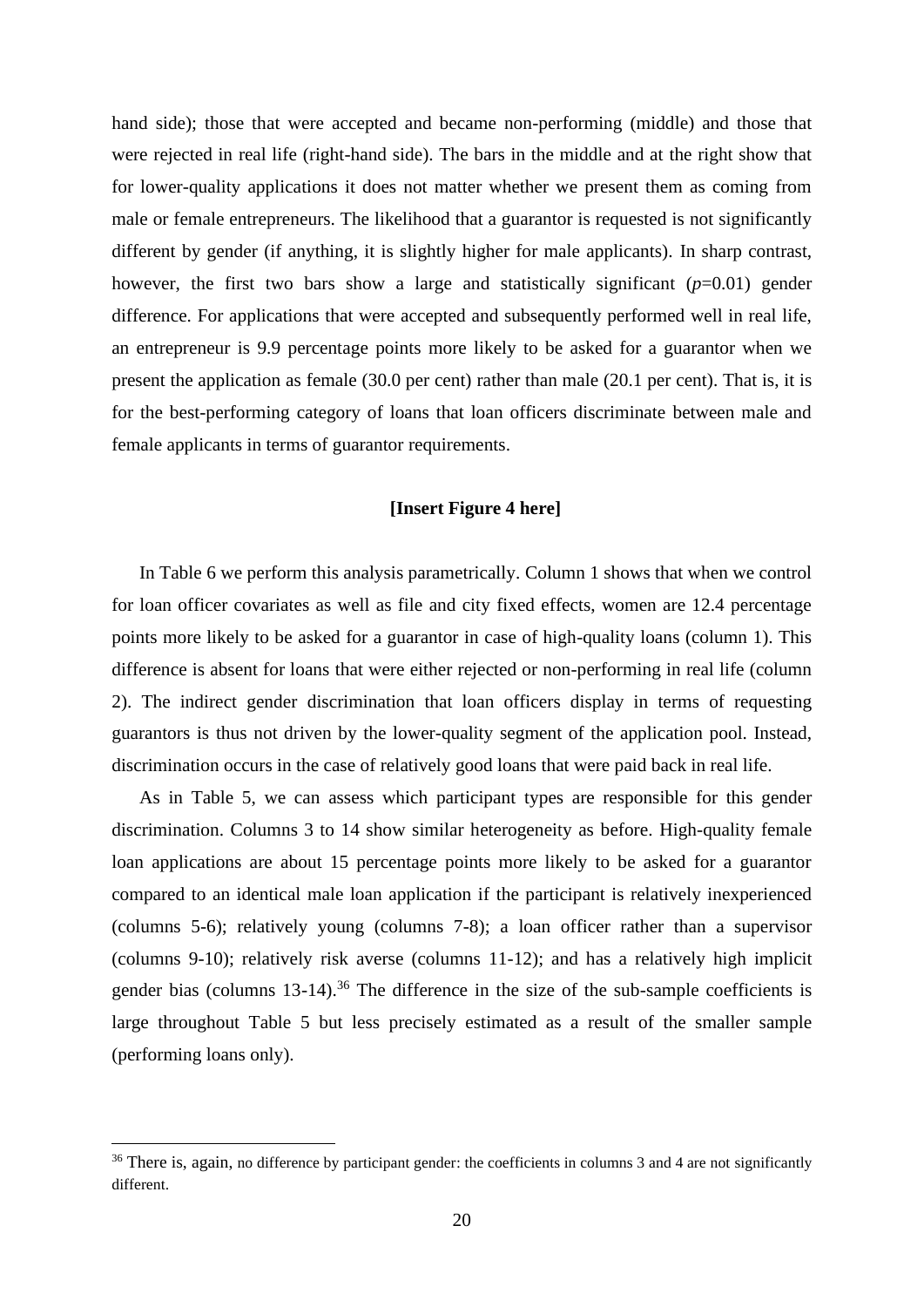In summary, the discriminatory behavior of less experienced and more biased loan officers in terms of collateral requirements is not concentrated among low-quality loans but instead affects high-quality applications that represent loans that performed well in real life.

## **[Insert Table 6 here]**

In unreported further analysis, we assess whether the (randomized) gender of the applicant had an impact on the ability of loan officers to correctly identify loans that were non-performing in real life (that is, avoiding type II errors) and/or to correctly identify loans that performed well in real life (avoiding type I errors). Overall, we find that applicant gender does not affect either form of prediction accuracy. This holds for all types of loan officers. The one exception is that loan officers are slightly less successful in identifying performing files when we present these as coming from a female entrepreneur. This effect is driven by relatively inexperienced loan officers. This is in line with the results in Table 6 showing that inexperienced loan officers are more likely to require a guarantor from women in the case of loans that performed well in real life.

## *4.4. Applicant gender and the availability of applicant information*

Table 7 assesses whether restricting the information that is available to loan officers has a disproportionate impact on female loan applications, all else being equal. In columns 1 and 2 (3 and 4), we present linear probability regressions where the dependent variable is our *Rejection dummy* (*Guarantor dummy*). In specifications 1 and 3, we include dummy variables that indicate whether in a particular decision we randomly withheld subjective (*No subj.*) or objective (*No. obj.*) loan application information. The former refers to subjective information voluntarily entered by loan officers at the earliest stage of client contact. The latter is the credit score from the Turkish credit registry. All specifications include our standard participant covariates and fixed effects.

The main take-away from Table 7 is that varying the available objective and subjective applicant information does not affect gender discrimination. The interaction terms between *Female loan applicant* and the information treatments are not statistically significant in columns 2 and 4. We do find, however, that withholding subjective borrower information increases the likelihood of loan rejection by 6 percentage points (column 1). Yet, this effect does not differ between male and female loan applicants (column 2). The subjective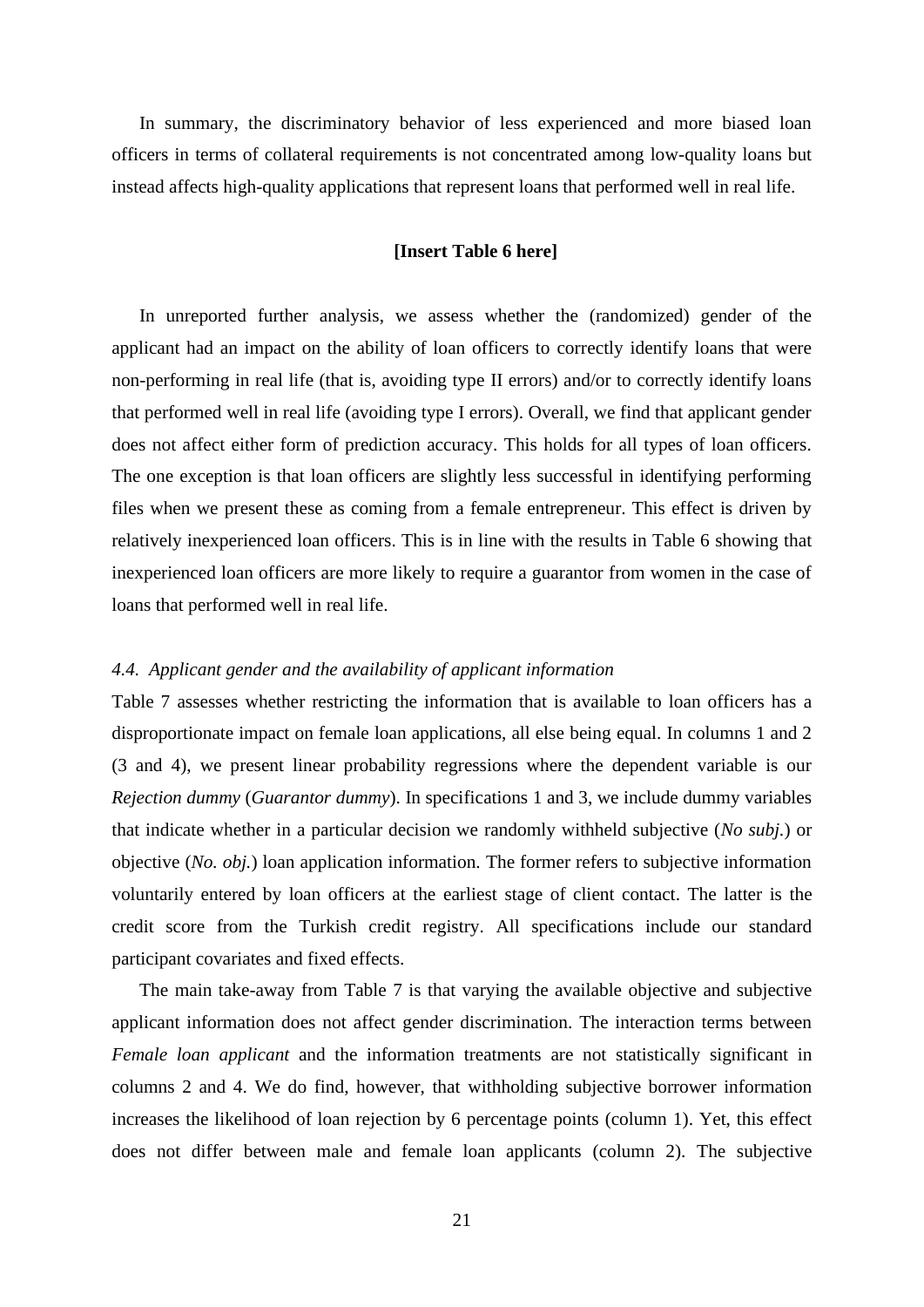information that loan officers can voluntarily add to an application file thus appears useful in the sense that it increases the willingness to lend of those who subsequently review the file.

The fact that experimental variation in the amount of applicant information does not impact loan officer behavior in a gender-specific way, suggests that discrimination is implicit rather than statistical in nature. This is also corroborated by our earlier finding that gender discrimination in terms of guarantor requirements is concentrated among loan officers with a high implicit gender bias.

#### **[Insert Table 7 here]**

#### **5. Conclusions**

Across a wide range of emerging market economies, women are less likely to use formal financial services. A policy question of first order importance is whether this gender gap reflects supply constraints in general and lender discrimination in particular. To the extent that this is the case, a lack of finance may be preventing women from exploiting their entrepreneurial potential and holding back economic convergence between poorer and richer parts of the world.

To assess the empirical relevance of gender discrimination in small-business lending, we implemented a controlled, randomized lab-in-the-field experiment with a large sample of Turkish loan officers. The loan applications assessed in the experiment consisted of real, previously processed applications. Accordingly, we were able to pay participating loan officers performance incentives based on their lending decision and the realized outcome of the loans they approved. Because gender was randomly (re-) assigned to each application, the same application was sometimes linked to a male and sometimes to a female entrepreneur. As a result, any differences we find can be fully explained by these gender differences.

While we do not find evidence of differences in unconditional approval rates for men and women, there exists a more subtle form of discrimination. All else being equal, the approval of female applications is up to 30 per cent more likely to be made conditional on the presence of a guarantor. This gender discrimination varies with loan officer traits such as their age, experience, and implicit gender bias. Discrimination is also exclusively concentrated among loans that in real life performed well, making it costly to the bank.

A number of loan officer traits – their experience, risk aversion and implicit gender bias, – turn out to be strongly correlated with indirect gender discrimination. These deeper (and usually unobservable) traits appear to be much more important than loan officers' gender, at least in our context. For instance, while we find that female loan officers are significantly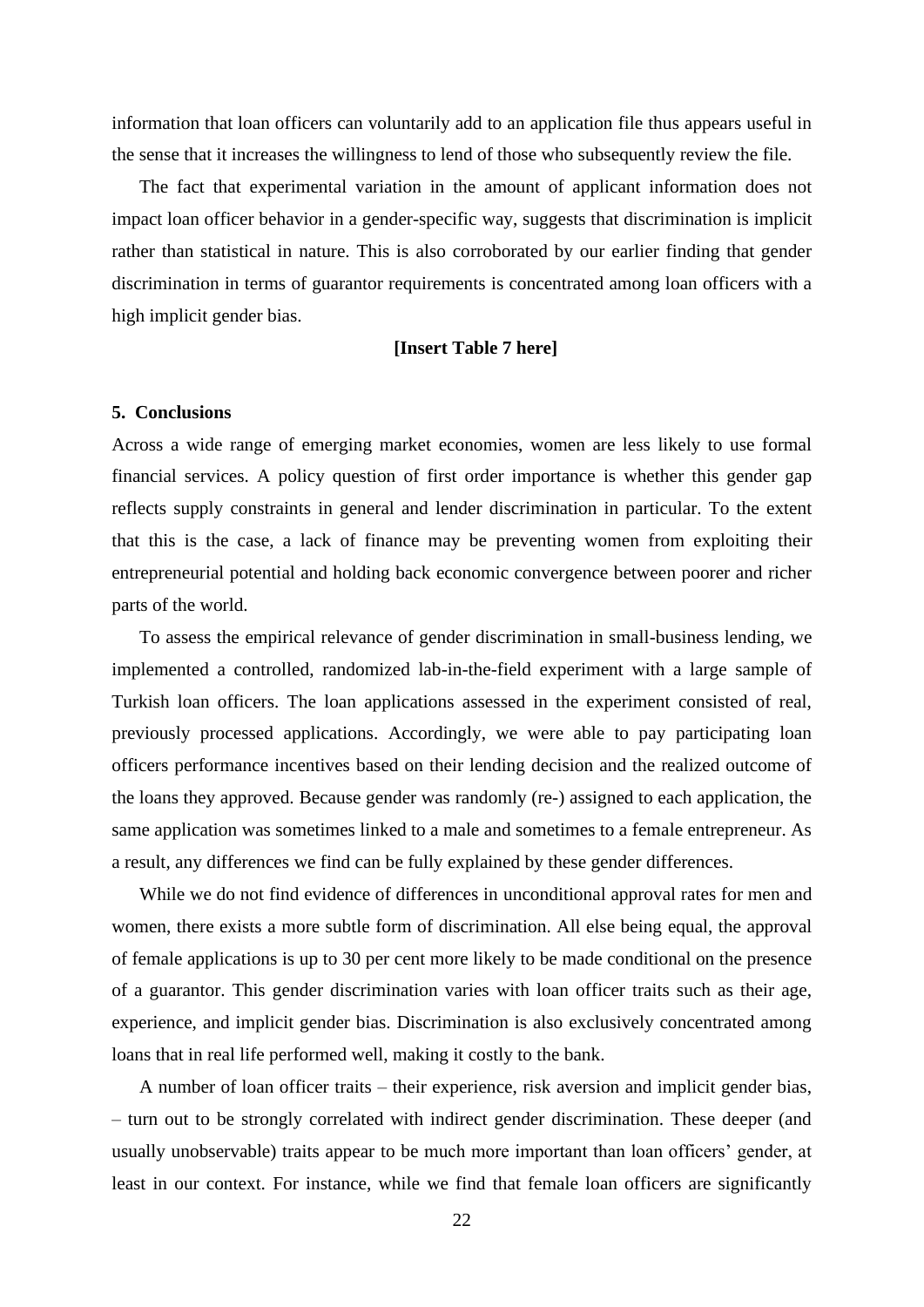more gender biased on average, it is this variation in gender bias that drives indirect discrimination rather than loan officers' gender per se. These results warn against drawing overly strong conclusions about the relevance of loan officer gender for lending outcomes (including discriminatory behavior), without assessing deeper (and possibly context specific) characteristics such as risk aversion, experience and implicit biases.

Overall, our results are mostly in line with models of implicit gender discrimination. We find that manipulating the information that loan officers have access to does not affect their lending behavior in a gender-specific way; that loan officer heterogeneity in implicit gender bias correlates with discriminatory behavior; and that discriminatory lending decisions do not boost loan quality.

This conclusion has direct repercussions for the policy implications we can draw from our experiment. For instance, interventions that increase information or the reliability of information about loan applicants may not be of first order importance for addressing gender bias in our context. Instead, policies to mitigate the real-world impact of loan officers' implicit biases may be called for. This could include simply making sure that loan officers have sufficient time to evaluate loan applications. Subtle interventions like this may be more effective than explicit diversity training programs, which make gender differences more salient and can even generate a backlash (Bohnet, 2016). Banks could also set bank-wide or branch-wide goals for lending to women without a guarantor. Management could then hold those that deviate from this norm accountable through disclosure and/or comply-or-explain procedures. Other easily implementable steps include making successful female entrepreneurs more visible to loan officers, for instance by integrating them in a natural way in banks' internal communication and training programs. Measuring the relative effectiveness of such interventions to contain the negative impact of implicit gender bias among loan officers provides a fruitful area for future experimental research.

## **References**

- Abadie, A., S. Athey, G.W. Imbens and J. Wooldridge (2017), When Should You Adjust Standard Errors for Clustering?, NBER Working Paper No. 24003.
- Aigner, D.J. and G.G. Cain (1977), Statistical Theories of Discrimination in Labor Markets, *Industrial and Labor Relations Review*, 175-187.
- Agarwal, S. and I. Ben-David (2018), Loan Prospecting and the Loss of Soft Information, *Journal of Financial Economics* 129(3), 608-628.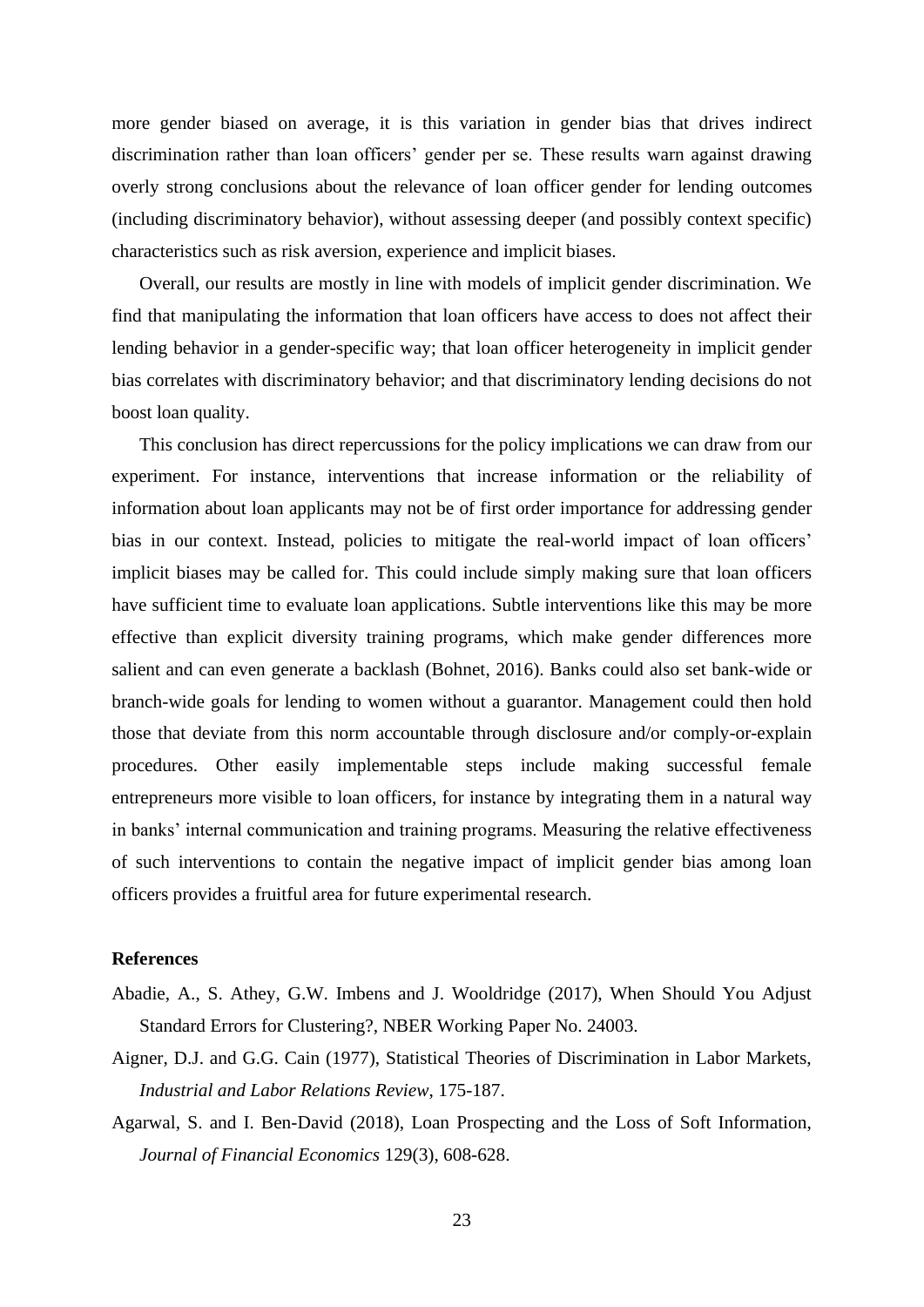- Agnew, J., P. Balduzzi and A. Sunden (2003), Portfolio Choice and Trading in a Large 401(k) Plan, *American Economic Review* 93, 193-215.
- Alesina, A.F., F. Lotti and P.E. Mistrulli (2013), Do Women Pay More for Credit? Evidence from Italy, *Journal of the European Economic Association* 11(s1), 45-66.
- Altonji, J.G. and R.M. Blank (1999), Race and Gender in the Labor Market, *Handbook of Labor Economics* 3, 3143-3259.
- Altonji, J.G. and C. Pierret (2001), Employer Learning and Statistical Discrimination, *Quarterly Journal of Economics* 116(1), 313-350.
- Arrow, K. (1973), The Theory of Discrimination, In: O. Aschenfelter and A. Rees (Eds.), *Discrimination in Labor Markets*, Princeton University Press, Princeton.
- Asiedu, E., J.A. Freeman and A. Nti-Addae (2012), Access to Credit by Small Businesses: How Relevant Are Race, Ethnicity, and Gender? *American Economic Review Papers & Proceedings* 102(3), 532-537.
- Andersson, P., (2004), Does Experience Matter in Lending? A Process-Tracing Study on Experienced Loan Officers' and Novices' Decision Behavior, *Journal of Economic Psychology* 25(4), 471-492.
- Banerjee, A.V., T. Besley and T.W. Guinnane (1994), Thy Neighbour's Keeper: The Design of a Credit Cooperative with Theory and a Test", *Quarterly Journal of Economics* 109(2), 491-515.
- Bayard, K., J. Hellerstein, D. Neumark and K. Troske (2003), New Evidence on Sex Segregation and Sex Differences in Wages from Matched Employee-Employer Data, *Journal of Labor Economics* 21(4), 887-922.
- Beaman, L., R. Chattopadhyay, E. Duflo, R. Pande and P. Topalova (2009), Powerful Women: Does Exposure Reduce Bias?, *Quarterly Journal of Economics* 124(4), 1497- 1540.
- Beck, T., P. Behr and A. Guettler (2013), Gender and Banking: Are Women Better Loan Officers?, *Review of Finance* 17(4), 1279-1321.
- Beck, T., P. Behr and A. Madestam (2018), Sex and Credit: Is There a Gender Bias in Lending?, *Journal of Banking and Finance* 87, 380-396.
- Becker, G.S. (1957), *The Economics of Discrimination*, University of Chicago Press (Chicago).
- Bellucci, A., A. Borisov and A. Zazzaro (2010), Does Gender Matter in Bank-Firm Relationships? Evidence from Small Business Lending, *Journal of Banking & Finance* 34(12), 2968-2984.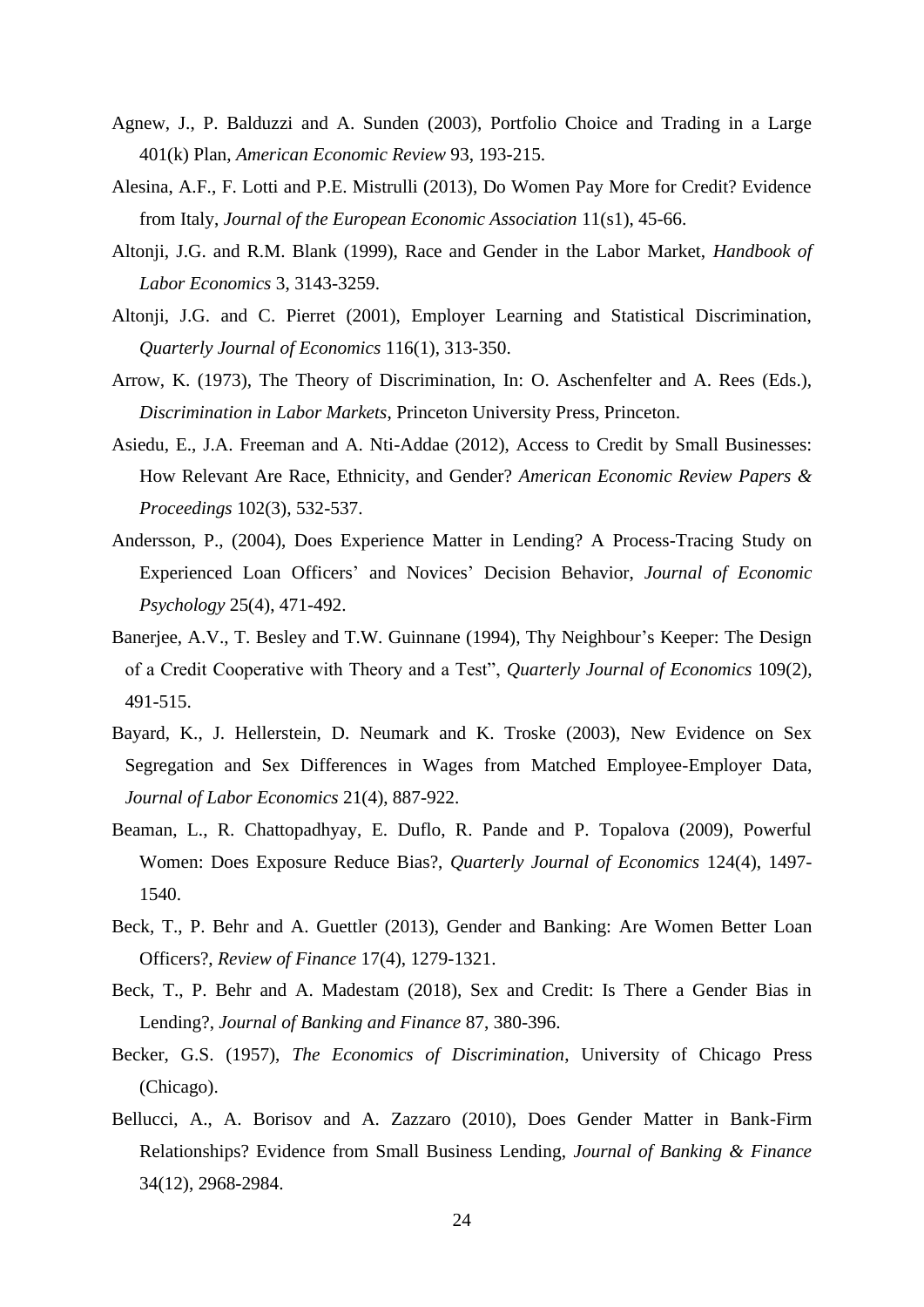- Berg, T., (2015), Playing the Devil's Advocate: The Causal Effect of Risk management on Loan Quality, *Review of Financial Studies* 28(12), 3367-3406.
- Bertrand, M., D. Chugh and S. Mullainathan (2005), Implicit Discrimination, *American Economic Review Papers & Proceedings* 95(2), 94-98.
- Bertrand, M. and E. Duflo (2017), Field Experiments on Discrimination, In: *Handbook of Field Experiments (Vol. 1)*, E. Duflo and A. Banerjee (Eds.), Ch. 8, Elsevier, North Holland.
- Bertrand, M. and S. Mullainathan (2004), Are Emily and Greg More Employable than Lakisha and Jamal? A Field Experiment on Labor Market Discrimination, *American Economic Review* 94(4), 991-1013.
- Blanchard, L., B. Zhao and J. Yinger (2008), Do Lenders Discriminate Against Minority and Women Entrepreneurs?, *Journal of Urban Economics* 63(2), 467-97.
- Blanchflower, D.G., P.B. Levine and D.J. Zimmerman (2003), Discrimination in the Small-Business Credit Market, *Review of Economics and Statistics* 85(4), 930-943.
- Bohnet, I. (2016), *What Works. Gender Equality by Design*, Harvard University Press, Cambridge, MA.
- Bond, P. and A.S. Rai (2008), Cosigned or Group Loans, *Journal of Development Economics*, 85, 58-80.
- Carlana, M. (2019), Implicit Stereotypes: Evidence from Teachers' Gender Bias, *Quarterly Journal of Economics*, 134(3), 1163-1224.
- Carney, D.R., B. Nosek, A.G. Greenwald and M.R. Banaji (2007), The Implicit Association Test (IAT), In: *Encyclopedia of Social Psychology*, R. Baumeister and K. Vohs (Eds.), Thousand Oaks, CA, Sage.
- Cole, S., M. Kanz and L. Klapper (2015), Incentivizing Calculated Risk-taking: Evidence from an Experiment with Commercial Bank Loan Officers, *Journal of Finance* 70(2), 537-575.
- Cornell, B. and I. Welch (1996), Culture, Information, and Screening Discrimination, *Journal of Political Economy* 104(3), 542-571.
- Demirgüç-Kunt, A., T. Beck and P. Honohan (2008), *Finance for All? Policies and Pitfalls in Expanding Access*, World Bank Policy Research Report, World Bank, Washington, D.C.
- Demirgüç-Kunt, A., L. Klapper, D. Singer, S. Ansar and J. Hess (2018), *The Global Findex Database 2017: Measuring Financial Inclusion and the Fintech Revolution*, Washington, D.C. World Bank.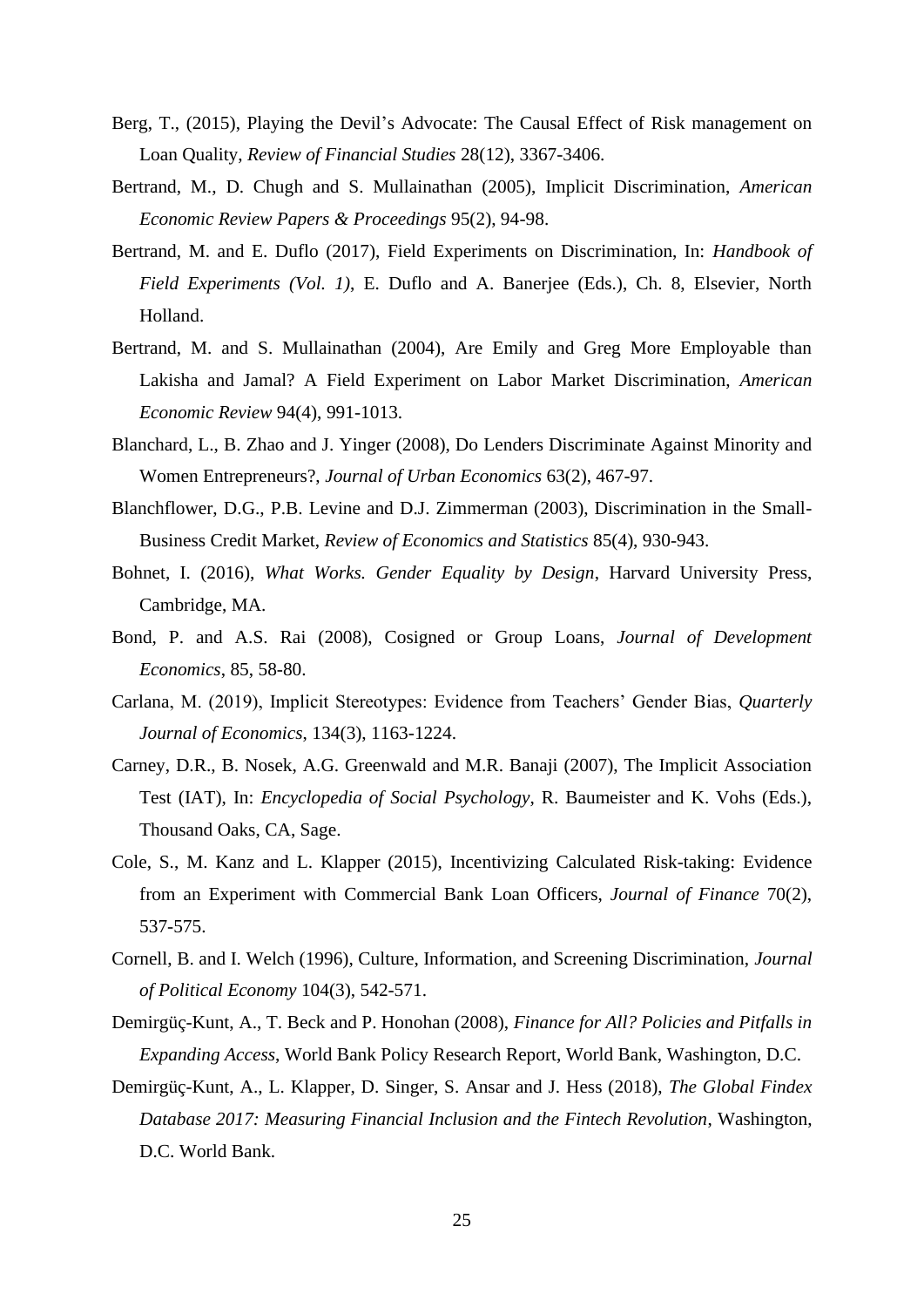- Duarte, J., S. Siegel and L. Young (2012), Trust and Credit: The Role of Appearance in Peerto-peer Lending, *Review of Financial Studies* 25(8), 2455-2483.
- EBRD (2019), *Business Environment and Enterprise Performance Survey (BEEPS)*, [https://ebrd-beeps.com/,](https://ebrd-beeps.com/) accessed on 27 May 2019.
- Eckel, C.C. and P.J. Grossman (2008), Differences in the Economic Decisions of Men and Women: Experimental Evidence, In: *Handbook of Experimental Economics Results*, Vol. 1, C. Plott and V. Smith (Eds.), 509-19, New York, Elsevier.
- Gneezy, U. and A. Imas (2017), Lab in the Field: Measuring Preferences in the Wild, In: A. Banerjee and E. Duflo (eds.), *Handbook of Field Experiments*, Vol. 1, Chapter 10, 439- 464, Elsevier: North Holland.
- Greenwald, A.G., D.E. McGhee and J.L.K. Schwartz (1998), Measuring Individual Differences in Implicit Cognition: The Implicit Association Test, *Journal of Personality and Social Psychology* 74(6), 1464-80.
- Greenwald, A.G., T.A. Poehlman, E. Uhlmann and M.R. Banaji (2009), Understanding and Using the Implicit Association Test: III. Meta-Analysis of Predictive Validity, *Journal of Personality and Social Psychology* 97, 17-41.
- Heilman, M.E. (1984), Information as a Deterrent against Sex Discrimination: The Effects of Applicant Sex and Information Type on Preliminary Employment Decisions, *Organizational Behavior and Human Performance* 33(2), 174-86.
- Hertzberg, A., J.M. Liberti and D. Paravisini (2010), Information and Incentives Inside the Firm: Evidence from Loan Officer Rotation, *Journal of Finance* 65(3), 795-828.
- Kaas, L. and C. Manger (2012), Ethnic Discrimination in Germany's Labour Market: A Field Experiment, *German Economic Review*, 13(1), 1-20
- Klapper, L., A.M. Munoz and S. Singh (2014), The Gender Gap in the Use of Financial Services in Turkey, mimeo.
- Lane, K.A., M.R. Banaji, B.A. Nosek and A.G. Greenwald (2007), *Understanding and Using the Implicit Association Test*, New York, Guilford.
- Munnell, A.H., G.M.B. Tootell, L.E. Browne and J. McEneaney (1996), Mortgage Lending in Boston: Interpreting HMDA Data, *American Economic Review* 86(1), 25-53.
- Neal, D.A. and W.R. Johnson (1996), The Role of Premarket factors in Black-White Wage Differences, *Journal of Political Economy* 104(5), 869-895.
- Neumark, D. (2018), Experimental Research on Labor Market Discrimination, *Journal of Economic Literature* 56(3), 799-866.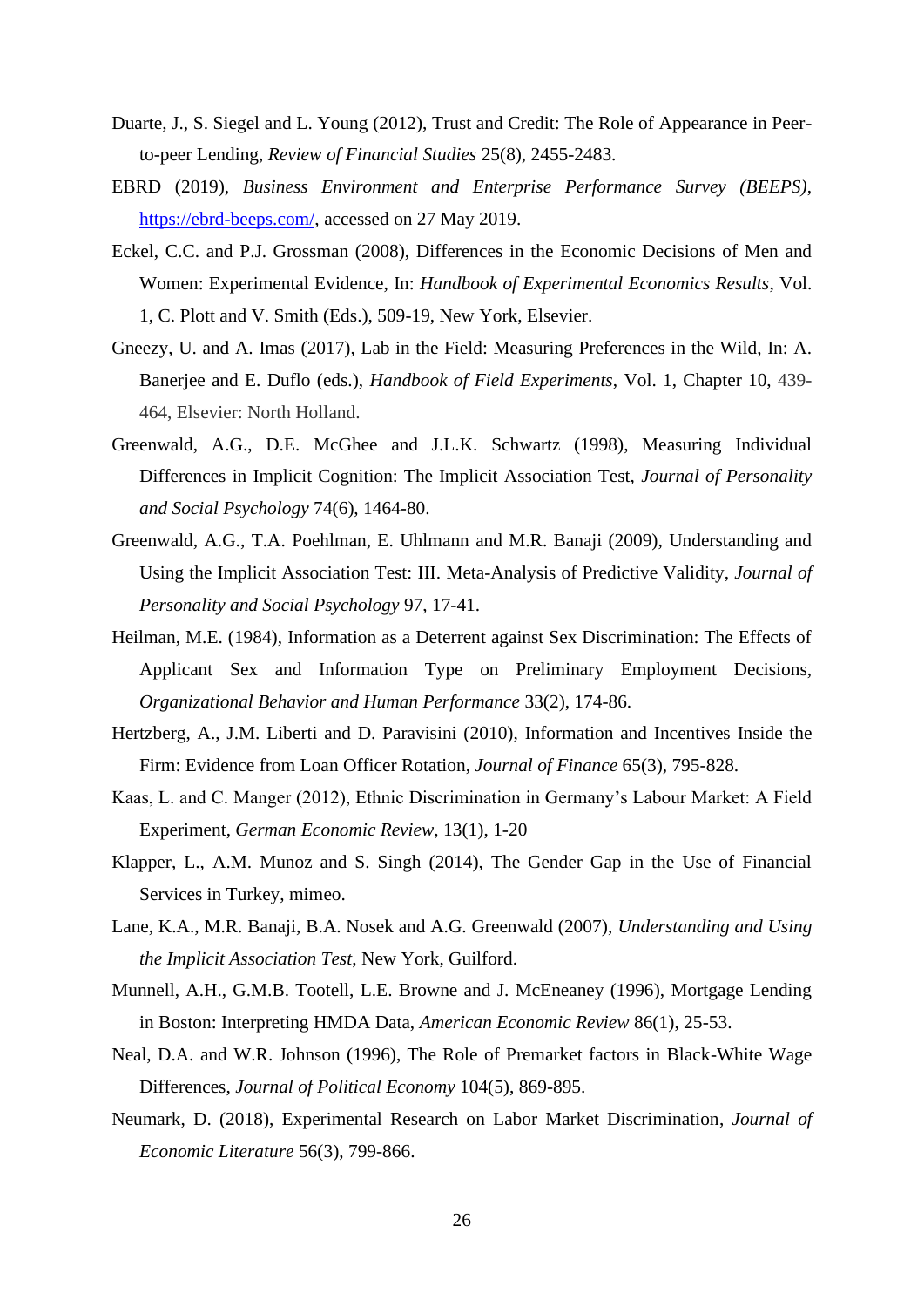- Ongena, S. and A. Popov (2016), Gender Bias and Credit Access, *Journal of Money, Credit, and Banking* 48(8), 1691-1724.
- Phelps, E.S. (1972), The Statistical Theory of Racism and Sexism, *American Economic Review* 62(4), 659-661.
- Qian, J., P. Strahan and Z. Yang (2015), The Impact of Incentives and Communication Costs on Information Production and Use: Evidence from Bank Lending, *Journal of Finance*, LXX(4): 1457-1493.
- Reuben, E., P. Sapienza and L. Zingales (2014), How Stereotypes Impair Women's Careers in Science, *Proceedings of the National Academy of Sciences*, 111(12): 4403-08.
- Rooth, D.O. (2010), Automatic Associations and Discrimination in Hiring: Real World Evidence, *Labour Economics*, 17(3), 523-534.
- Sunden, A.E. and B.J. Surette (1998), Gender Differences in the Allocation of Assets in Retirement Savings Plans, *American Economic Review* 88, 207-211.
- The Economist (2013), [Discrimination Abounds. Women are Being Excluded from Finance](https://www.economist.com/free-exchange/2013/11/19/discrimination-abounds)  [Across the Developing World,](https://www.economist.com/free-exchange/2013/11/19/discrimination-abounds) November 19.

World Economic Forum (2018), [The Global Gender Gap Report 2018,](https://www.weforum.org/reports/the-global-gender-gap-report-2018) Geneva.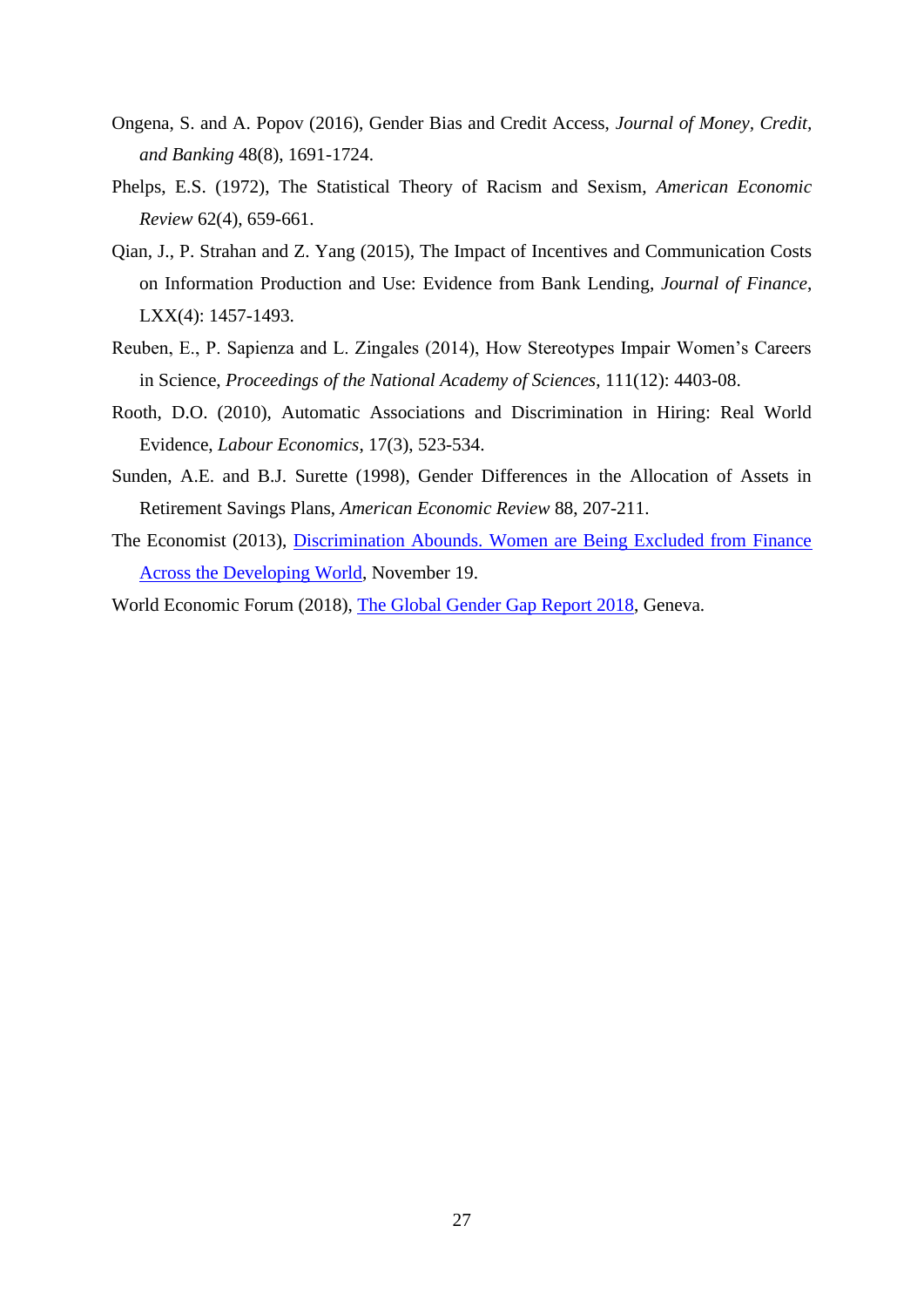| $\mathbf N$ | Mean                                                                                | Median               | Sd.          | Min          | Max                              |
|-------------|-------------------------------------------------------------------------------------|----------------------|--------------|--------------|----------------------------------|
|             |                                                                                     |                      |              |              |                                  |
| 332         | 0.47                                                                                | 0.00                 | 0.50         | $\theta$     | $\mathbf{1}$                     |
| 324         | 4.99                                                                                | 4.00                 | 3.89         | $\Omega$     | 19                               |
| 321         | 37.30                                                                               | 36.00                | 5.84         | 26           | 53                               |
| 334         | 0.43                                                                                | 0.00                 | 0.50         | $\theta$     | 1                                |
| 333         | 4.11                                                                                | 4.00                 | 1.37         | $\mathbf 1$  | 6                                |
| 325         | 0.33                                                                                | 0.34                 | 0.32         | $-0.93$      | 1.00                             |
|             |                                                                                     |                      |              |              |                                  |
|             |                                                                                     |                      |              |              |                                  |
| 100         | 0.50                                                                                | 0.5                  | 0.50         | $\Omega$     | 1                                |
| 100         | 0.25                                                                                | $\theta$             | 0.44         | $\theta$     | 1                                |
| 100         | 0.25                                                                                | $\theta$             | 0.44         | $\theta$     | $\mathbf{1}$                     |
|             |                                                                                     |                      |              |              |                                  |
|             |                                                                                     |                      |              |              |                                  |
|             |                                                                                     |                      |              |              |                                  |
| 1,336       | 0.39                                                                                | 0.00                 | 0.49         | $\theta$     | 1                                |
| 814         | 0.27                                                                                | 0.00                 | 0.44         | $\theta$     | 1                                |
| 1,329       | 60.11                                                                               | 70.00                | 30.81        | $\theta$     | 100                              |
|             |                                                                                     |                      |              |              |                                  |
|             |                                                                                     |                      |              |              | 1                                |
|             |                                                                                     |                      |              |              | $\mathbf{1}$                     |
|             | 61.48                                                                               | 70.00                | 30.41        | $\theta$     | 100                              |
|             |                                                                                     |                      |              |              |                                  |
|             |                                                                                     |                      |              |              |                                  |
|             |                                                                                     | $\theta$             | 0.47         |              | 1                                |
| 1,334       | 0.33                                                                                | $\theta$             | 0.47         | $\theta$     | 1                                |
|             | 1,334<br>860<br>1,324<br>Panel D: Treatment characteristics (second round)<br>1,334 | 0.36<br>0.27<br>0.34 | 0.00<br>0.00 | 0.48<br>0.44 | $\theta$<br>$\theta$<br>$\theta$ |

# Table 1: Summary statistics

Notes: This table displays summary statistics for the variables used in the empirical analysis. Panel A summarizes the main characteristics of all participants who took part in the experiment. Panel B displays summary statistics for the 100 loan application files used in the experiment. Panel C displays summary statistics at the decision level (participant-file combination). Panel D displays summary statistics for the information treatments in the second round of the experiment.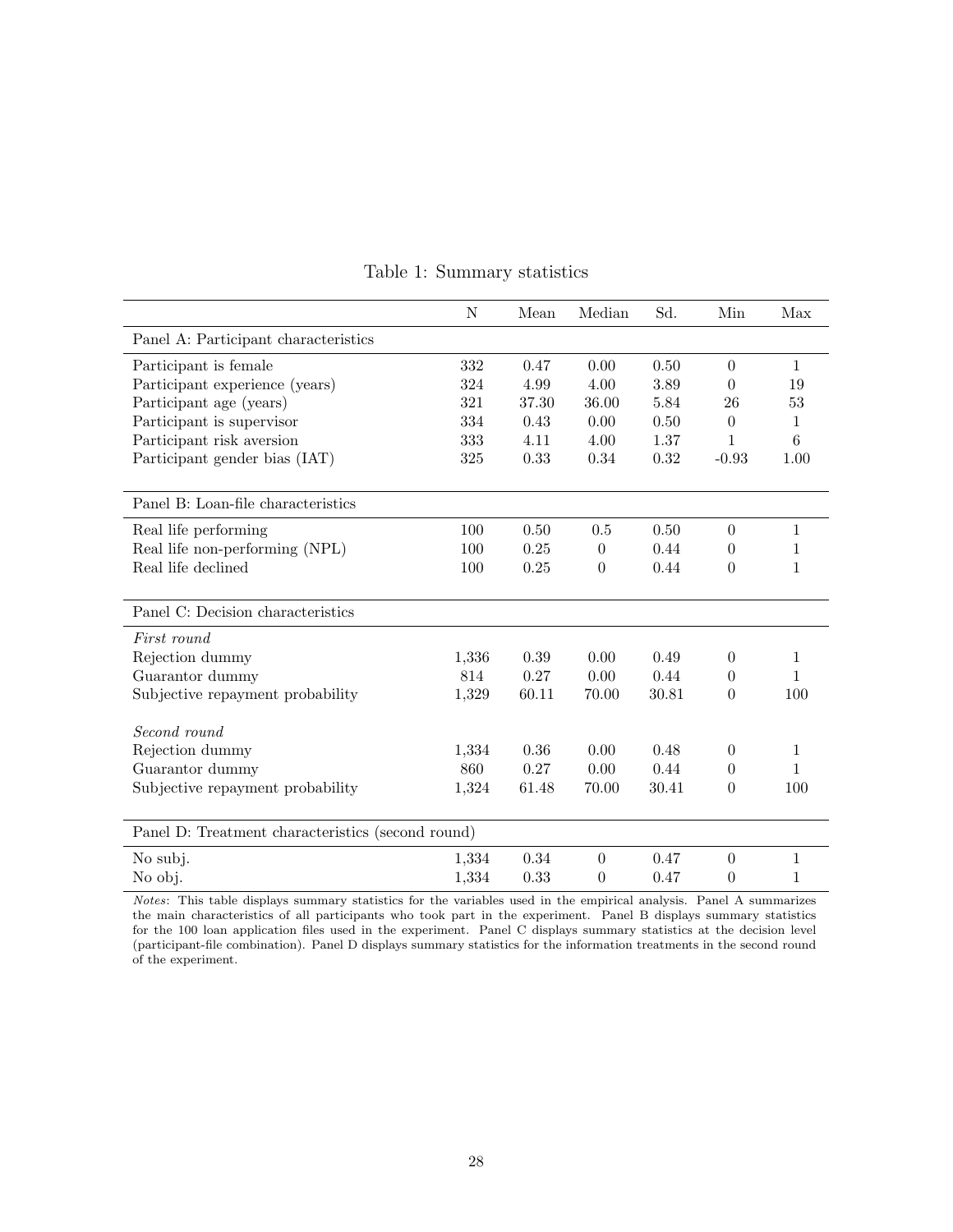|                                | $[1]$      |            | $[3] % \includegraphics[width=0.9\columnwidth]{figures/fig_1a} \caption{Schematic diagram of the top of the top of the top of the right.} \label{fig:1} %$ | [4]        |
|--------------------------------|------------|------------|------------------------------------------------------------------------------------------------------------------------------------------------------------|------------|
| Female applicant               | $-0.013$   | $-0.013$   | $-0.010$                                                                                                                                                   | $-0.010$   |
|                                | (0.023)    | (0.023)    | (0.024)                                                                                                                                                    | (0.024)    |
| Participant is female          | 0.023      | 0.029      | 0.021                                                                                                                                                      | 0.026      |
|                                | (0.023)    | (0.023)    | (0.024)                                                                                                                                                    | (0.024)    |
| Participant experience (years) | $-0.002$   | $-0.003$   | $-0.003$                                                                                                                                                   | $-0.003$   |
|                                | (0.004)    | (0.004)    | (0.004)                                                                                                                                                    | (0.005)    |
| Participant age (years)        | $-0.005*$  | $-0.005*$  | $-0.005*$                                                                                                                                                  | $-0.005*$  |
|                                | (0.003)    | (0.003)    | (0.003)                                                                                                                                                    | (0.003)    |
| Participant is supervisor      | $0.100***$ | $0.101***$ | $0.099***$                                                                                                                                                 | $0.100***$ |
|                                | (0.032)    | (0.032)    | (0.032)                                                                                                                                                    | (0.032)    |
| Participant risk aversion      |            | $-0.012$   |                                                                                                                                                            | $-0.012$   |
|                                |            | (0.010)    |                                                                                                                                                            | (0.010)    |
| Participant IAT score          |            |            | $-0.000$                                                                                                                                                   | $-0.003$   |
|                                |            |            | (0.044)                                                                                                                                                    | (0.044)    |
| Constant                       | $0.552***$ | $0.604***$ | $0.553***$                                                                                                                                                 | $0.607***$ |
|                                | (0.098)    | (0.103)    | (0.101)                                                                                                                                                    | (0.107)    |
| File FE                        | Yes        | Yes        | Yes                                                                                                                                                        | Yes        |
| City FE                        | Yes        | Yes        | Yes                                                                                                                                                        | Yes        |
| R-squared                      | 0.014      | 0.015      | 0.014                                                                                                                                                      | 0.015      |
| N                              | 1,272      | 1,272      | 1,240                                                                                                                                                      | 1,240      |

Table 2: Applicant gender and loan rejection

Dependent variable: Rejection dummy

Notes: The dependent variable is a Rejection dummy that equals '1' if the participant declines the credit application and '0' if the participant approves it. The sample is restricted to the first round of the experiment. Robust standard errors are in parentheses. \*, \*\*, \*\*\* indicate significance at the 10, 5, and 1 per cent level, respectively.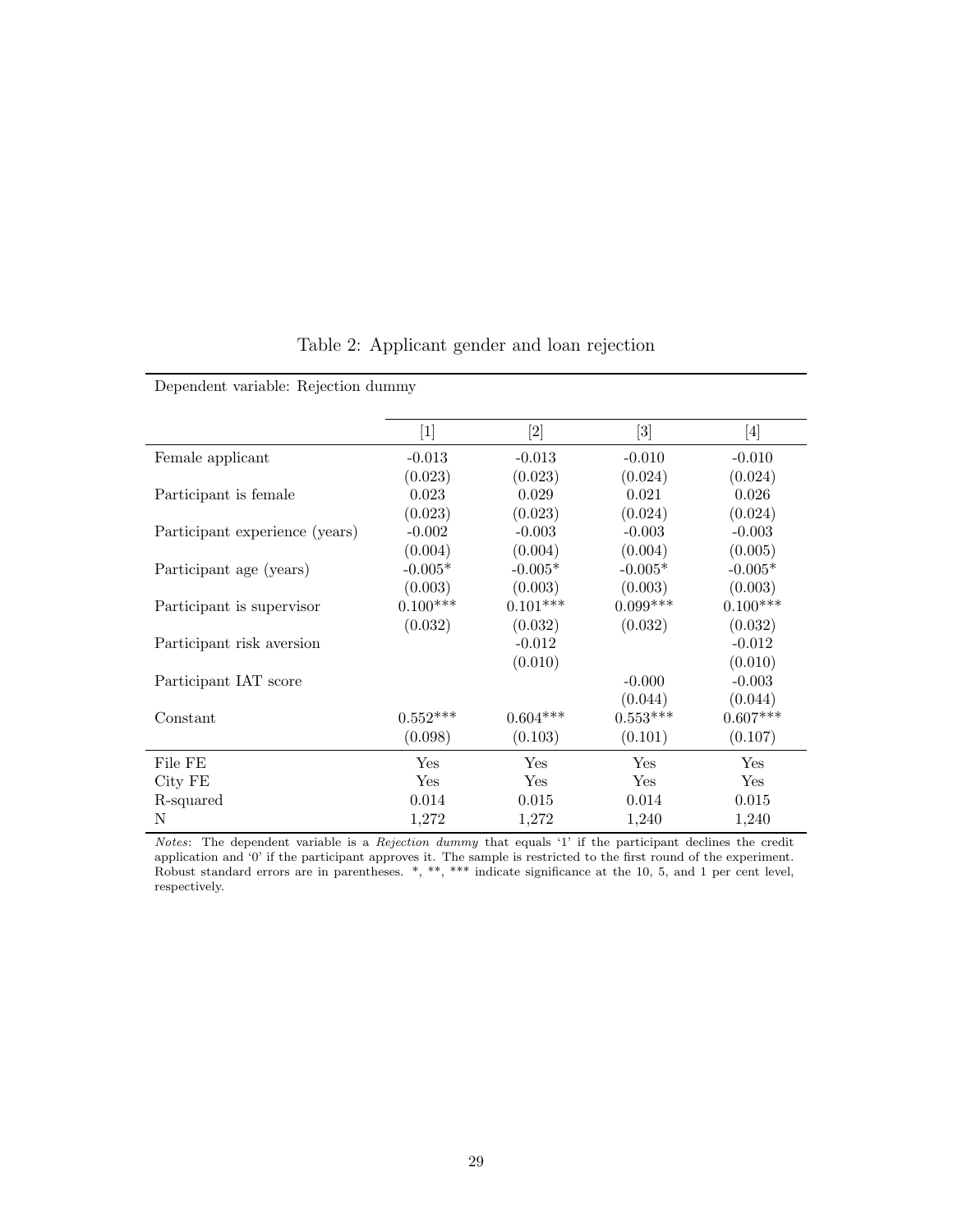| Dependent variable: Rejection dummy |                                                                                                                                                                                                                                                                                                       |                              |                           |                        |                         |                              |  |  |
|-------------------------------------|-------------------------------------------------------------------------------------------------------------------------------------------------------------------------------------------------------------------------------------------------------------------------------------------------------|------------------------------|---------------------------|------------------------|-------------------------|------------------------------|--|--|
|                                     |                                                                                                                                                                                                                                                                                                       | Participant gender           |                           | Participant experience | Participant age         |                              |  |  |
|                                     | Female                                                                                                                                                                                                                                                                                                | Male                         | <b>Below</b><br>median    | Above<br>median        | <b>Below</b><br>median  | Above<br>median              |  |  |
|                                     | $[1]$                                                                                                                                                                                                                                                                                                 | $\left\lceil 2 \right\rceil$ | $\lceil 3 \rceil$         | [4]                    | $[5]$                   | [6]                          |  |  |
| Female applicant                    | $-0.001$<br>(0.040)                                                                                                                                                                                                                                                                                   | $-0.026$<br>(0.035)          | $-0.018$<br>(0.039)       | 0.004<br>(0.030)       | 0.021<br>(0.034)        | $-0.017$<br>(0.033)          |  |  |
| R-squared<br>N                      | 0.018<br>576                                                                                                                                                                                                                                                                                          | 0.010<br>664                 | 0.011<br>560              | 0.041<br>680           | 0.024<br>520            | 0.039<br>720                 |  |  |
| Wald test $p$ -value                |                                                                                                                                                                                                                                                                                                       | 0.299                        | 0.320                     |                        | 0.207                   |                              |  |  |
|                                     | Participant position                                                                                                                                                                                                                                                                                  |                              | Participant risk aversion |                        | Participant gender bias |                              |  |  |
|                                     | Officer                                                                                                                                                                                                                                                                                               | Supervisor                   | <b>Below</b><br>median    | Above<br>median        | <b>Below</b><br>median  | Above<br>median              |  |  |
|                                     | $[7] \centering% \includegraphics[width=1.0\textwidth]{images/TrDiC-Architecture.png} \caption{The 3D (top) and the 4D (bottom) of the 3D (bottom) and the 4D (bottom) of the 3D (bottom) and the 4D (bottom) of the 3D (bottom) and the 4D (bottom) of the 3D (bottom).} \label{TrDiC-Architecture}$ | [8]                          | $\lceil 9 \rceil$         | [10]                   | $[11]$                  | $\left\lceil 12\right\rceil$ |  |  |
| Female applicant                    | $-0.046$<br>(0.030)                                                                                                                                                                                                                                                                                   | 0.014<br>(0.039)             | $-0.020$<br>(0.061)       | $-0.007$<br>(0.031)    | 0.002<br>(0.039)        | $-0.036$<br>(0.032)          |  |  |
| R-squared                           | 0.010                                                                                                                                                                                                                                                                                                 | 0.029                        | 0.045                     | 0.010                  | 0.025                   | 0.026                        |  |  |
| N<br>Wald test $p$ -value           | 740                                                                                                                                                                                                                                                                                                   | 500<br>0.105                 | 360<br>880<br>0.404       |                        | 624<br>616<br>0.212     |                              |  |  |
| Participant covariates              | Yes                                                                                                                                                                                                                                                                                                   | Yes                          | Yes                       | Yes                    | Yes                     | Yes                          |  |  |
|                                     |                                                                                                                                                                                                                                                                                                       |                              |                           |                        |                         |                              |  |  |
| File FE<br>City FE                  | Yes<br>Yes                                                                                                                                                                                                                                                                                            | Yes<br>Yes                   | Yes<br>Yes                | Yes<br>Yes             | Yes<br>Yes              | Yes<br>Yes                   |  |  |

Table 3: Applicant gender and loan rejection: Participant heterogeneity

Notes: The dependent variable is a Rejection dummy that equals '1' if the participant declines the credit application and '0' if the participant approves it. The sample is restricted to the first round of the experiment. When partitioning continuous variables the "Below median" sample corresponds to strictly below the median while the "Above median" sample corresponds to values at the median and above. For the *Participant risk aversion* variable, higher values indicate greater risk aversion so that participants with above median risk aversion are the most risk averse. Participant gender bias measures implicit gender bias based on an implicit association test (IAT). Higher IAT values indicate that participants associate men more with careers and women more with household tasks. The Wald test  $p-value$  corresponds to one-sided tests. Robust standard errors are in parentheses.  $*, **$ ,  $***$  indicate significance at the 10, 5, and 1 per cent level, respectively.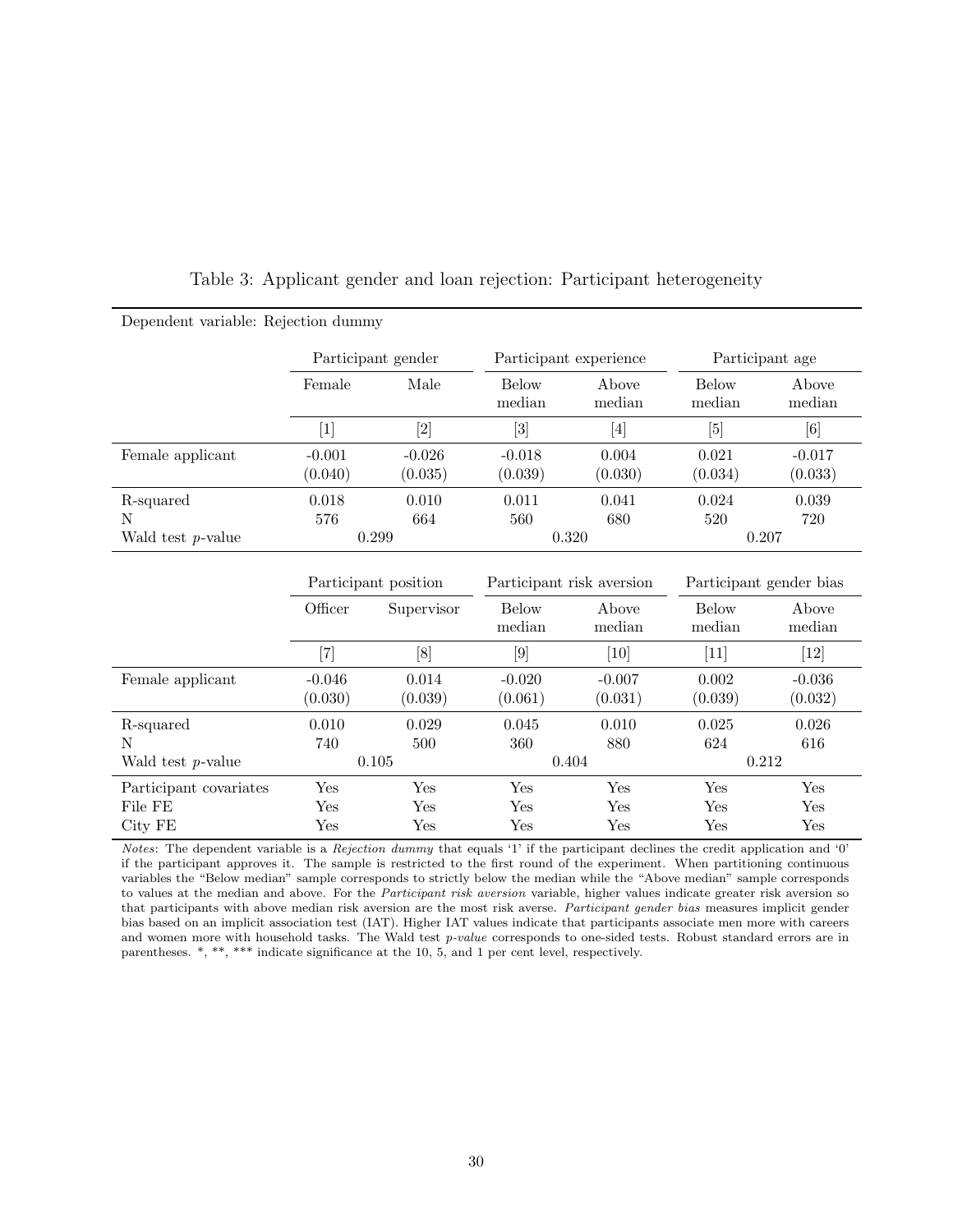|                                | [1]       | $[2]$     | $[3] % \includegraphics[width=0.9\columnwidth]{figures/fig_1a} \caption{Schematic diagram of the top of the top of the top of the right.} \label{fig:1} %$ | [4]       |
|--------------------------------|-----------|-----------|------------------------------------------------------------------------------------------------------------------------------------------------------------|-----------|
| Female applicant               | $0.068**$ | $0.068**$ | $0.069**$                                                                                                                                                  | $0.070**$ |
|                                | (0.029)   | (0.029)   | (0.030)                                                                                                                                                    | (0.030)   |
| Participant is female          | $-0.026$  | $-0.033$  | $-0.020$                                                                                                                                                   | $-0.027$  |
|                                | (0.032)   | (0.031)   | (0.033)                                                                                                                                                    | (0.032)   |
| Participant experience (years) | 0.002     | 0.003     | 0.003                                                                                                                                                      | 0.003     |
|                                | (0.005)   | (0.005)   | (0.006)                                                                                                                                                    | (0.006)   |
| Participant age (years)        | 0.002     | 0.002     | 0.001                                                                                                                                                      | 0.002     |
|                                | (0.004)   | (0.004)   | (0.004)                                                                                                                                                    | (0.004)   |
| Participant is supervisor      | 0.036     | 0.035     | 0.044                                                                                                                                                      | 0.042     |
|                                | (0.042)   | (0.042)   | (0.043)                                                                                                                                                    | (0.043)   |
| Participant risk aversion      |           | 0.014     |                                                                                                                                                            | 0.015     |
|                                |           | (0.012)   |                                                                                                                                                            | (0.013)   |
| Participant gender bias (IAT)  |           |           | $-0.038$                                                                                                                                                   | $-0.038$  |
|                                |           |           | (0.063)                                                                                                                                                    | (0.062)   |
| Constant                       | 0.036     | $-0.031$  | 0.065                                                                                                                                                      | $-0.007$  |
|                                | (0.120)   | (0.137)   | (0.121)                                                                                                                                                    | (0.138)   |
| File FE                        | Yes       | Yes       | Yes                                                                                                                                                        | Yes       |
| City FE                        | Yes       | Yes       | Yes                                                                                                                                                        | Yes       |
| R-squared                      | 0.064     | 0.063     | 0.062                                                                                                                                                      | 0.061     |
| N                              | 772       | 772       | 752                                                                                                                                                        | 752       |

# Table 4: Applicant gender and guarantor requirements

Notes: The dependent variable is a Guarantor dummy that equals '1' if the participant approves the credit application but requests a guarantor and '0' if the participant approves it without requesting a guarantor. The sample is restricted to the first round of the experiment. Robust standard errors are in parentheses. \*, \*\*, \*\*\* indicate significance at the 10, 5, and 1 per cent level, respectively.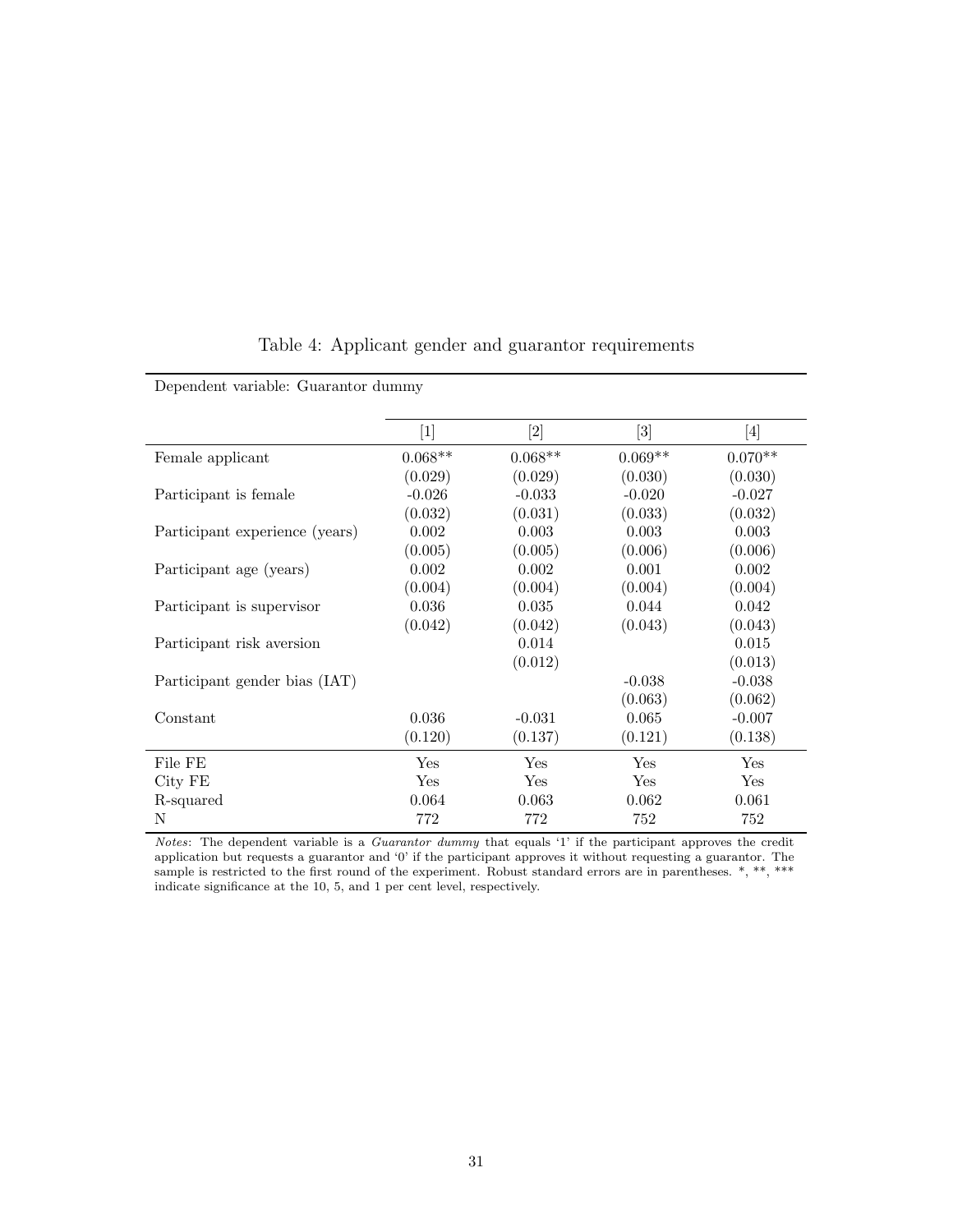| Dependent variable: Guarantor dummy |                              |                     |                           |                        |                         |                              |  |
|-------------------------------------|------------------------------|---------------------|---------------------------|------------------------|-------------------------|------------------------------|--|
|                                     |                              | Participant gender  |                           | Participant experience | Participant age         |                              |  |
|                                     | Female                       | Male                | <b>Below</b><br>median    | Above<br>median        | <b>Below</b><br>median  | Above<br>median              |  |
|                                     | $[1]$                        | $[2]$               | $[3]$                     | $[4]$                  | [5]                     | [6]                          |  |
| Female applicant                    | 0.082<br>(0.052)             | 0.078<br>(0.049)    | $0.106**$<br>(0.052)      | 0.032<br>(0.046)       | $0.121**$<br>(0.050)    | 0.013<br>(0.040)             |  |
| R-squared<br>N                      | 0.107<br>338                 | 0.080<br>414        | 0.097<br>341              | 0.077<br>411           | 0.136<br>325            | 0.037<br>427                 |  |
| Wald test $p$ -value                |                              | 0.473               |                           | 0.108                  | 0.035                   |                              |  |
|                                     | Participant position         |                     | Participant risk aversion |                        | Participant gender bias |                              |  |
|                                     | Officer                      | Supervisor          | <b>Below</b><br>median    | Above<br>median        | <b>Below</b><br>median  | Above<br>median              |  |
|                                     | $\left\lceil 7 \right\rceil$ | [8]                 | [9]                       | [10]                   | $[11]$                  | $\left\lceil 12\right\rceil$ |  |
| Female applicant                    | $0.130***$<br>(0.038)        | $-0.022$<br>(0.061) | 0.067<br>(0.065)          | $0.087*$<br>(0.044)    | 0.022<br>(0.051)        | $0.119**$<br>(0.046)         |  |
| R-squared                           | 0.117                        | 0.034               | 0.161                     | 0.041                  | 0.063                   | 0.090                        |  |
| N                                   | 471                          | 281                 | 214                       | 538                    | 381                     | 371                          |  |
| Wald test $p$ -value                |                              | 0.008               |                           | 0.389                  | 0.055                   |                              |  |
| Participant covariates              | Yes                          | Yes                 | Yes                       | Yes                    | Yes                     | Yes                          |  |
| File FE                             | Yes                          | Yes                 | Yes                       | Yes                    | Yes                     | Yes                          |  |
| City FE                             | $_{\rm Yes}$                 | Yes                 | Yes                       | $_{\rm Yes}$           | Yes                     | Yes                          |  |

Notes: The dependent variable is a Guarantor dummy that equals '1' if the participant approves the credit application but requests a guarantor and '0' if the participant approves it without requesting a guarantor. The sample is restricted to the first round of the experiment. When partitioning continuous variables the "Below median" sample corresponds to strictly below the median while the "Above median" sample corresponds to values at the median and above. For the Participant risk aversion variable, higher values indicate greater risk aversion so that participants with above median risk aversion are the most risk averse. Participant gender bias measures implicit gender bias based on an implicit association test (IAT). Higher IAT values indicate that participants associate men more with careers and women more with household tasks. The Wald test p-value corresponds to one-sided tests. Robust standard errors are in parentheses. \*, \*\*, \*\*\* indicate significance at the 10, 5, and 1 per cent level, respectively.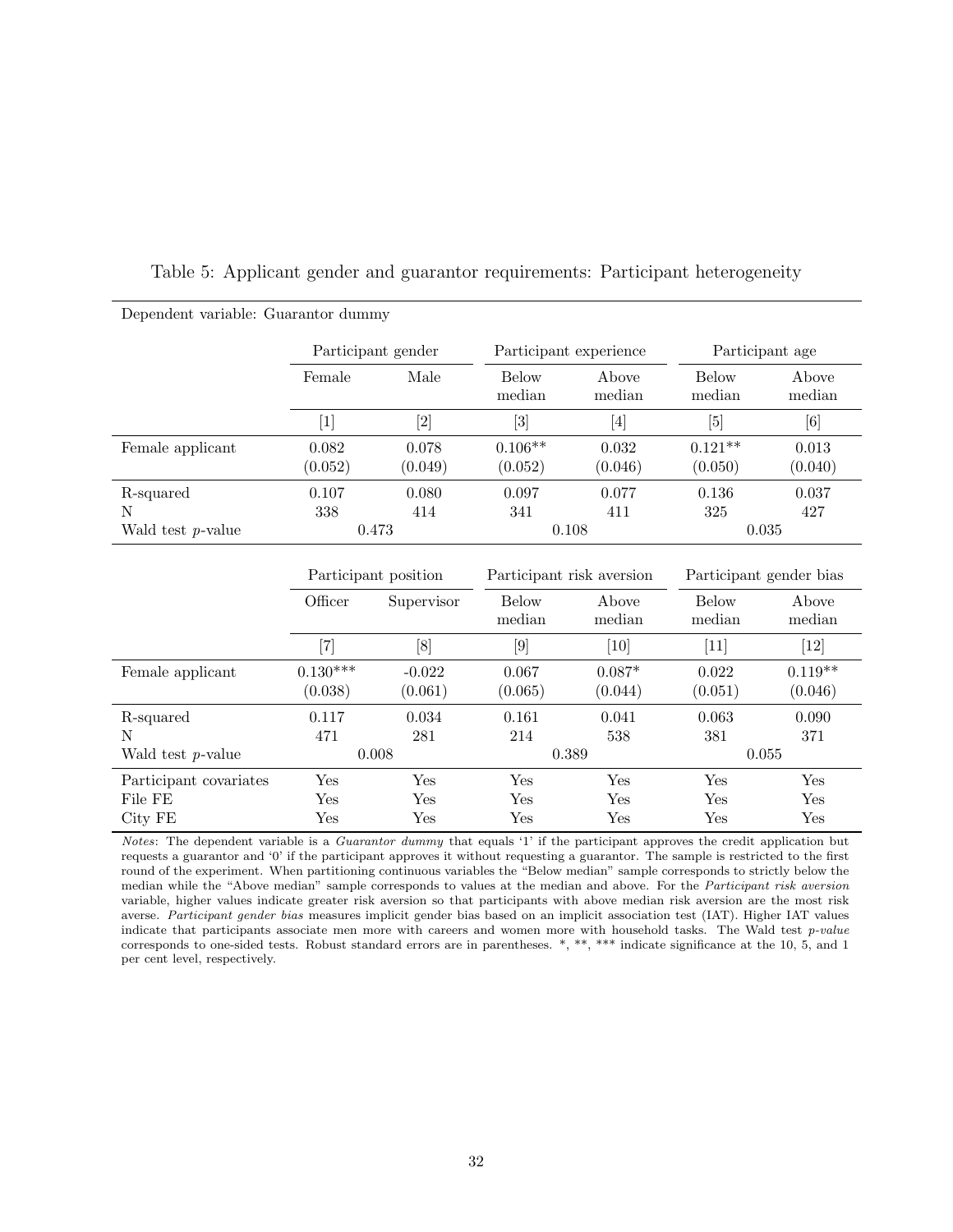|                      | All<br>Loan in real life |                                                                                                                                                                                  | Performing loans                                                                                                                                                                 |                                                                                                                                                                |                        |                                                                                                                                                                 |                        |                     |  |
|----------------------|--------------------------|----------------------------------------------------------------------------------------------------------------------------------------------------------------------------------|----------------------------------------------------------------------------------------------------------------------------------------------------------------------------------|----------------------------------------------------------------------------------------------------------------------------------------------------------------|------------------------|-----------------------------------------------------------------------------------------------------------------------------------------------------------------|------------------------|---------------------|--|
|                      |                          |                                                                                                                                                                                  | Participant gender                                                                                                                                                               |                                                                                                                                                                | Participant experience |                                                                                                                                                                 | Participant age        |                     |  |
|                      | Performing               | NPL $\&$<br>Declined                                                                                                                                                             | Female                                                                                                                                                                           | Male                                                                                                                                                           | <b>Below</b><br>median | Above<br>median                                                                                                                                                 | <b>Below</b><br>median | Above<br>median     |  |
|                      | [1]                      | $[2] % \includegraphics[width=1\textwidth]{images/TrDiM-Architecture.png} \caption{The figure shows the number of parameters in the left and right.} \label{TrDiM-Architecture}$ | $[3] % \includegraphics[width=0.9\columnwidth]{figures/fig_1a} \caption{Schematic diagram of the top of the top of the top of the top of the top of the right.} \label{fig:1} %$ | $[4] % \includegraphics[width=0.9\columnwidth]{images/TrDiM1.png} \caption{The figure shows the number of parameters in the left and right.} \label{TrDiM2} %$ |                        | $[6] % \includegraphics[width=0.9\columnwidth]{figures/fig_0.pdf} \caption{A small number of samples of the estimators in the left hand side.} \label{fig:2} %$ | [7]                    | [8]                 |  |
| Female applicant     | $0.124***$<br>(0.040)    | $-0.022$<br>(0.047)                                                                                                                                                              | $0.119**$<br>(0.057)                                                                                                                                                             | 0.113<br>(0.071)                                                                                                                                               | $0.145**$<br>(0.063)   | 0.076<br>(0.057)                                                                                                                                                | $0.157**$<br>(0.069)   | $0.092*$<br>(0.049) |  |
| R-squared<br>N       | 0.083<br>449             | 0.064<br>303                                                                                                                                                                     | 0.139<br>207                                                                                                                                                                     | 0.114<br>242                                                                                                                                                   | 0.132<br>208           | 0.100<br>241                                                                                                                                                    | 0.170<br>201           | 0.063<br>248        |  |
| Wald test $p$ -value | 0.008                    |                                                                                                                                                                                  | 0.466                                                                                                                                                                            |                                                                                                                                                                | 0.175                  |                                                                                                                                                                 | 0.196                  |                     |  |

Table 6: Applicant gender, guarantor requirements, and real-life loan performance

|                        |     |     | Participant position  |                  | Participant risk aversion     |                      | Participant gender bias |                       |
|------------------------|-----|-----|-----------------------|------------------|-------------------------------|----------------------|-------------------------|-----------------------|
|                        |     |     | Officer               | Supervisor       | <b>Below</b><br>median        | Above<br>median      | <b>Below</b><br>median  | Above<br>median       |
|                        |     |     | $[9]$                 | $[10]$           | $\left\lceil 11 \right\rceil$ | [12]                 | $\left[ 13\right]$      | $[14]$                |
| Female applicant       |     |     | $0.161***$<br>(0.051) | 0.035<br>(0.077) | 0.059<br>(0.078)              | $0.137**$<br>(0.057) | 0.102<br>(0.063)        | $0.161***$<br>(0.053) |
| R-squared              |     |     | 0.174                 | 0.062            | 0.243                         | 0.059                | 0.105                   | 0.130                 |
| N                      |     |     | 280                   | 169              | 122                           | 327                  | 217                     | 232                   |
| Wald test $p$ -value   |     |     | 0.060                 |                  | 0.171                         |                      | 0.207                   |                       |
| Participant covariates | Yes | Yes | Yes                   | Yes              | Yes                           | Yes                  | Yes                     | Yes                   |
| File FE                | Yes | Yes | Yes                   | Yes              | Yes                           | Yes                  | Yes                     | Yes                   |
| City FE                | Yes | Yes | $_{\rm Yes}$          | Yes              | Yes                           | Yes                  | Yes                     | Yes                   |

Notes: The dependent variable is a *Guarantor dummy* that equals '1' if the participant approves the credit application but requests a guarantor and '0' if the participant approves it without requesting <sup>a</sup> guarantor. The sample is restricted to the first round of the experiment. When partitioning continuous variables the"Below median" sample corresponds to strictly below the median while the "Above median" sample corresponds to values at the median and above. For the *Participant* risk aversion variable, higher values indicate greater risk aversion so that participants with above median risk aversion are the most risk averse. Participant gender bias measures implicit gender bias based on an implicit association test (IAT). Higher IAT values indicate that participants associate men more with careers andwomen more with household tasks. The Wald test *p-value* corresponds to one-sided tests. Robust standard errors are in parentheses. \*, \*\*, \*\*\* indicate significance at the 10, 5, and 1 per cent level, respectively.

Dependent variable: Guarantor dummy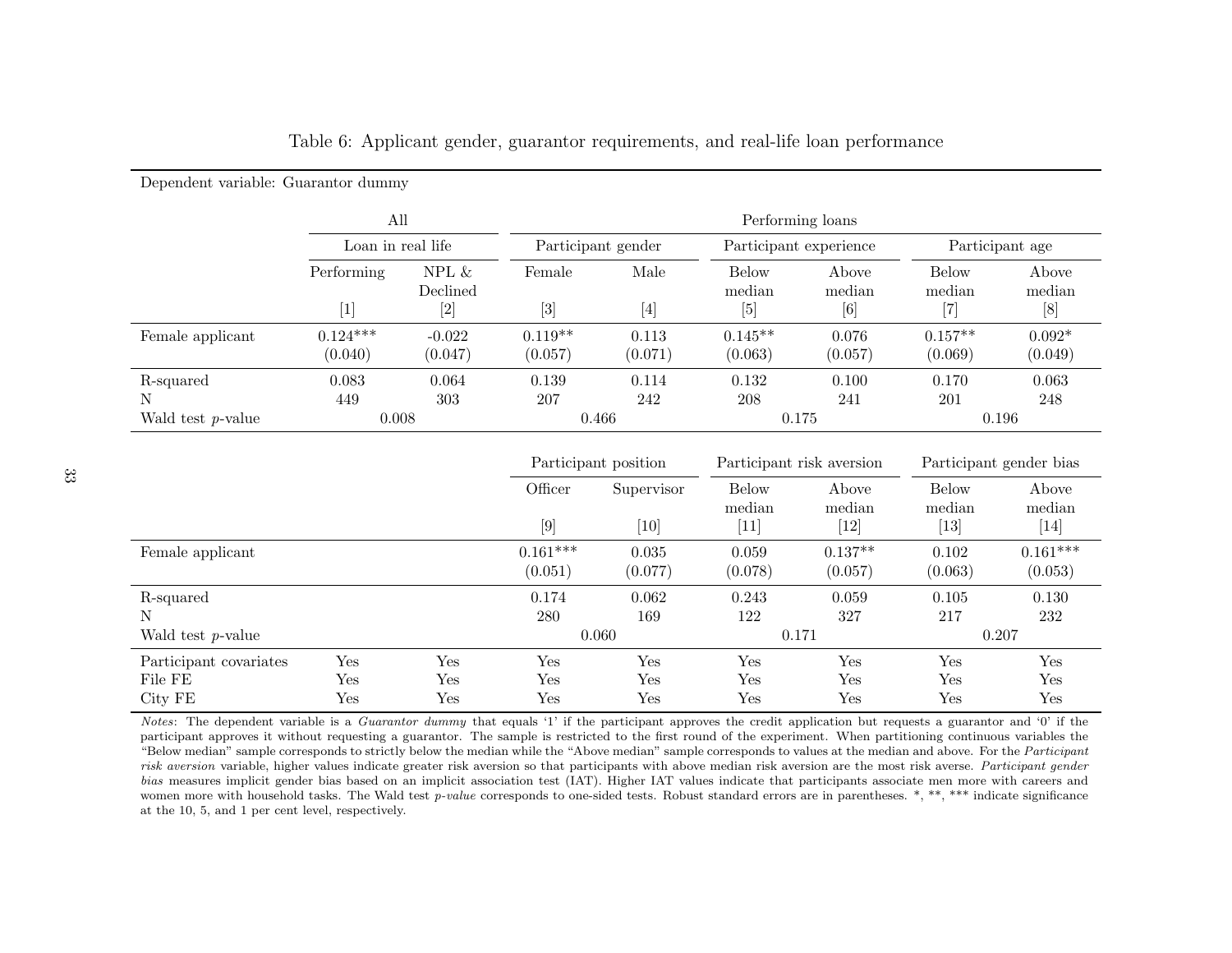| Dependent variable:                | Rejection dummy |           | Guarantor dummy                                                                                                                                            |          |
|------------------------------------|-----------------|-----------|------------------------------------------------------------------------------------------------------------------------------------------------------------|----------|
|                                    | $[1]$           |           | $[3] % \includegraphics[width=0.9\columnwidth]{figures/fig_1a} \caption{Schematic diagram of the top of the top of the top of the right.} \label{fig:1} %$ | $[4]$    |
| Female applicant                   | $-0.017$        | 0.014     | 0.035                                                                                                                                                      | 0.023    |
|                                    | (0.022)         | (0.044)   | (0.031)                                                                                                                                                    | (0.051)  |
| No subj.                           | $0.055*$        | $0.087**$ | $-0.031$                                                                                                                                                   | $-0.053$ |
|                                    | (0.029)         | (0.041)   | (0.037)                                                                                                                                                    | (0.050)  |
| No obj.                            | $-0.049$        | $-0.035$  | $-0.017$                                                                                                                                                   | $-0.014$ |
|                                    | (0.036)         | (0.048)   | (0.033)                                                                                                                                                    | (0.048)  |
| No subj. $\times$ Female applicant |                 | $-0.064$  |                                                                                                                                                            | 0.043    |
|                                    |                 | (0.063)   |                                                                                                                                                            | (0.074)  |
| No obj. $\times$ Female applicant  |                 | $-0.028$  |                                                                                                                                                            | $-0.006$ |
|                                    |                 | (0.068)   |                                                                                                                                                            | (0.074)  |
| Participant covariates             | Yes             | Yes       | Yes                                                                                                                                                        | Yes      |
| File FE                            | Yes             | Yes       | Yes                                                                                                                                                        | Yes      |
| City FE                            | Yes.            | Yes       | Yes                                                                                                                                                        | Yes      |
| R-squared                          | 0.036           | 0.037     | 0.066                                                                                                                                                      | 0.066    |
| N                                  | 1,238           | 1,238     | 802                                                                                                                                                        | 802      |

# Table 7: Availability of borrower information and gender bias

Notes: The dependent variable in columns  $[1]$  and  $[2]$  is a Rejection dummy that equals '1' if the participant declines the credit application and '0' if the participant approves it. The dependent variable in columns [3] and [4] is a Guarantor dummy that equals '1' if the participant approves the credit application but requests a guarantor and '0' if the participant approves it without requesting a guarantor. The sample is restricted to the second round of the experiment. Robust standard errors are in parentheses. \*, \*\*, \*\*\* indicate significance at the 10, 5, and 1 per cent level, respectively.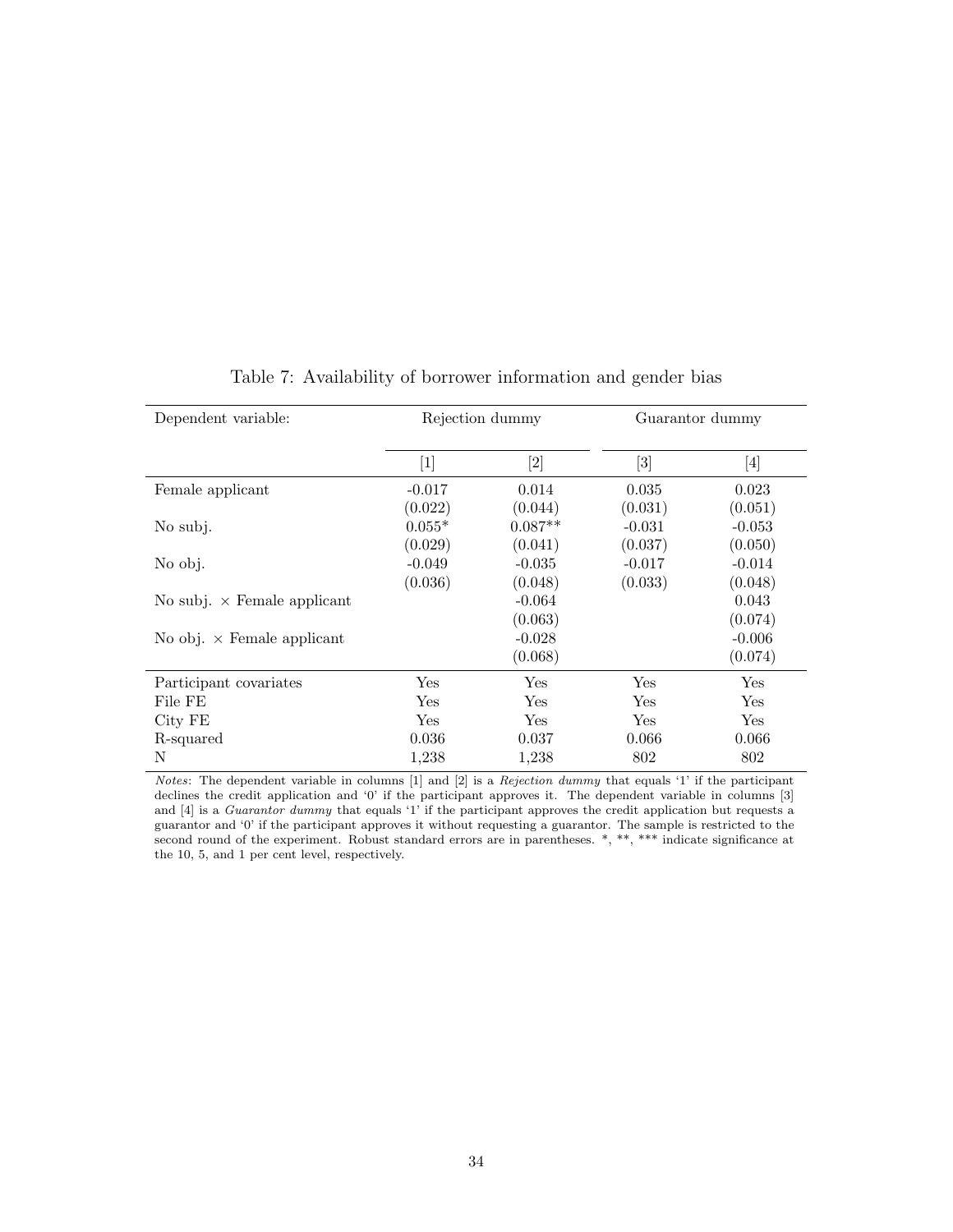

Figure 1: Geographical distribution of participants across the Turkish bank branches

Notes: This map shows the number and gender composition of the participants in the eight Turkish regional bank branches that participated in the experiment. Circle size is proportional to the number of participants. The percentage of female (male) participants is shown in red (blue).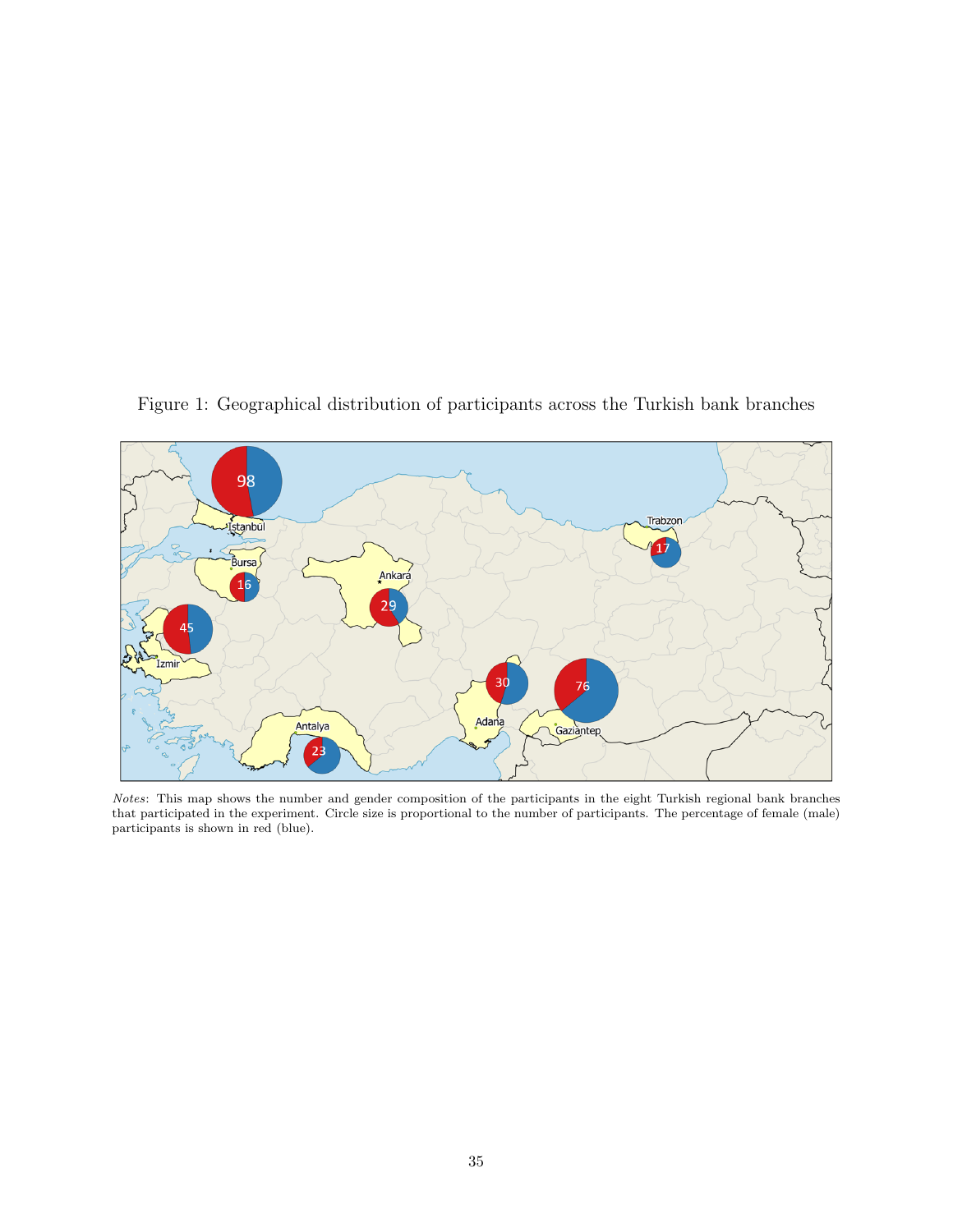

Figure 2: Participant gender bias (IAT), by participant sex

Notes: This figure shows a local polynomial smooth with 95 per cent confidence intervals of the variable Participant gender bias (IAT) for male (blue) and female (red) participants, respectively. The combined two-sample Kolmogorov-Smirnov test statistic is 0.181 and has a p-value of 0.01.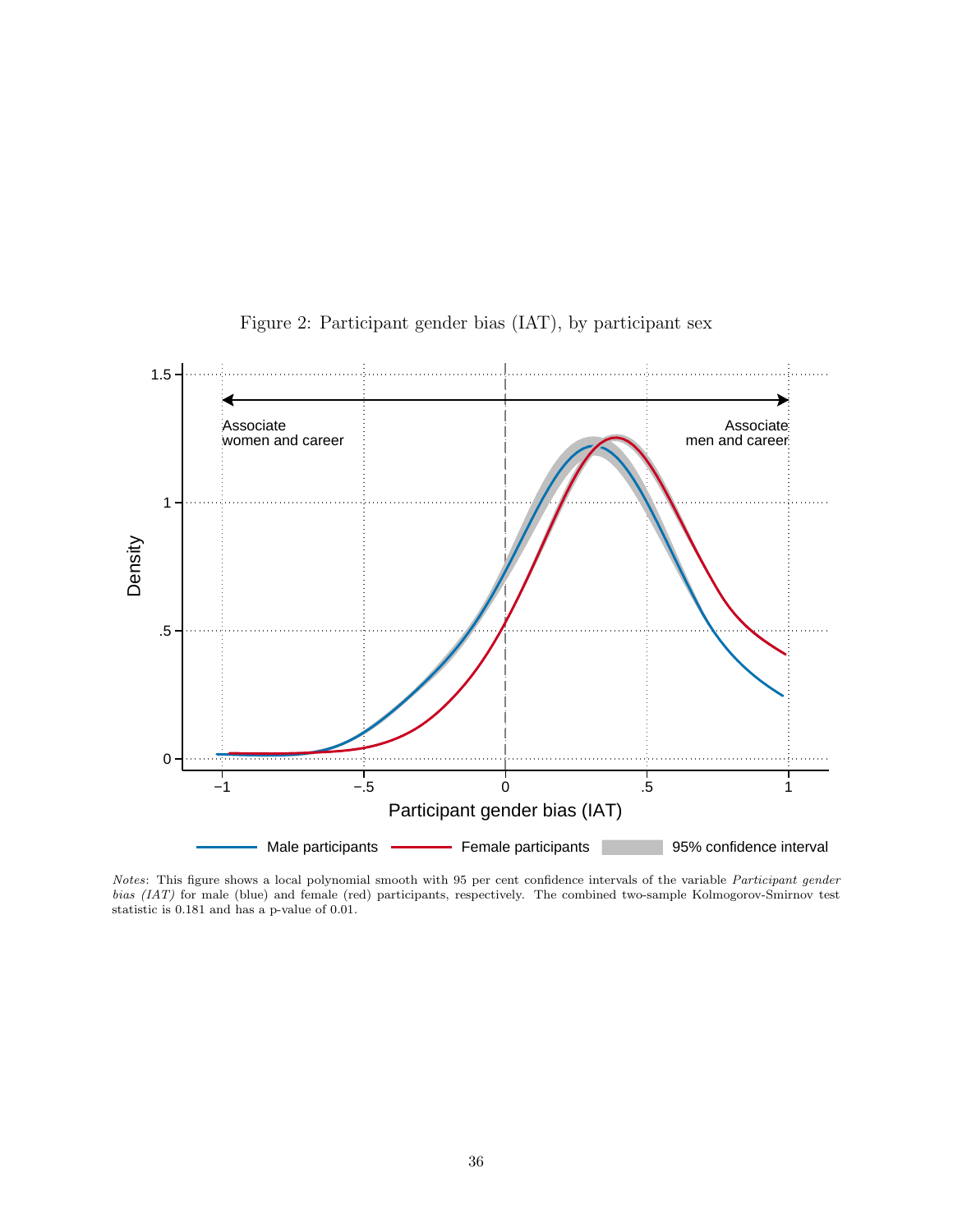

Figure 3: Expected repayment and loan rejection rates

Notes: The x-axis is the within-file mean, across participants, of the subjective repayment probability. The y-axis is the share of participants who declined the loan application. The figure is based on the first round of the experiment only.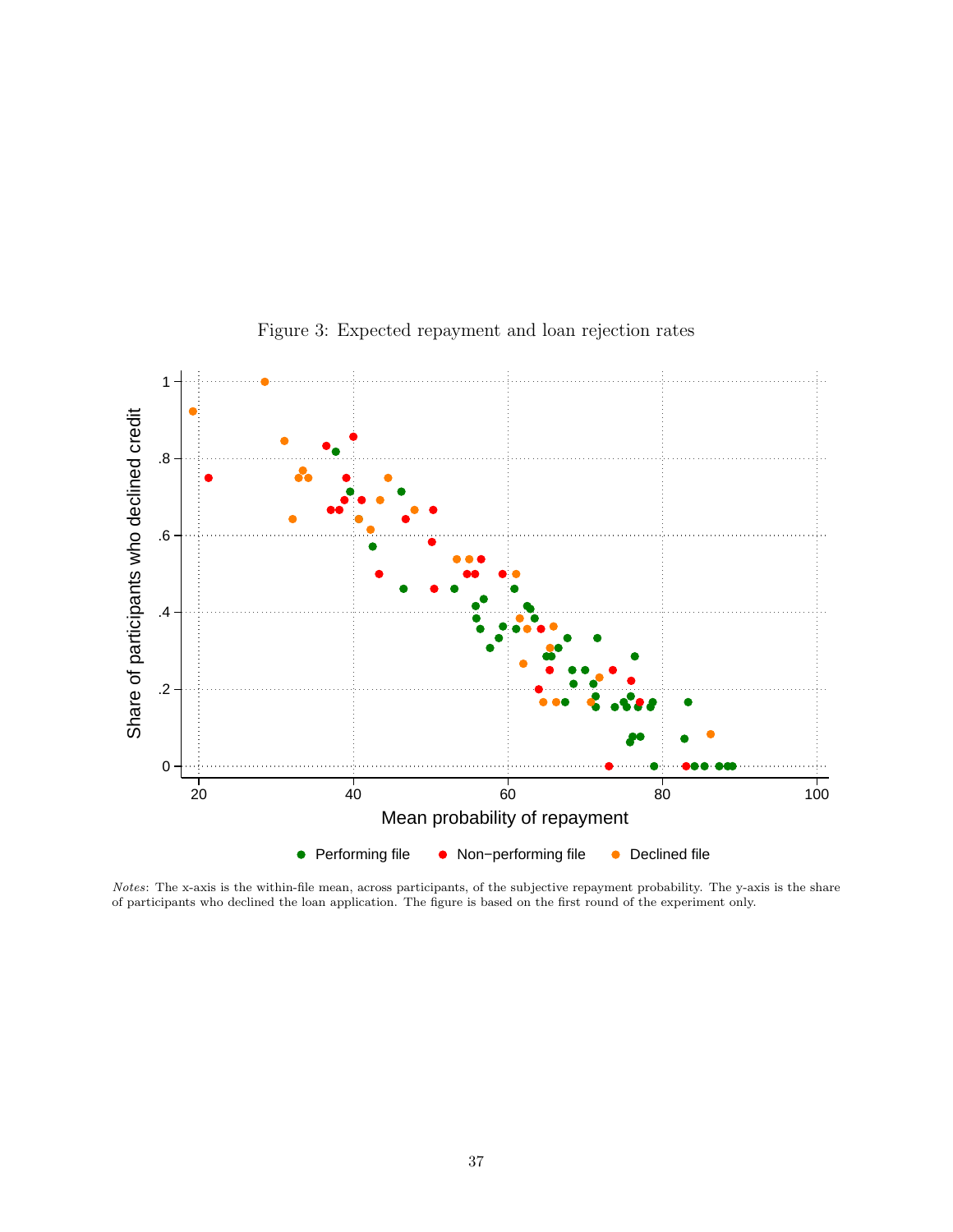

Figure 4: Guarantor requirements, by loan quality and applicant sex

Notes: This figure shows the percentage of loan applications that were approved during the experiment and for which participants requested a guarantor. Separate bars are shown for approved loans that were repaid in real life (left), approved loans that were defaulted on in real life (middle), and loan applications that were rejected in real life (right). In each case, separate bars indicate applications that were shown to participants as coming from a female (red) or male (blue) entrepreneur. The whiskers indicate one binomial standard deviation. The sample is restricted to the first round of the experiment.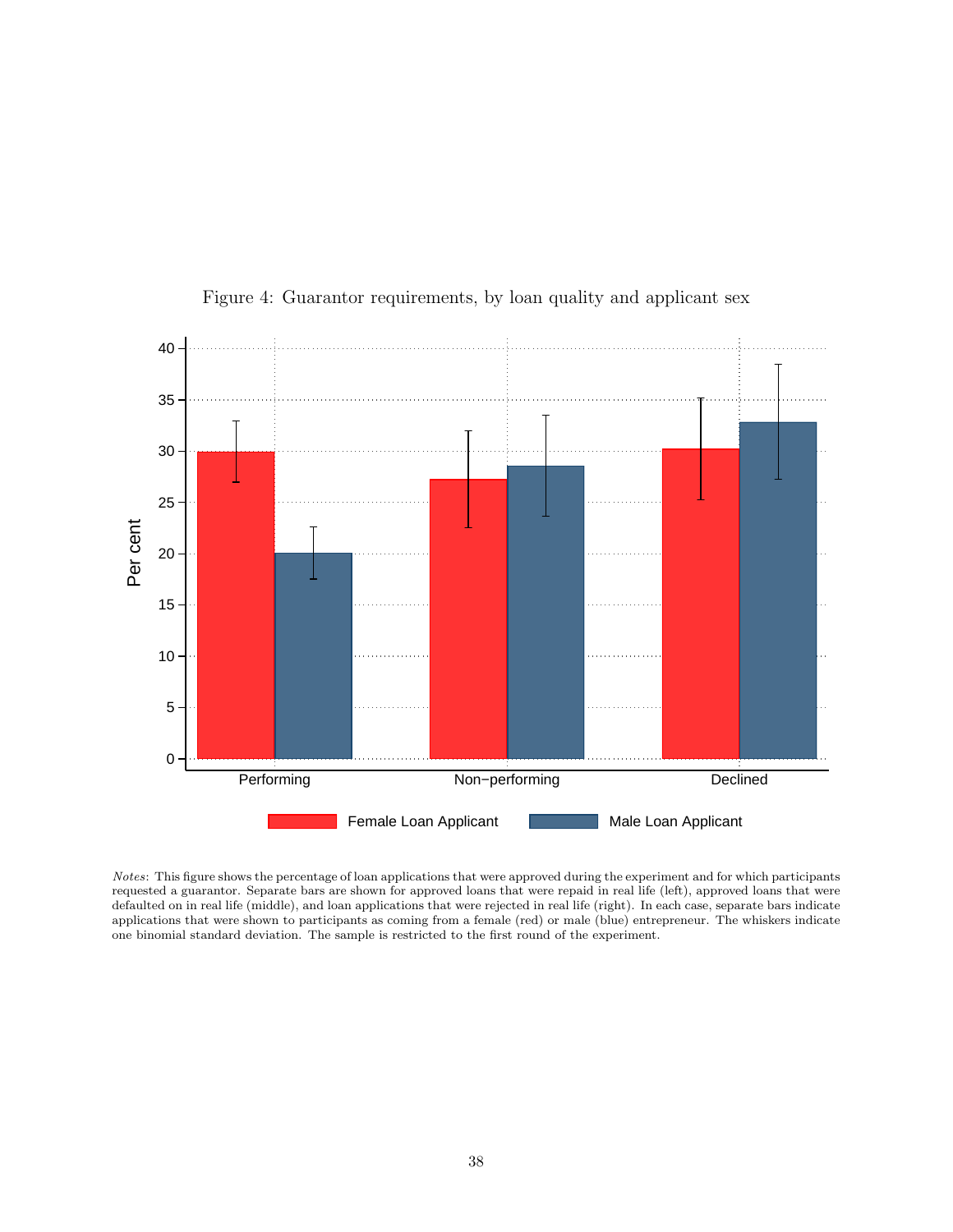# Appendices

| Panel A: Participant characteristics |                                                                                                                                                                                                                   |
|--------------------------------------|-------------------------------------------------------------------------------------------------------------------------------------------------------------------------------------------------------------------|
| Participant is female                | Dummy variable equal to 1 for female and 0 for male participants.                                                                                                                                                 |
| Participant experience (years)       | Number of years the participant has been an employee in the<br>bank's credit division.                                                                                                                            |
| Participant age (years)              | Age of the participant in years.                                                                                                                                                                                  |
| Participant is supervisor            | Dummy variable equal to 1 for participants who are a supervi-<br>sor/branch manager, 0 for those who are a loan officer.                                                                                          |
| Participant risk aversion            | Integer variable ranging from 1 to 6, with 1 indicating risk loving<br>and 6 indicating the highest level of risk aversion.                                                                                       |
| Participant gender bias (IAT)        | Takes values from -1 to 1. Positive (negative) values indicate<br>that the participant associates careers and entrepreneurship with<br>being male (female). A score of zero indicates no implicit gender<br>bias. |
| Panel B: File characteristics        |                                                                                                                                                                                                                   |
| Female applicant                     | Dummy variable equal to 1 if the randomized gender of the loan<br>application is female and 0 otherwise.                                                                                                          |
| Female applicant (original)          | Dummy variable equal to 1 if the gender of the real-life loan ap-<br>plication was originally female and 0 otherwise.                                                                                             |
| Real life performing                 | Dummy variable equal to 1 if the loan was performing in real life,<br>$0$ otherwise.                                                                                                                              |
| Real life NPL                        | Dummy variable equal to 1 if the loan was non-performing in real<br>life, 0 otherwise.                                                                                                                            |
| Real life declined                   | Dummy variable equal to 1 if the loan application was declined<br>by the lending staff in real life, 0 otherwise.                                                                                                 |
| Micro                                | Dummy variable equal to 1 if the credit file was from a micro firm<br>and 0 if the credit file was from an SME firm.                                                                                              |
| Log of credit demanded               | Logarithm of the amount of credit requested by the applicant.                                                                                                                                                     |
| Credit score                         | Credit score as taken from the KKB credit registry. Higher values<br>indicate less ex ante credit risk.                                                                                                           |

Table A1: Variable definitions

Table A1 continued on next page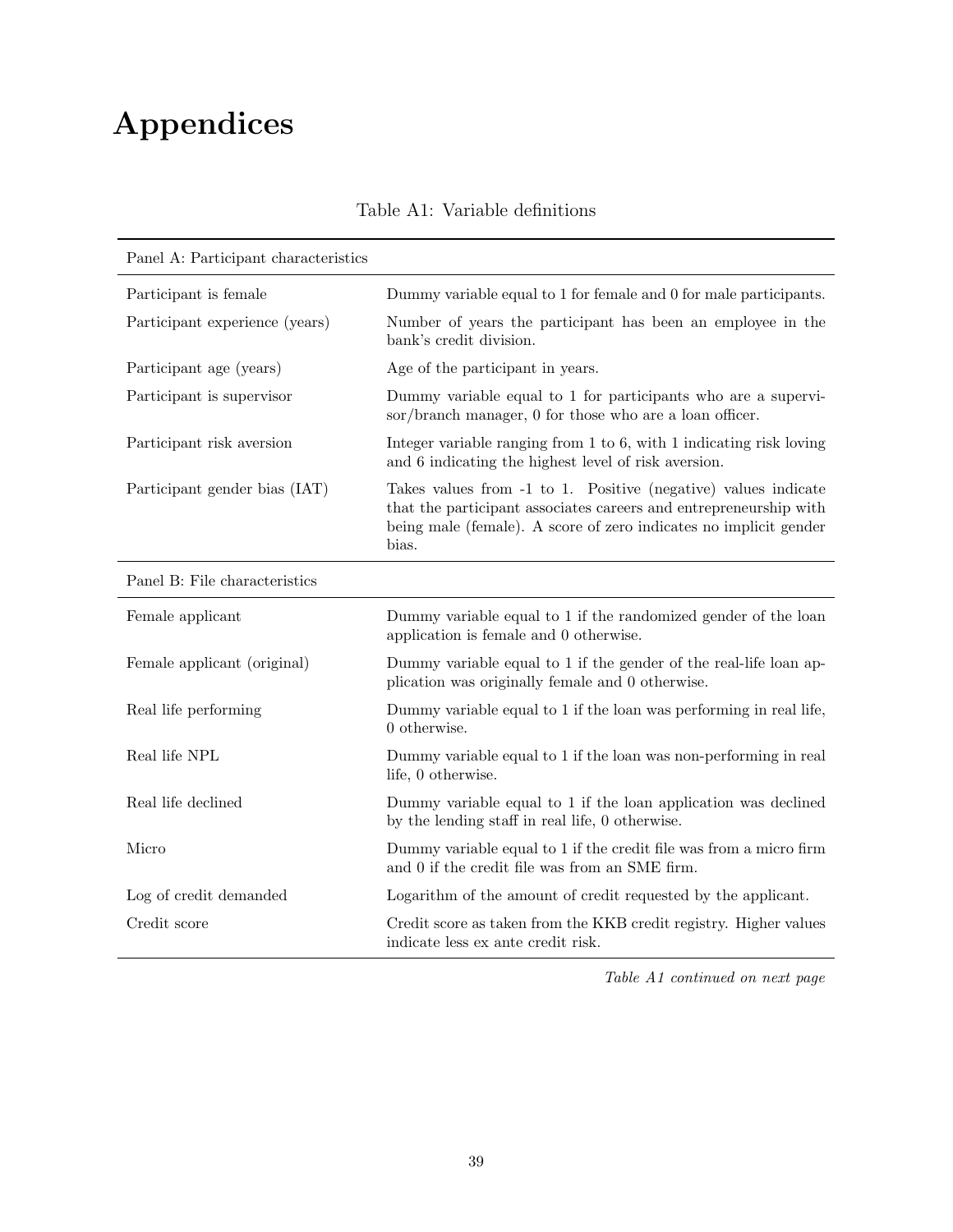| Panel C: Decision characteristics  |                                                                                                                                                                                        |
|------------------------------------|----------------------------------------------------------------------------------------------------------------------------------------------------------------------------------------|
| Rejection dummy                    | Dummy variable equal to 1 if the participant rejects the loan<br>application, 0 otherwise.                                                                                             |
| Guarantor dummy                    | Dummy variable equal to 1 if the participant offers credit con-<br>ditional on the presence of a guaranter and 0 if the participant<br>offers credit but does not request a guarantor. |
| Panel D: Treatment characteristics |                                                                                                                                                                                        |
|                                    |                                                                                                                                                                                        |
| No subj.                           | Dummy variable equal to 1 if information subjectively provided by<br>lending staff is removed from the loan application file, 0 otherwise.                                             |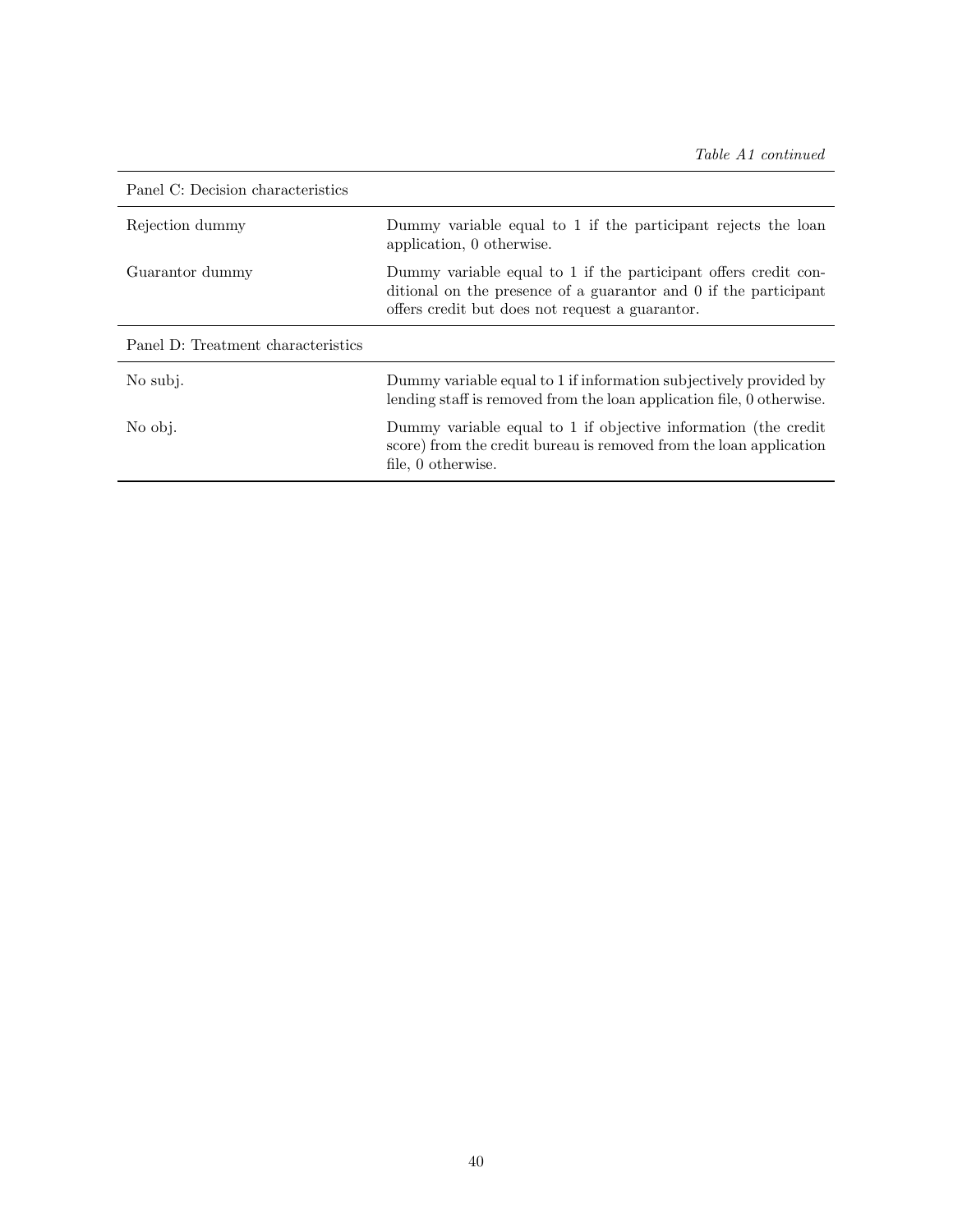| Dependent variable: Credit score |                |                |                                                                                                                                                            |                                                                                                                                                                      |           |  |  |  |
|----------------------------------|----------------|----------------|------------------------------------------------------------------------------------------------------------------------------------------------------------|----------------------------------------------------------------------------------------------------------------------------------------------------------------------|-----------|--|--|--|
|                                  | [1]            | $[2]$          | $[3] % \includegraphics[width=0.9\columnwidth]{figures/fig_1a} \caption{Schematic diagram of the top of the top of the top of the right.} \label{fig:1} %$ | $[4] % \includegraphics[width=0.9\columnwidth]{images/TrDiM1.png} \caption{The figure shows the results of the estimators in the left hand side.} \label{TrDiS5_11}$ | [5]       |  |  |  |
| Female applicant (original)      | $-12.845$      | 51.042         | 59.297                                                                                                                                                     | 66.736                                                                                                                                                               | 79.874    |  |  |  |
|                                  | (49.441)       | (67.354)       | (67.639)                                                                                                                                                   | (67.332)                                                                                                                                                             | (67.102)  |  |  |  |
| Micro                            |                |                |                                                                                                                                                            | $-136.459*$                                                                                                                                                          | $-39.468$ |  |  |  |
|                                  |                |                |                                                                                                                                                            | (70.387)                                                                                                                                                             | (96.173)  |  |  |  |
| Log of credit demand             |                |                |                                                                                                                                                            |                                                                                                                                                                      | $68.671*$ |  |  |  |
|                                  |                |                |                                                                                                                                                            |                                                                                                                                                                      | (36.547)  |  |  |  |
| Constant                         | $1,035.730***$ | $1,065.000***$ | 964.336***                                                                                                                                                 | 1,115.907***                                                                                                                                                         | 299.568   |  |  |  |
|                                  | (29.942)       | (0.000)        | (138.865)                                                                                                                                                  | (158.469)                                                                                                                                                            | (486.487) |  |  |  |
| Sector FE                        | N <sub>0</sub> | Yes            | Yes                                                                                                                                                        | <b>Yes</b>                                                                                                                                                           | Yes       |  |  |  |
| Region FE                        | N <sub>o</sub> | N <sub>o</sub> | Yes                                                                                                                                                        | Yes                                                                                                                                                                  | Yes       |  |  |  |
| R-squared                        | 0.000          | 0.212          | 0.233                                                                                                                                                      | 0.250                                                                                                                                                                | 0.273     |  |  |  |
| N                                | 243            | 243            | 243                                                                                                                                                        | 243                                                                                                                                                                  | 243       |  |  |  |

Notes: The dependent variable is Credit score (taken from the KKB credit registry) where higher values indicate less ex ante credit risk. The sample includes the 250 loan files from which the 100 loan files used in the experiment were drawn. Robust standard errors are in parentheses. \*, \*\*, \*\*\* indicate significance at the 10, 5, and 1 per cent level, respectively.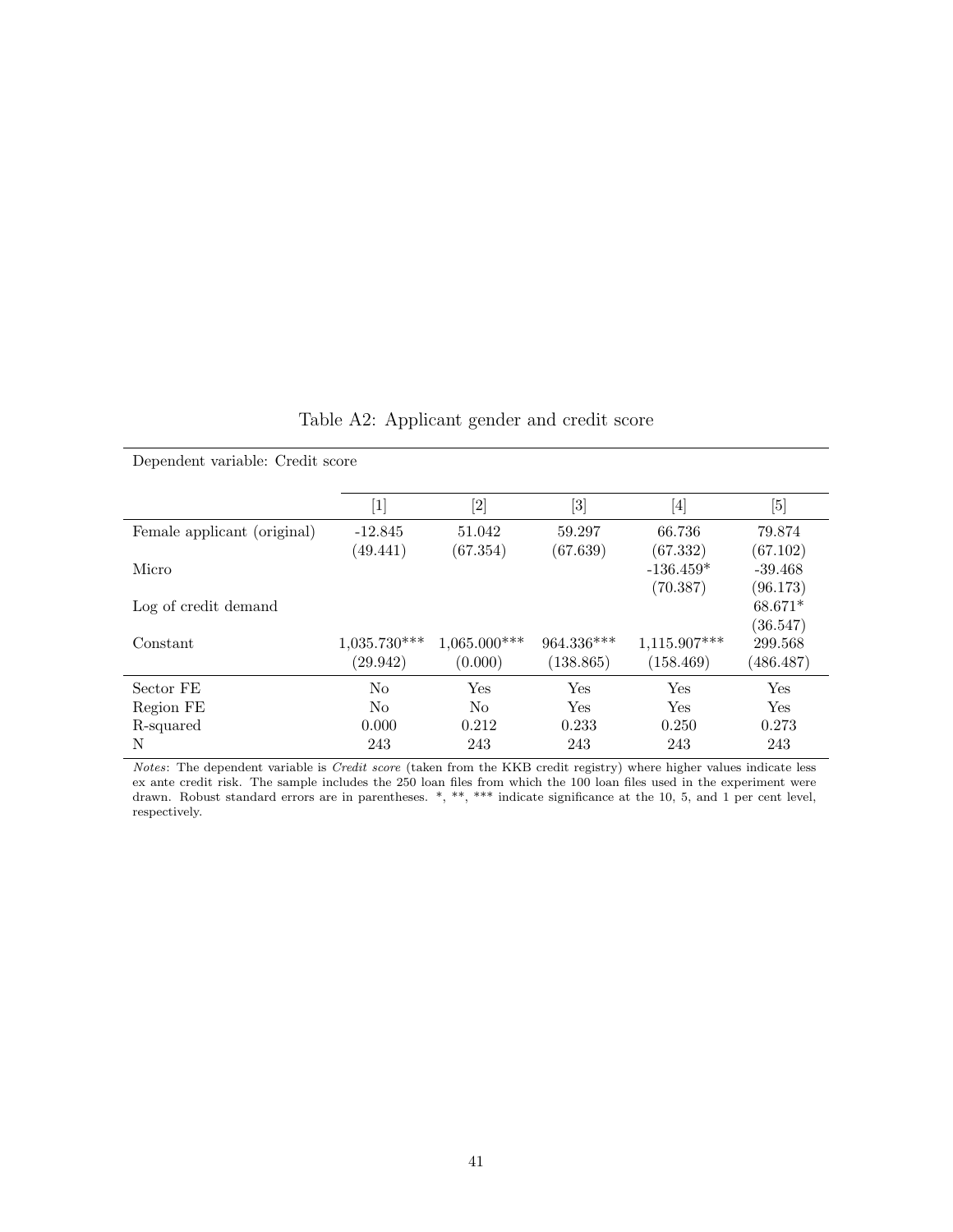| Dependent variable: Sales growth         |                     |                     |                     |
|------------------------------------------|---------------------|---------------------|---------------------|
|                                          | $\left[ 1\right]$   | [2]                 | [3]                 |
| Constrained female vs unconstrained male | $-0.055$<br>(0.197) | $-0.103$<br>(0.080) | $-0.059$<br>(0.062) |
| Industry FE                              | Yes                 | Yes                 | Yes                 |
| Year FE                                  | N <sub>o</sub>      | <b>Yes</b>          | Yes                 |
| Firm controls                            | Yes                 | Yes                 | Yes                 |
| R-squared                                | 0.185               | 0.269               | 0.190               |
| N                                        | 145                 | 310                 | 501                 |

Table A3: Gender, credit access, and firm growth

Notes: This table reports OLS regression results. The dependent variable is Sales growth which is the firm-level change in sales over the past three fiscal years. Sales growth is normalized between -1 and 1. Constrained female vs unconstrained male is a dummy variable equal to 1 if the principal owner (or one of the principal owners) of the firm is female and does not have a bank loan because she was rejected when applying for a loan at a bank or because she was discouraged from applying in the first place. This dummy is 0 if the principal owner (or one of the principal owners) is a male whose loan application was approved. In columns [1] and [2] 'Firm controls' include firm Size, Originally private, Audited, Exporter and Competition. In column [3] 'Firm controls' do not include Competition due to variable availability. Data are taken from the EBRD-World Bank Business Environment and Performance Survey (BEEPS), a face-to-face firm-level survey, for Turkey. The sample is restricted to BEEPS III in column [1]; BEEPS III and IV (pooled) in column [2]; and BEEPS III, IV and V (pooled) in column [3]. BEEPS III took place in 2005, BEEPS IV in 2009-09 and BEEPS V in 2012-14. Standard errors are in parentheses. \*, \*\*, \*\*\* indicate significance at the 10, 5, and 1 per cent level, respectively.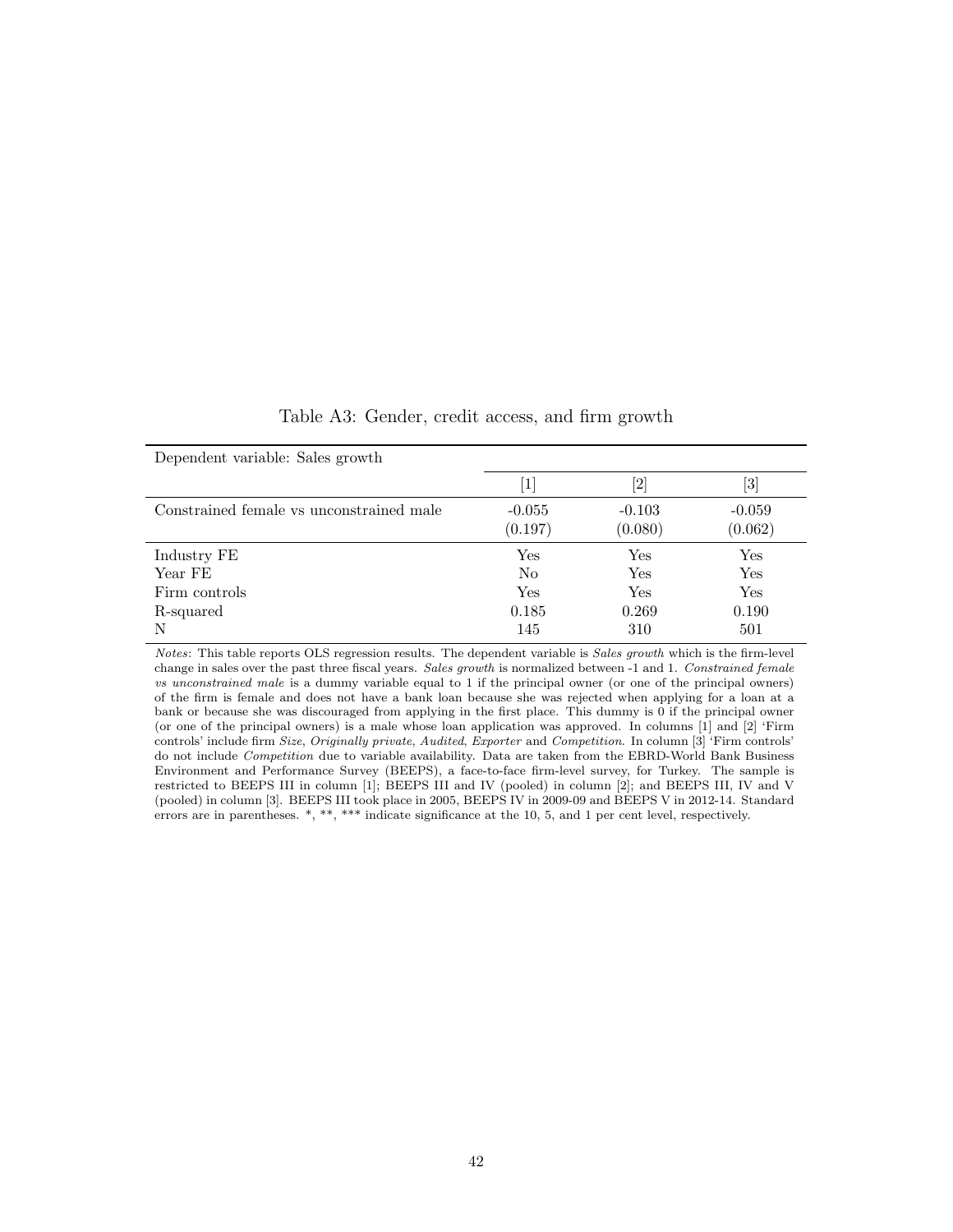|                                | Participant<br>is supervisor | Participant<br>is female | Participant<br>age (years) | Participant<br>risk aversion | Participant<br>experience<br>(years) | Participant<br>gender bias<br>(IAT) | Female<br>applicant | Rejection<br>dummy |
|--------------------------------|------------------------------|--------------------------|----------------------------|------------------------------|--------------------------------------|-------------------------------------|---------------------|--------------------|
| Participant is supervisor      | $1.000\,$                    |                          |                            |                              |                                      |                                     |                     |                    |
| Participant is female          | $0.091**$                    | .000.                    |                            |                              |                                      |                                     |                     |                    |
| Participant age (years)        | $0.570***$                   | 0.032                    | 1.000                      |                              |                                      |                                     |                     |                    |
| Participant risk aversion      | 0.027                        | $0.153***$               | $-0.007$                   | 1.000                        |                                      |                                     |                     |                    |
| Participant experience (years) | $0.360***$                   | 0.031                    | $0.503***$                 | 0.026                        | 1.000                                |                                     |                     |                    |
| Participant gender bias (IAT)  | $0.093**$                    | $0.196***$               | $0.086**$                  | $-0.007$                     | 0.014                                | 1.000                               |                     |                    |
| Female applicant               | 0.000                        | 0.000                    | $-0.000$                   | 0.000                        | $-0.000$                             | 0.000                               | 1.000               |                    |
| Rejection dummy                | $0.075**$                    | 0.037                    | 0.014                      | $-0.013$                     | $-0.015$                             | 0.008                               | $-0.017$            | 1.000              |

Table A4: Correlation matrix

Notes: The sample is restricted to the first round. \*, \*\*, \*\*\* indicate significance at the 10, 5 and 1 per cent level, respectively.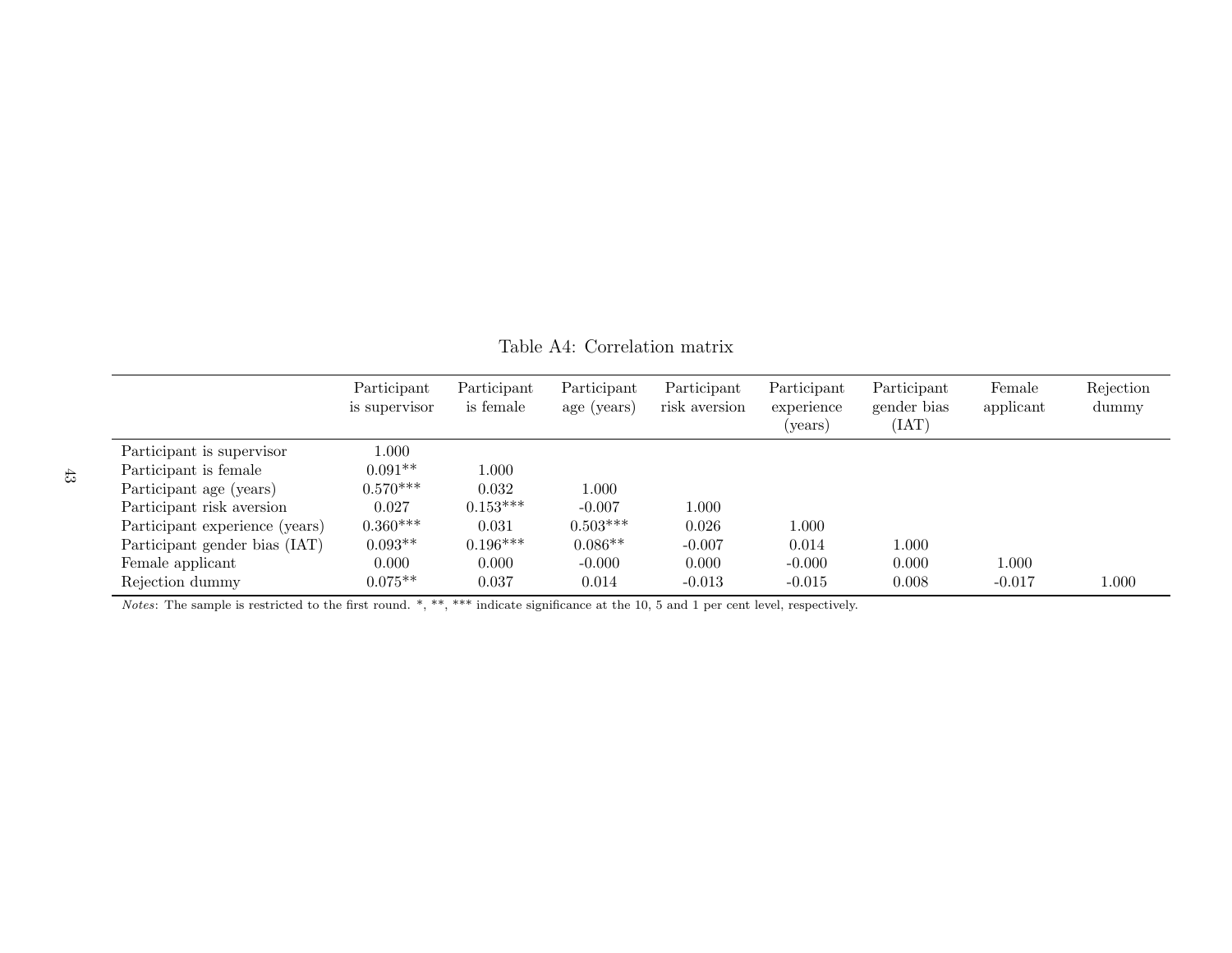|                                | $[1]$      |
|--------------------------------|------------|
| Participant is female          | $0.124***$ |
|                                | (0.036)    |
| Participant experience (years) | $-0.004$   |
|                                | (0.005)    |
| Participant age (years)        | 0.004      |
|                                | (0.004)    |
| Participant is supervisor      | 0.033      |
|                                | (0.044)    |
| Participant risk aversion      | $-0.009$   |
|                                | (0.014)    |
| Constant                       | 0.164      |
|                                | (0.146)    |
| R-squared                      | 0.049      |
| N                              | 310        |

Table A5: Predictors of participant gender bias

Dependent variable: Participant gender bias (IAT)

Notes: The dependent variable is Participant gender bias (IAT) which takes values from -1 to 1. Positive (negative) values indicate that the participant associates careers and entrepreneurship with being male (female). A score of zero indicates no implicit gender bias. The sample is restricted to the first round round of the experiment. Standard errors are in parentheses. \*, \*\*, \*\*\* indicate significance at the 10, 5, and 1 per cent level, respectively.